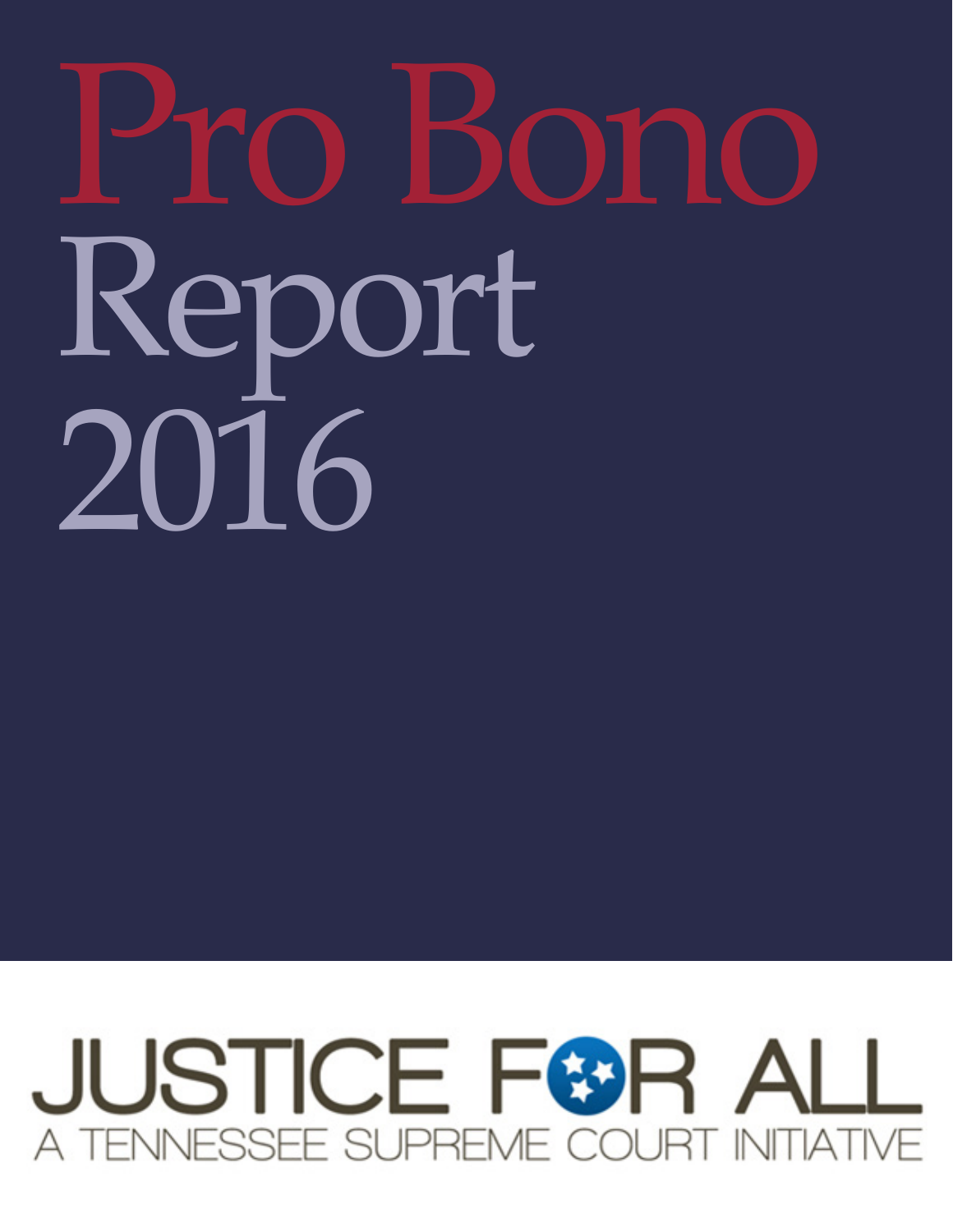#### **Executive Summary**

W hat you see in the pages of this report<br>is the heart and soul of the Tennessee<br>legal community. The work of a lawyer<br>doing pro bono legal service is rarely a glamorous is the heart and soul of the Tennessee legal community. The work of a lawyer doing pro bono legal service is rarely a glamorous one. However, it is work filled with purpose and compassion, restoring the vision of why many choose to become lawyers in the first place. It is work that is vital; as lawyers fill an essential, unique position in communities that is irreplaceable.

#### **I<sup>n</sup> 20 minutes, <sup>a</sup> lawyer can change the trajectory of a life.**

This year, Tennessee should be proud. The numbers speak for themselves — an increase in the number of attorneys volunteering, the number of total hours donated, and, most importantly, the number of lives served. This report began five years ago and the Supreme Court of Tennessee deemed access to justice a strategic initiative in 2008. What you are witnessing in this report is the beginning of a culture shift. Attorneys today know that providing pro bono services is expected of them and, whether they are driven by faith, service, or a desire to lead, they are eager to do their part. Just over a year ago, the Justice Index ranked Tennessee as one of the top states in the nation for providing access to its courts and the efforts of our pro bono attorneys play a significant role in this honor.

#### **Tennessee truly is the Volunteer State.**

In 2016, 49.54 percent of Tennessee attorneys who completed their Annual Registration Statement for the year reported that they provided 591,064 hours of pro bono service in 2015. Using a standard hourly rate of \$200, the value of these services is estimated to be more than one hundred million dollars (\$118,212,800 to be exact) in free legal services to Tennesseans in need.

**This means 8,122 Tennessee attorneys rolled up their sleeves and got to work, doing pro bono services an average of 72.77 hours each over the year. That would be a two-week vacation if a holiday were involved.**

These numbers reflect an increase of approximately 8 percent of Tennessee attorneys who reported pro bono from the prior year, and an increase of approximately 4 percent of hours performed from the prior year. In addition, a greater amount of those hours were spent providing direct pro bono legal services to people in need. 2016 marks the highest number of hours provided to persons of limited means without a fee since the annual reporting 2012. 2016 also marks the highest number of hours ever provided to nonprofit organizations serving persons of limited means since 2012.

According to a 2016 American Bar Association report, when asked about the types of clients represented, responding attorneys were most likely to report that they provided pro bono services to a single parent, an ethnic minority, or an elderly person.

The Help4TN helpline handled 4,139 calls in 2016, representing a 7 percent increase from 2015. The helpline reached callers in 91 of Tennessee's 95 counties. The most common questions received on the Help4TN helpline were landlord/tenant, divorce, and child custody questions, which collectively accounted for 33 percent of the total questions asked. Child support, debt collection, criminal, employment, probate, fee generating, and contract dispute questions collectively accounted for 24 percent of the total questions asked.

In addition to providing pro bono services, 23.63 percent, or 3,875, of Tennessee attorneys reported voluntary contributions of financial support to organizations providing legal services to persons of limited means.

In addition to providing one-on-one legal advice, pro bono attorneys also provided free or reduced fee mediations, donated time to the profession, and staffed dozens of legal clinics from Memphis to Mountain City.

The numbers are impressive; the impact of the work even more so.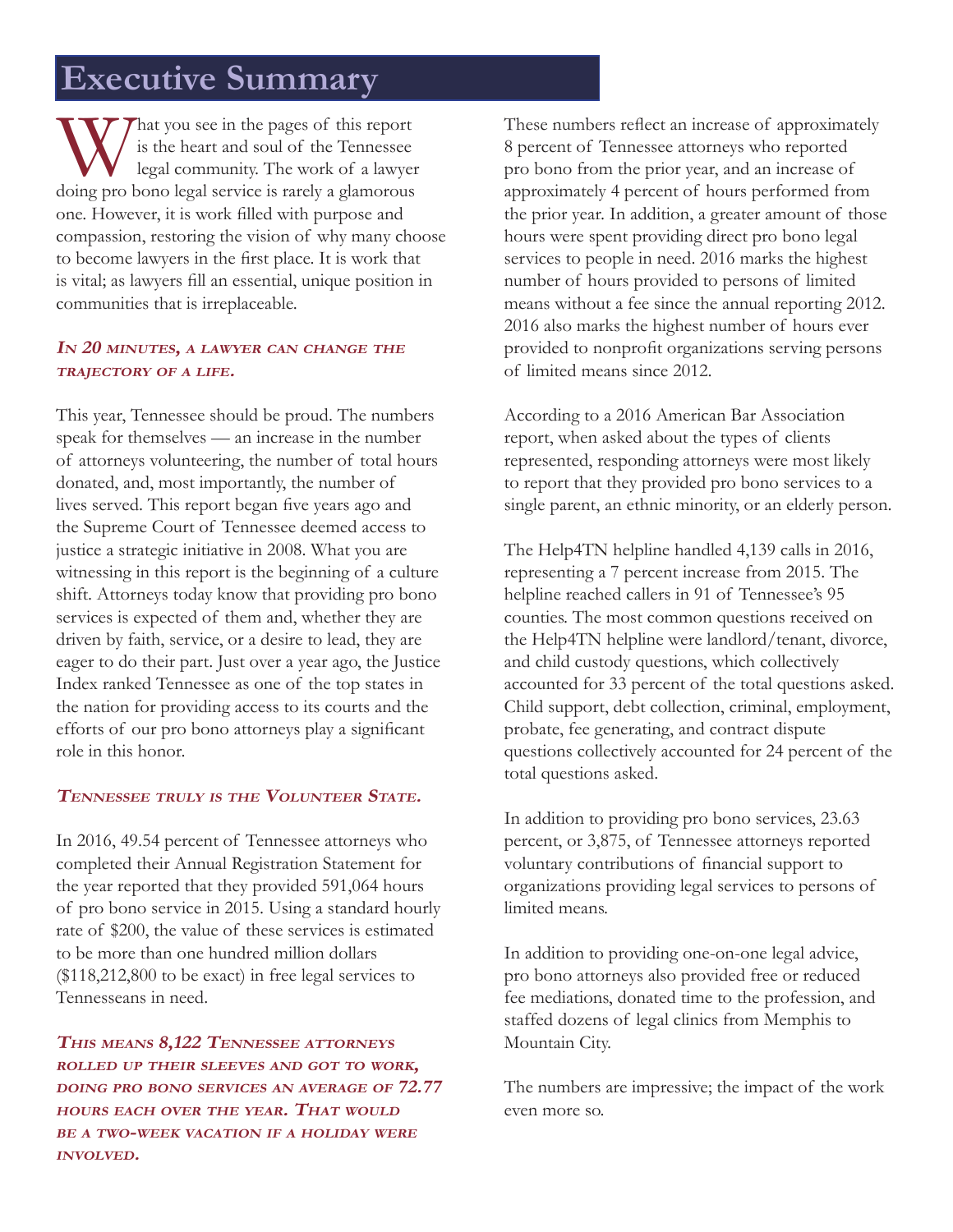#### **By the Numbers**

**\$118,212,800** *in free legal services provided to Tennesseans in need*

49.54% hours of **of Tennessee Attorneys** 

**provided pro bono legal services**

### **23.63%**

**of Tennesee Attorneys made a monetary donation to an organization that provides legal services to persons of limited means**

591,064 **hours of pro bono legal services** 

## 4,139 **calls made to the**

calls made to the<br>HELP4TN helpline, **representing a 7% increase from 2015. The helpline reached callers in 91 of Tennessee's 95 counties.**

### **72.77**

**average number of hours donated per year, per attorney of law schools report pro bono** 

## **100%**

**work done by students and faculty.**

**of bar associations report that 66%** Tennessee law firms employing at least a quarter of members participated in pro bono in 2016.

## **101**

**more than 1,000 attorneys reported that 71.01% of their attorneys participated in pro bono activities**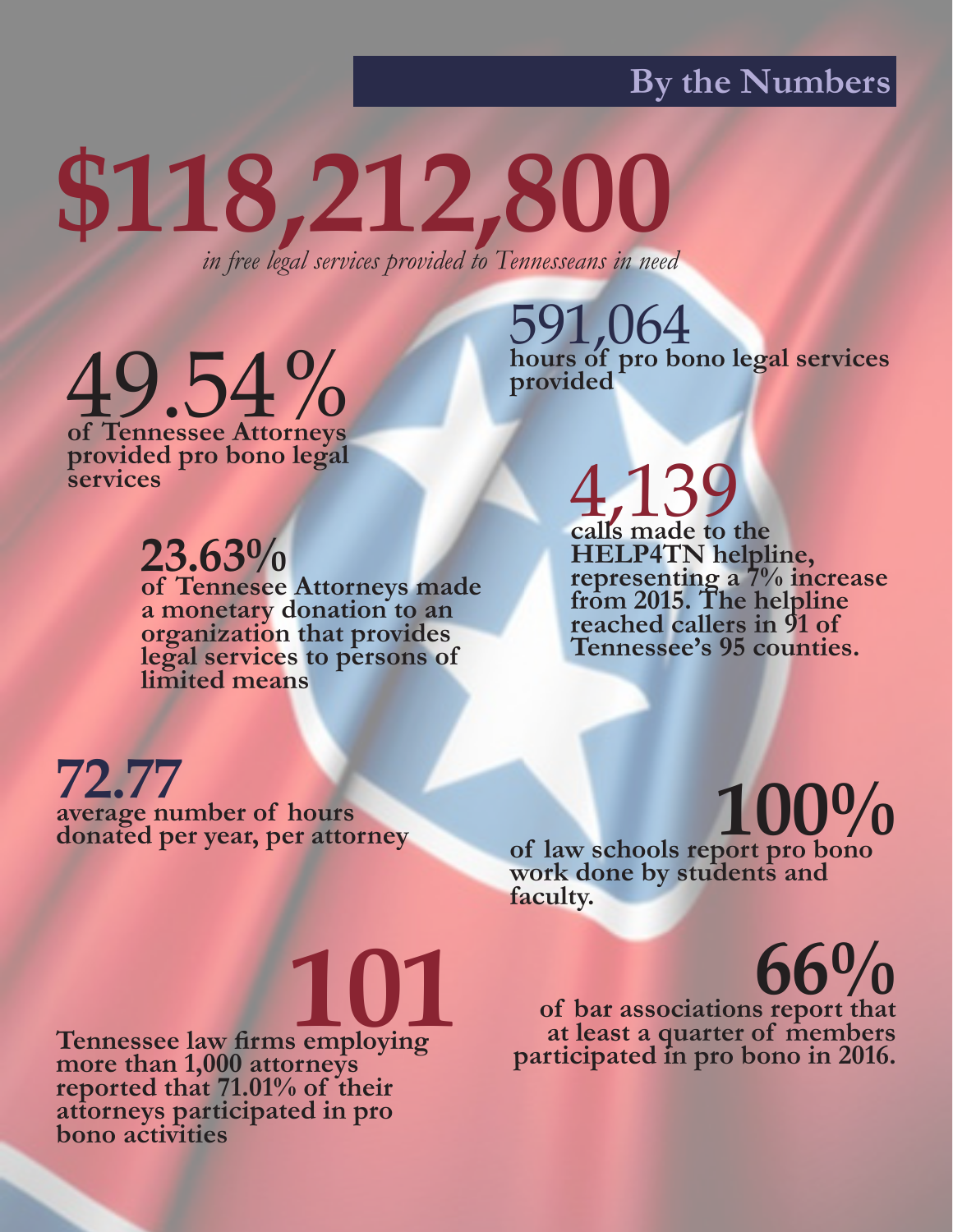It is not hard to convince Tennessee attorneys to volunteer in our initiatives once they are reminded of the obvious. **The people who need our help are those most at risk and most underserved**  in our society: children, victims of domestic violence, the elderly, the physically or mentally challenged, veterans, those who do not speak or understand our language, and others who have no place else to turn when they are facing critical legal problems. The problems faced by these persons affect the most critical aspects of their lives — income, employment, adequate housing, personal safety, access to health care, custody of children, sometimes even life itself — the most

basic guarantees in a land of plenty. **If we do not help them, no one else can.** We are part of a profession which imposes on us the responsibility to help others as a condition of enjoying the privilege of our right to practice law. Giving back can change the life of another person or family. How can we not want to help? *AA* "

—Justice Cornelia Clark

# $\frac{1}{\sqrt{\frac{1}{1+\epsilon^2}}}$ **Find Your Inspiration**

I strongly encourage every new lawyer to do pro bono work through an appointment or by participating in a free legal clinic. I assure the lawyer that he or she will get more out of the service than the client. **To see the relief on a client's face, or to hear that restored voice** 

**of hope on the phone when you successfully help a pro bono client, is something that stays with you forever.** *II* 

— Chief Justice Jeff Bivins **"** 

Representing a pro bono client will provide a sense of satisfaction that no other representation will provide. **It is the occasion when lawyers can feel that they have accomplished something for someone that neither the client, nor anyone else who is not a lawyer, could accomplish for that person.** If the first timer is concerned about the time commitment, try participating in a free legal advice clinic first.

— Bill Coley, Access to Justice

ess to Justice<br>Commission<br>gement<br>d and<br>cried tears of relief over I was at an expungement clinic this weekend and watched as a lady cried tears of relief over getting her record cleaned up, explaining that she was applying for schools and this had been holding her back. An expungement is simple legal paperwork, but **it meant so much more than just the papers to this II** "

**person. It meant a new story and a changed future.**

 — Kimi deMent, Pro Bono Coordinator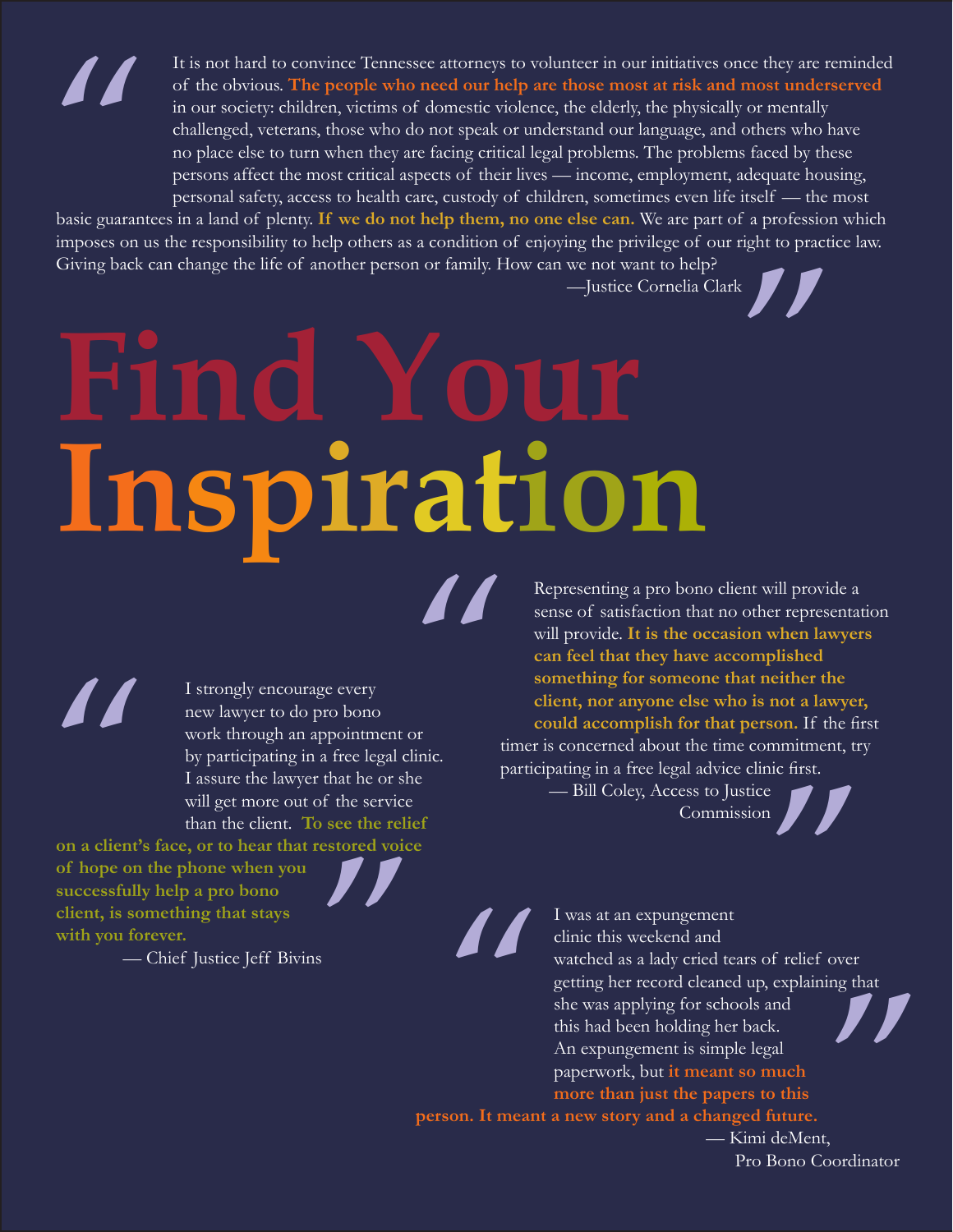

I was always amazed at how appreciative the clients were. We all have to bill clients to make a living, but **I expect that someone who regularly takes pro bono cases will be rewarded many times over by the tremendous gratification of**  "

**helping others less fortunate than themselves.**

— Justice Roger Page

The greatest fear about pro bono work is whether or not we will know enough to assist the potential clients. I have learned that the support groups always supply us with the needed information and are there as backup. **As professionals we do have a responsibility to "pay forward"** 

**our good fortune in our chosen profession.** To help those who have not been as fortunate does reap benefits for those who are assisted as well as those who assist. I highly recommend it.  $\int\int\int$ 

— Mary Jo Middlebrooks, Access to Justice Commission



At a Saturday Legal Clinic, I assisted a woman whose elderly mother was being financially exploited by her son, my client's brother. My client had little education but was passionate about protecting her mother. At my urging, she contacted Adult Protective Services, with little success. After my client described to me her frustrating conversation with APS, I called them on my client's behalf, and my client's mother was soon safe. From that experience, I learned how hard it is for those without education "

"

or financial resources to get the help they deserve. **One call from a lawyer changed two lives forever.** 

— Justice Holly Kirby

A few years ago, I was at the grocery store and the cashier said "I want to thank you." I asked "for what?" She said "about 15 years ago you helped me get custody of my grandchild and now she is graduating from high school You made a difference in our lives." I did not recall the case or the client. Very likely it was pro bono. I was gratified that I was able to help these people just in the normal day-to-day practice of law. **Lawyers are incredibly blessed with an extraordinary education and**  " *<u>setting</u>* 

**ability to help others.** In the process of providing your time to help others, you are also helping yourself.

— Justice Sharon Lee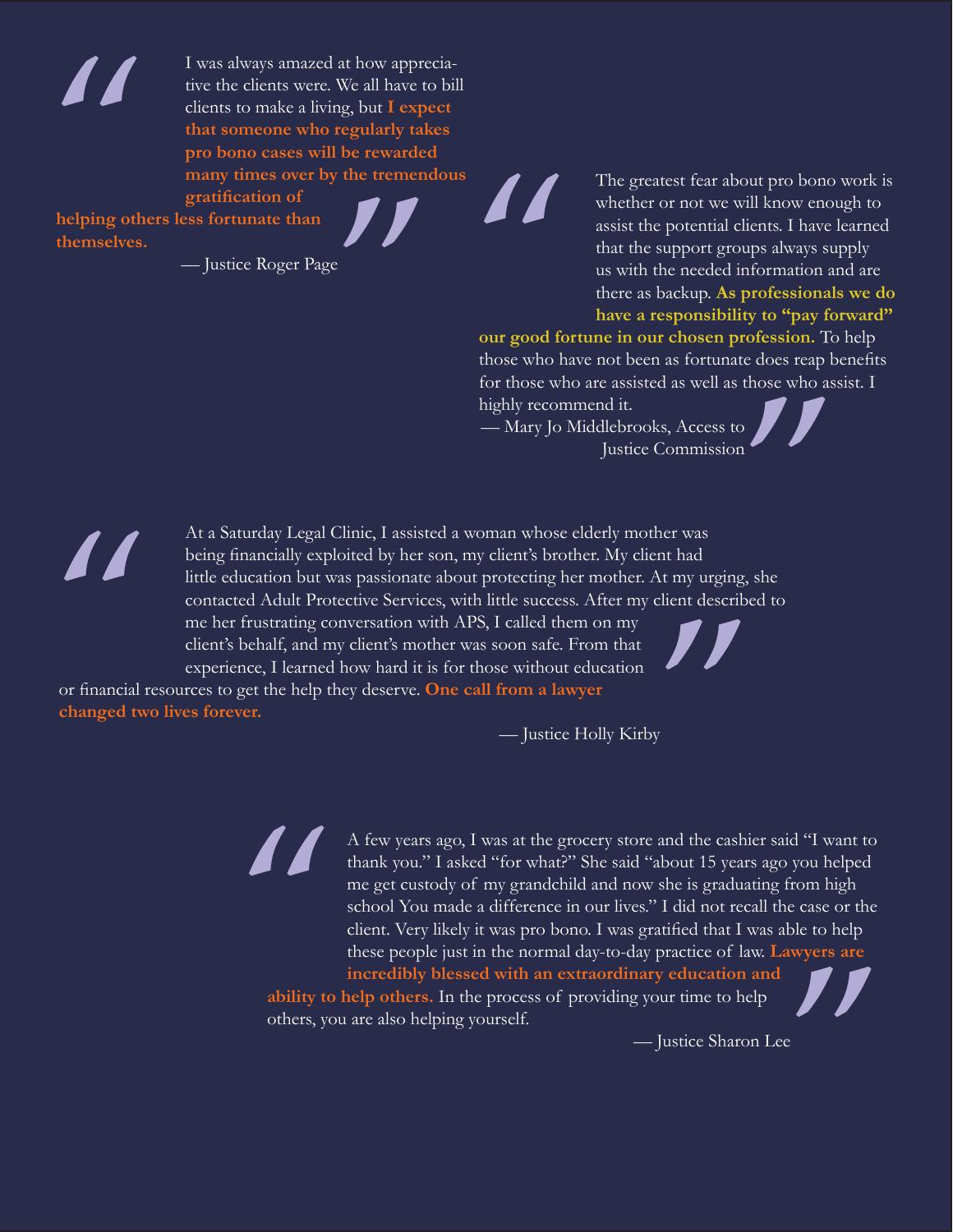## Tennessee Pro Bono Report 2016

#### 3 Introduction

#### 4

Attorney Voluntary Pro Bono Reporting – TN Board of Professional Responsibility

Tennessee Attorneys Tennessee Government Attorneys All Attorneys and Out-of-State Attorneys

#### $11 -$

Continuing Legal Education ("CLE") Credit Received by Attorneys for Pro Bono Work in 2016 – Continuing Legal Education Commission

#### 12

Attorney Voluntary Pro Bono Reporting – American Bar Association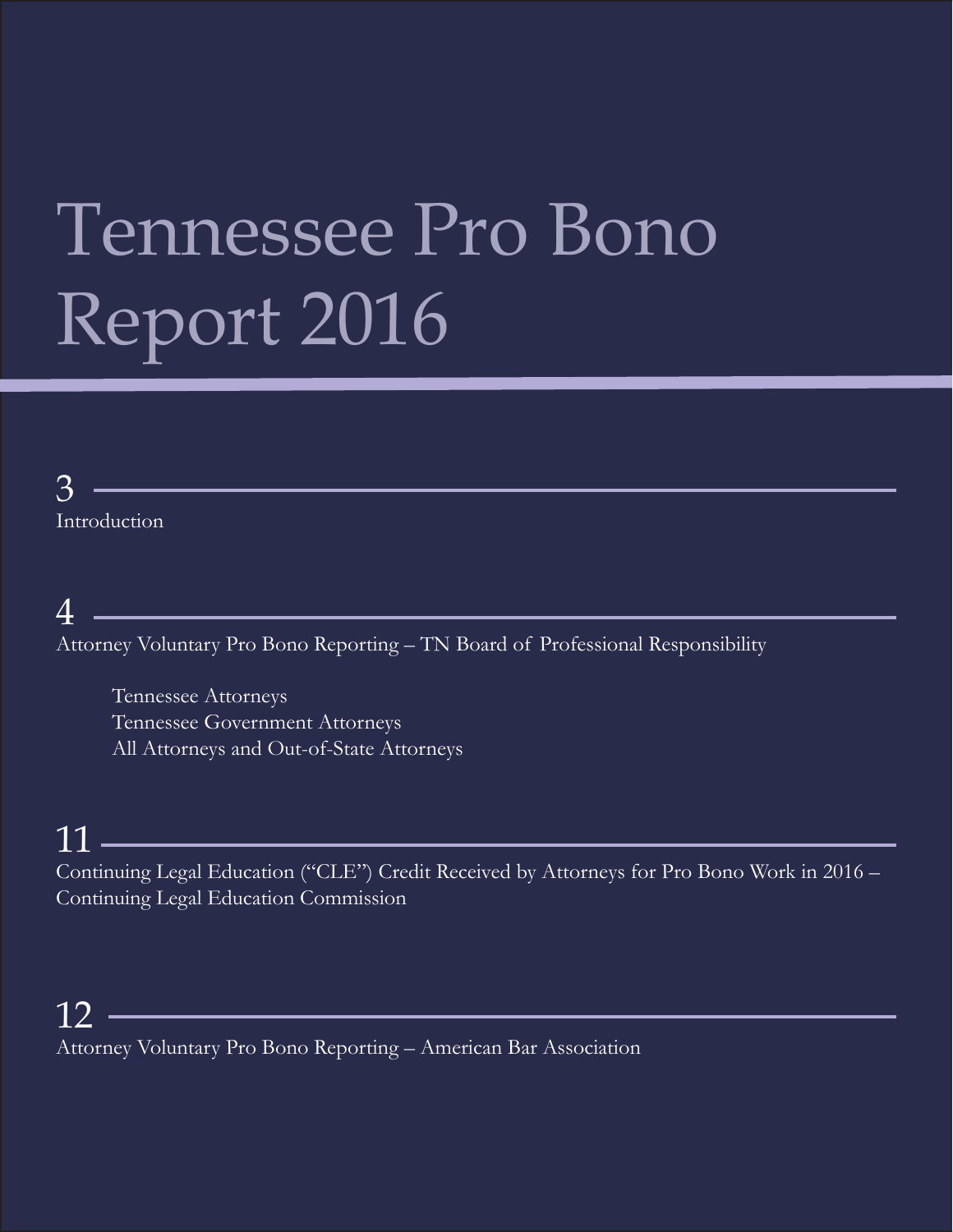## Prepared by Justice For All, a Tennessee Supreme Court Initiative

#### 14

Survey Responses – Administrative Office of the Courts

Bar Associations Legal Service Providers – Legal Services Corporation ("LSC")-Funded Legal Service Providers – Non-LSC-Funded Pro Bono Legal Advice Clinics Law School Pro Bono Law Offices with Pro Bono Policies, Pillar Law Firms, and Attorney for Justice Law Offices Tennessee Faith and Justice Alliance Mediators

#### $34 -$

**Recognition** 

#### $35 -$ **Conclusion**

Appendix with survey data available online or by request.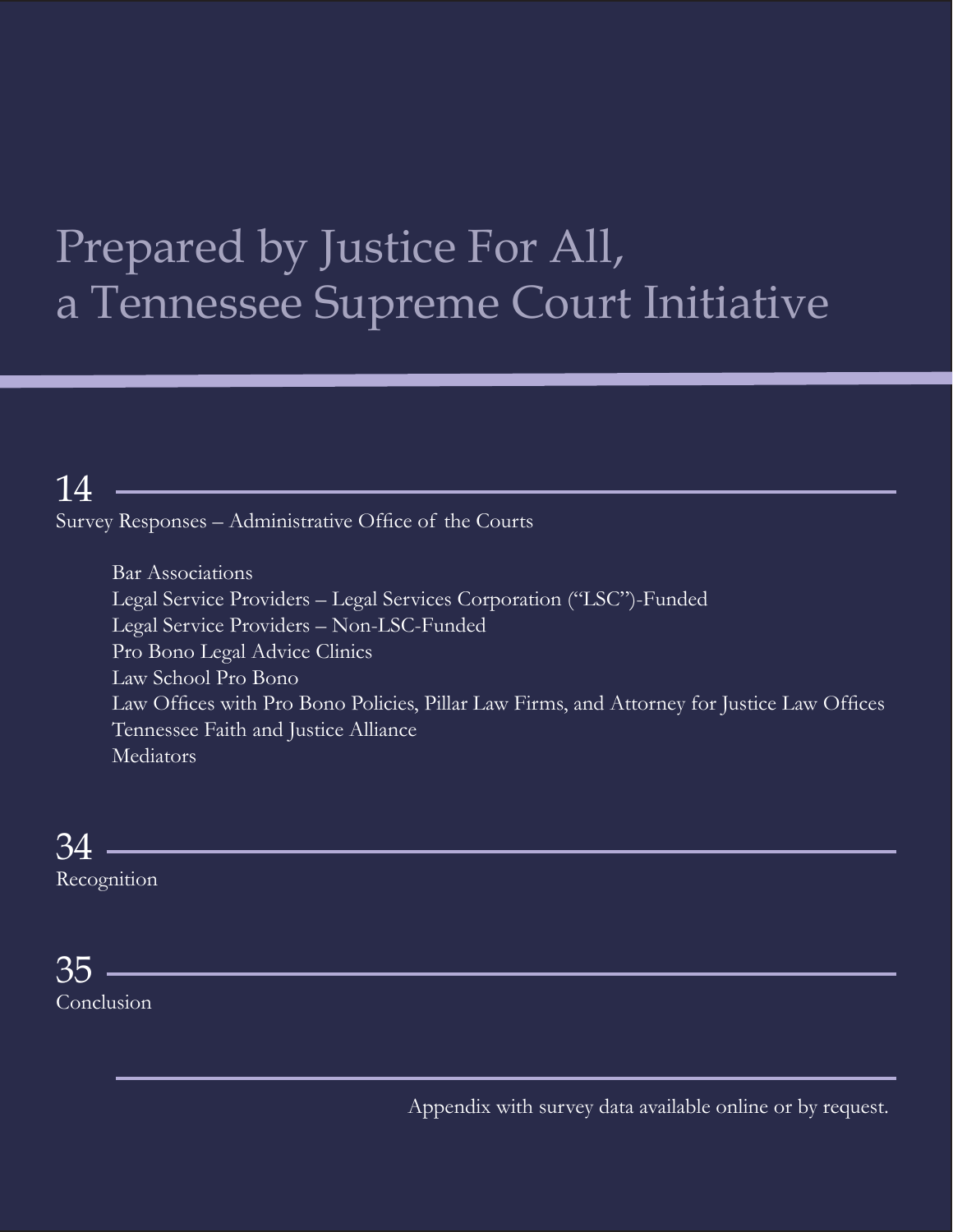#### **Introduction**

2016 marks the five year anniversary of the Tennessee Pro Bono Report, a publication of the Tennessee Access to Justice Commission (the "ATJ Commission"). The annual report compiles and analyzes data which is collected annually by the ATJ Commission and others. The 2016 Tennessee Pro Bono Report incorporates new sources of pro bono data as well as compares and contrasts data trends from prior reporting years.

The ATJ Commission is an initiative of the Tennessee Supreme Court and is responsible for developing strategic planning focused on educating the public about legal needs, identifying priorities for improving access to justice, and recommending projects and programs which are intended to close the gap in access to justice. One focus of the ATJ Commission is pro bono work that aids disadvantaged Tennesseans. The annual pro bono report is intended to highlight existing pro bono work happening in Tennessee, and inspire future initiatives.

The 2016 Tennessee Pro Bono Report covers pro bono initiatives and data including but not limited to the following:

- Information and statistics on pro bono work that was completed by individual attorneys in 2015 and reported in 2016, as voluntarily submitted on the Tennessee Board of Professional Responsibility's Annual Registration Statement required by active attorneys on or before the first day of the attorney's birth month.
- Information and statistics on a small sample of pro bono work that was completed by individual attorneys in 2016 and reported in 2017, as voluntarily submitted through a National Pro Bono Survey conducted in 24 states including Tennessee by the American Bar Association Standing Committee on Pro Bono and Public Service.
- Information about and statistics on pro bono activities of legal aid providers, bar associations, law schools, mediation centers, and other organizations regarding work performed in 2016.

Questions regarding this report may be addressed to:

Anne-Louise Wirthlin **Kimi democratic Contract of Contract Contract Contract Contract Contract Contract Contract Contract Contract Contract Contract Contract Contract Contract Contract Contract Contract Contract Contract C** 

Access to Justice Coordinator **Pro Bono Coordinator** Pro Bono Coordinator Administrative Office of the Courts **Administrative Office of the Courts** 511 Union Street, Suite 600 511 Union Street, Suite 600 Nashville, TN 37219 Nashville, TN 37219 anne.louise.wirthlin@tncourts.gov https://www.fanne.louise.wirthlin@tncourts.gov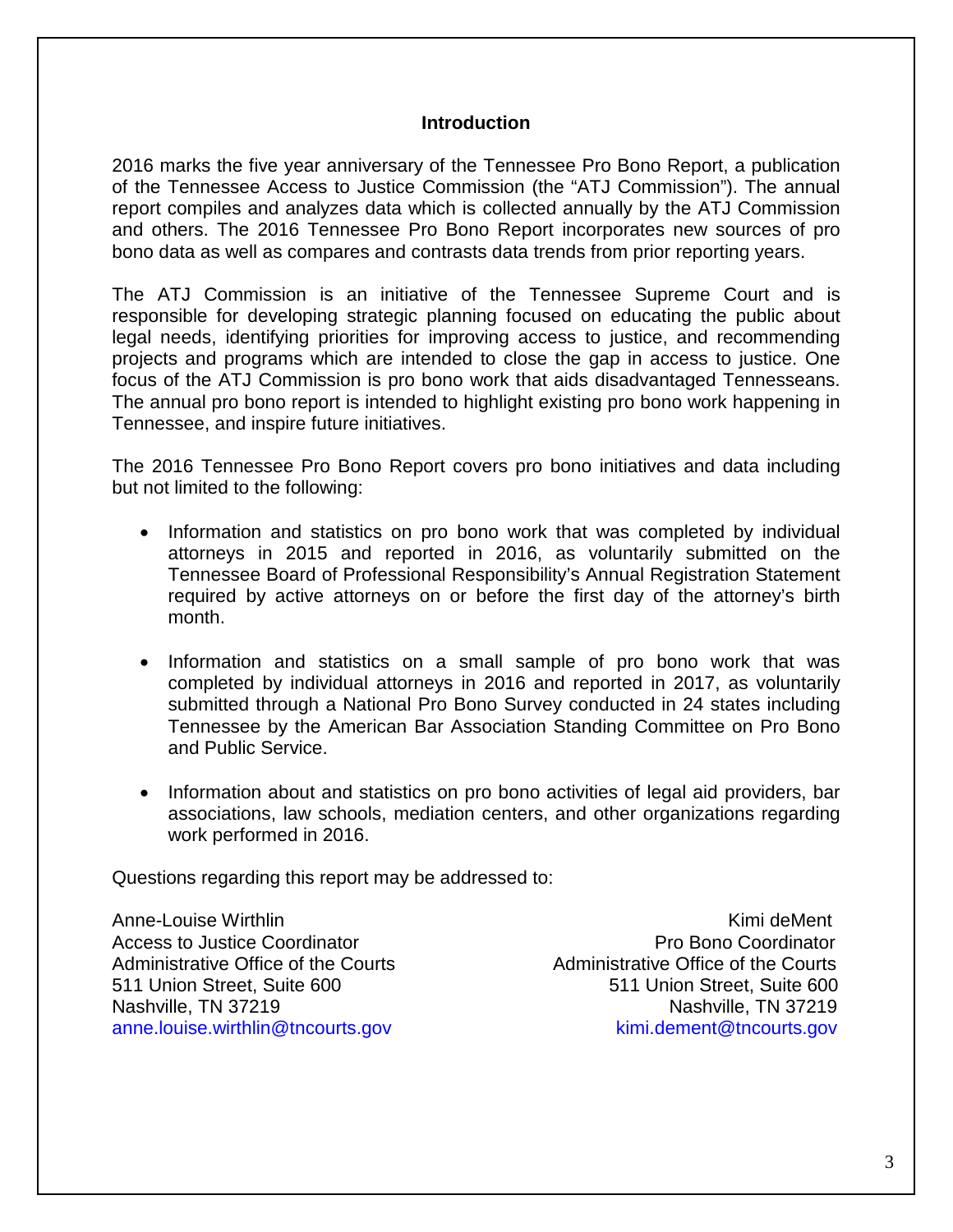#### **Attorney Voluntary Pro Bono Reporting – TN Board of Professional Responsibility**

In Tennessee, Supreme Court Rule 8, Section 6.1 defines pro bono service and provides the aspirational goal that every attorney provide 50 hours of pro bono service per year. The voluntary pro bono reporting form surveys pro bono service in the following four categories:

- Legal services without a fee or at a substantially reduced fee to persons of limited means;
- Legal services without a fee to non-profit organizations serving persons of limited means;
- Legal services to groups and organizations at a reduced fee when payment of standard fees would create a financial hardship; and
- Legal services to improve the law, the legal system, or the legal profession.

Tennessee Supreme Court Rule 9, Section 10 states every attorney who is required to file an Annual Registration Statement with the Board of Professional Responsibility ("BPR") is requested to voluntarily file a statement reporting the attorney's pro bono service and activity during the last calendar year. The BPR provides this voluntary pro bono reporting data to the ATJ Commission for the purposes of this report.

Data regarding the self-reported pro bono work of attorneys is separated into two major categories: attorneys whose primary address is located in Tennessee, and attorneys whose primary address is located outside of Tennessee. The rationale for analyzing the two sets of data separately is that attorneys whose primary address is located outside of Tennessee are more likely to have also completed their pro bono hours outside of Tennessee. As the ATJ Commission is most interested in reviewing and measuring the pro bono work for which positive impact is recognized *inside* the state of Tennessee, this report first reviews the pro bono hours reported by Tennessee Attorneys, and then considers pro bono hours reported by All Attorneys, both Tennessee Attorneys and Out-Of-State Attorneys. Further definitions are provided below.

- *"*All Attorneys" all attorneys licensed to practice law in Tennessee regardless of the location of their primary address.
- "All Government Attorneys" all attorneys licensed to practice law in Tennessee and employed by a government agency regardless of the location of their primary address.
- "All In-House Counsel" all attorneys licensed to practice law in Tennessee and employed as in-house counsel regardless of the location of their primary address.
- "Out-of-State Attorneys" all attorneys licensed to practice law in Tennessee whose primary address is outside of Tennessee.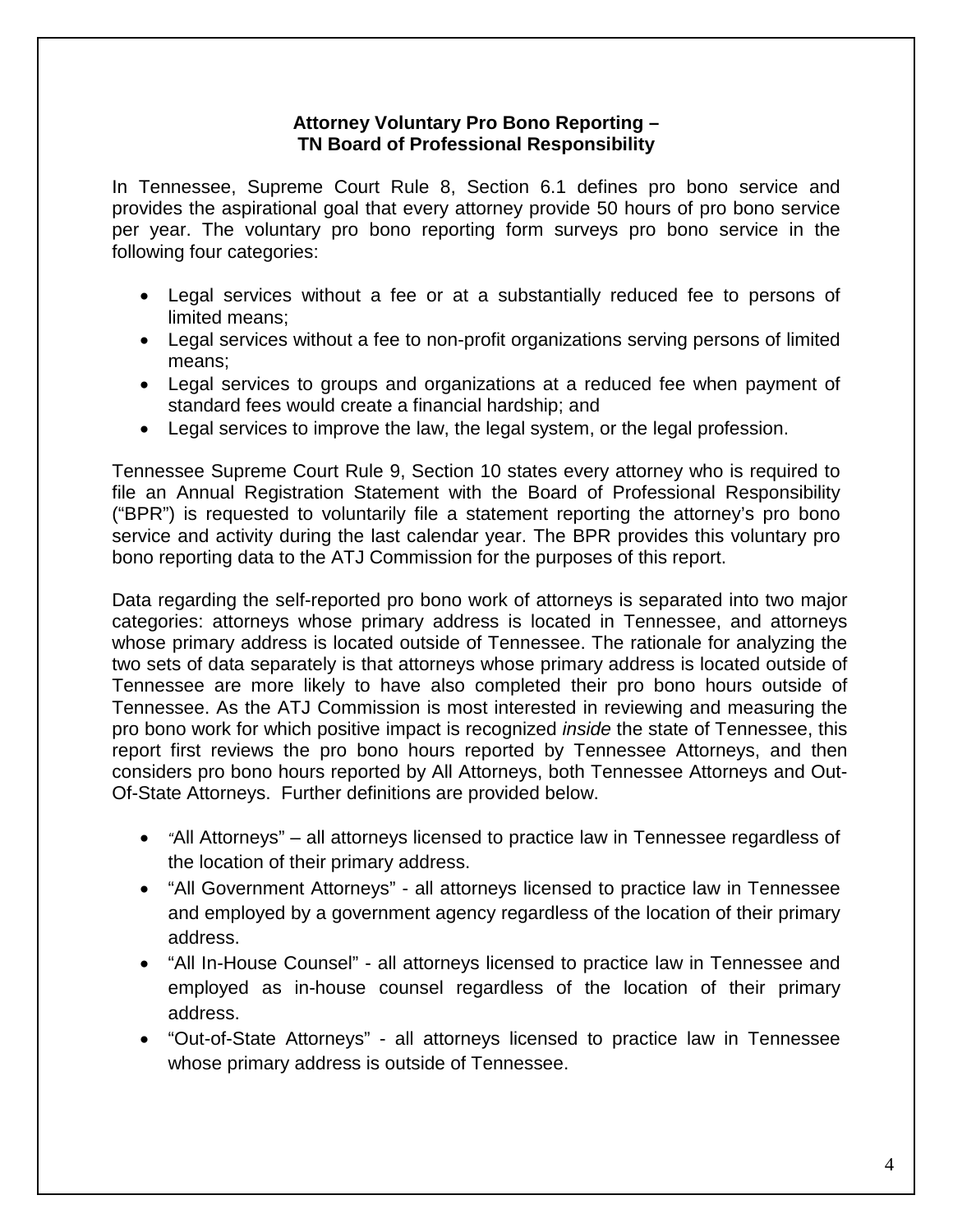- "Out-of-State Government Attorneys" all government attorneys licensed to practice law in Tennessee whose primary address is outside of Tennessee.
- "Out-of-State In-House Counsel" all attorneys licensed to practice law in Tennessee, employed as in-house counsel, and whose primary address is outside of Tennessee.
- "Tennessee Attorneys" all attorneys licensed to practice law in Tennessee whose primary address is located in Tennessee.
- "Tennessee Government Attorneys" all attorneys licensed to practice law in Tennessee who are also employed by a government agency and whose primary address is located in Tennessee.
- "Tennessee In-House Counsel" all attorneys licensed to practice law in Tennessee who are also employed as in-house counsel and whose primary address is located in Tennessee.

Due to the annual registration reporting timeline for individual attorney hours submitted to the BPR, data is collected for the prior year over the course of any given year, and made available at the end of the year. This means that pro bono work performed in 2015 is reported to the BPR in 2016, Accordingly, for the purposes of this report, the data is labeled to correspond with the year the pro bono work was reported ("Reporting Year"), not the year the pro bono work was performed. Therefore, the 2016 Pro Bono Report considers pro bono work performed by attorneys in 2015 and reported to the BPR during the 20[1](#page-9-0)6 annual registration period.<sup>1</sup>

#### **Tennessee Attorneys**

In 2016, 49.54% of Tennessee Attorneys who completed their Annual Registration Statement for the year reported that they provided 591,064 hours of pro bono service in [2](#page-9-1)015. <sup>2</sup> This meant that 8,122 Tennessee Attorneys averaged 72.77 hours per reporting attorney. Assuming an average billing rate of \$200 per hour, this amounts to more than one hundred million dollars of pro bono services provided by Tennessee Attorneys in 2016.

<span id="page-9-0"></span> $<sup>1</sup>$  In 2012, the Tennessee Supreme Court approved a change in BPR Registration procedures to require</sup> renewals on the first day of each attorney's birth month. Under this new procedure, pro bono reporting data for the previous calendar year is not available until all reporting for that calendar year has been received. The ATJ Commission has acquired pro bono reporting data for pro bono work reported in seven calendar years, 2010 to 2016. However, due to the changes in reporting requirements in 2012, this report focuses only on making comparisons for the reporting years where attorneys renewed with the BPR based on their birth month, 2012 to 2016.

<span id="page-9-1"></span> $2$  This report only considers Tennessee Attorneys who completed their Annual Registration Statement by or before December 31st, 2016. It does not consider Tennessee Attorneys who failed to complete their Annual Registration Statement by or before December 31st, 2016. Accordingly, there may be additional Tennessee Attorneys who did not file their Annual Registration Statement by or before December 31st, 2016, whose information is not included in this report.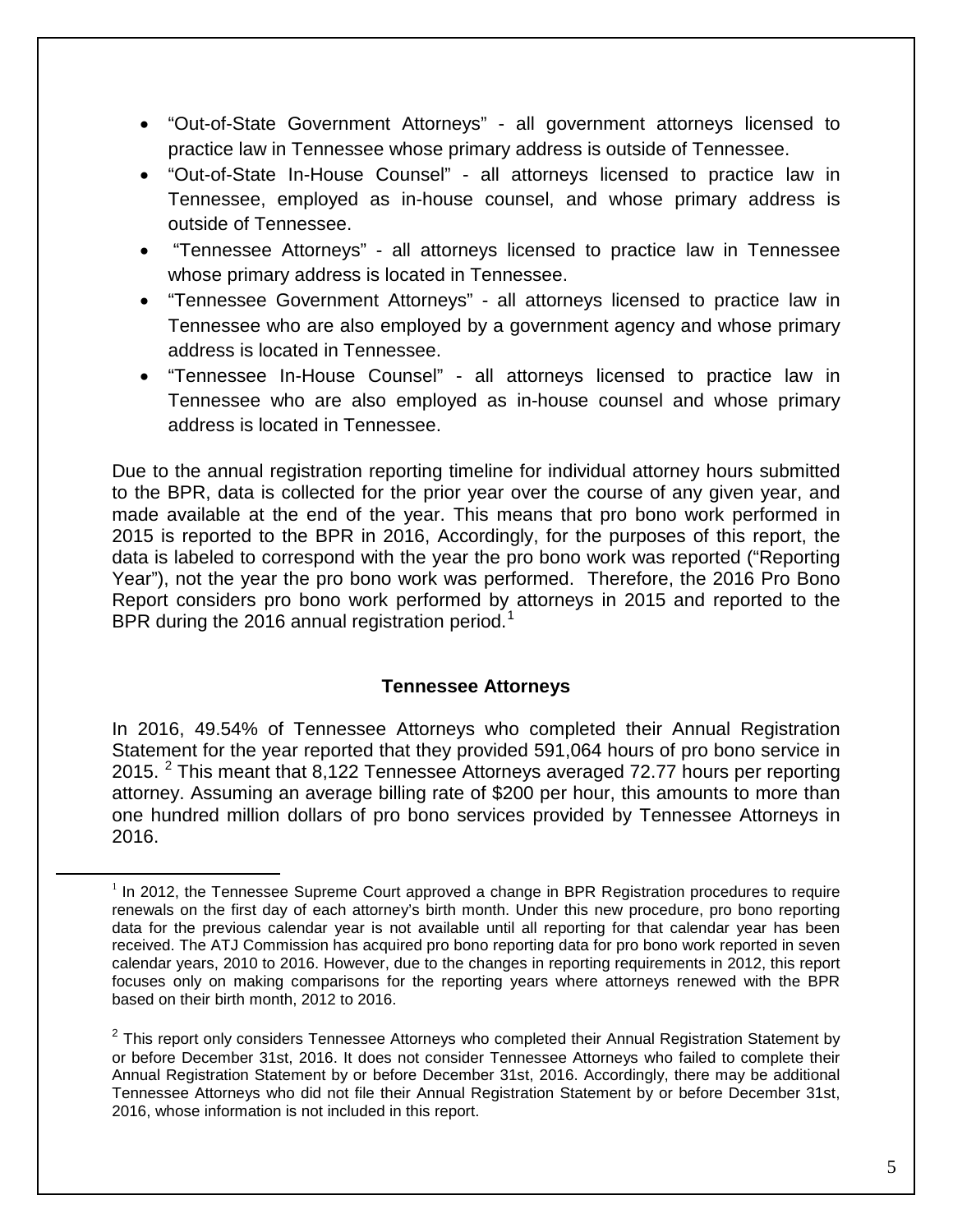In addition to providing pro bono services, 23.63%, or 3,875, of Tennessee Attorneys reported voluntary contributions of financial support to organizations providing legal services to persons of limited means.

Highlights from Tennessee Attorneys include:

• Nearly half of Tennessee Attorneys reported pro bono hours and half of attorneys did not report pro bono hours. The number and percentage of active Tennessee attorneys who reported and declined to report pro bono hours is set out in the chart below.

|                                               | 8.122   |
|-----------------------------------------------|---------|
| <b>Active TN Attorneys who did Report</b>     | 49.54%  |
|                                               | 8,273   |
| <b>Active TN Attorneys who did not Report</b> | 51.46%  |
|                                               | 16,395  |
| <b>Total TN Active Attorneys</b>              | 100.00% |

- 2016 reflects an increase of approximately 8% of Tennessee Attorneys who reported pro bono from the prior year, and an increase of approximately 4% of hours performed from the prior year.
- The vast majority of pro bono hours provided were provided to persons of limited means without a fee or at a reduced fee. Specifically, in 2016, 6,740 attorneys provided 408,939 hours of pro bono services to persons of limited means which, assuming an average billing rate of \$200 per hour, would amount to approximately \$81,787,800.00 of free or reduced fee legal services provided to disadvantaged Tennesseans by Tennessee Attorneys. The table below shows the breakdown of pro bono hours by type reported by Tennessee Attorneys during the 2016 Reporting Year.

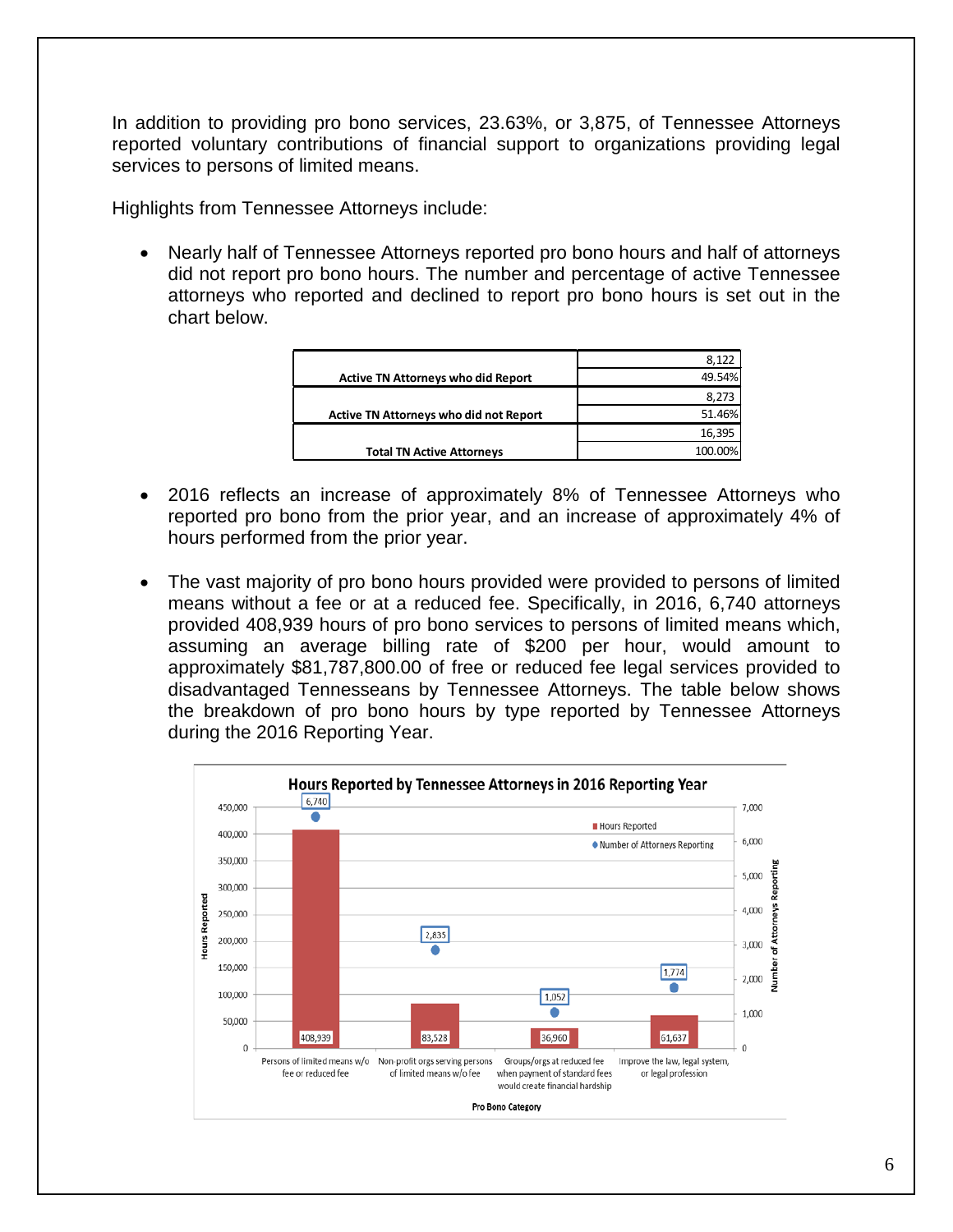• Of Tennessee Attorneys who reported providing legal services to persons of limited means without a fee or at a reduced fee, the average number of hours reported per attorney was 60 hours. The average number of hours provided for each of the other major pro bono categories was around 30 hours of pro bono for each category. The table below shows a breakdown of the number of Tennessee Attorneys reporting per pro bono category for the 2016 Reporting Year:

| <b>Pro Bono Category</b>                             | <b>Number of Attorneys</b> | <b>Total Number of Reported</b> | Average Hours per         | <b>Percent of Total Hours</b> |
|------------------------------------------------------|----------------------------|---------------------------------|---------------------------|-------------------------------|
|                                                      | Reporting*                 | <b>Hours</b>                    | <b>Reporting Attorney</b> | Reported                      |
| Legal services to persons of limited means without   |                            |                                 |                           |                               |
| a fee or at a substantially reduced fee              | 6.740                      | 408,939                         | 60                        | 69.18%                        |
| Legal services to non-profit organizations serving   |                            |                                 |                           |                               |
| persons of limited means without a fee               | 2,853                      | 83,528                          | 29                        | 14.13%                        |
| Legal services to groups and organizations at a      |                            |                                 |                           |                               |
| reduced fee when payment of standard fees would      |                            |                                 |                           |                               |
| create a financial hardship                          | 1,052                      | 36,960                          | 35                        | 6.25%                         |
| Legal services to improve the law, the legal system, |                            |                                 |                           |                               |
| or the legal profession                              | 1.774                      | 61,637                          | 34                        | 10.42%                        |

\*The total of this column will be greater than the total number of attorneys reporting pro bono work because attorneys can report pro bono service in multiple categories.

- The 2016 data marks the highest number of hours provided to persons of limited means without a fee or at a reduced fee since 2012, and reverses a declining trend from the three subsequent years. The total hours reported in 2016 by Tennessee Attorneys reflects an increase from the prior year of 22,930 hours provided to persons of limited means without a fee or at a reduced fee.
- Likewise, the total hours reported in 2016 by Tennessee Attorneys reflects an increase from the prior year of 4,414 hours provided to non-profit organizations serving persons of limited means without a fee. Here also, the 2016 data marks the highest number of hours provided to non-profit organizations serving persons of limited means without a fee since 2012.
- Finally, the total hours reported in 2016 by Tennessee Attorneys reflects a decrease from the prior year of 5,527 hours provided to improve the law, legal system, or legal profession.
- The table below shows a comparison of Tennessee Attorneys reporting and hours reported from 2012 through 2016 Reporting Years:

| Hours Reported by TN<br><b>Attorneys Per Reporting Year</b> | <b>Persons of limited</b><br>means w/o fee or<br>reduced fee | Non-profit orgs<br>serving persons of<br>limited means w/o<br>fee | Groups/orgs at<br>reduced fee when<br>payment of standard<br>fees would create<br>financial hardship | Improve the law, legal<br>system, or legal<br>profession | <b>Total for All</b><br><b>Categories</b> |
|-------------------------------------------------------------|--------------------------------------------------------------|-------------------------------------------------------------------|------------------------------------------------------------------------------------------------------|----------------------------------------------------------|-------------------------------------------|
| 2012 Total Hours Reported                                   | 462,939                                                      | 103.970                                                           | 50.787                                                                                               | 72.149                                                   | 689,845                                   |
| 2013 Total Hours Reported                                   | 407,486                                                      | 74.478                                                            | 35.521                                                                                               | 58.275                                                   | 575,760                                   |
| 2014 Total Hours Reported                                   | 396,239                                                      | 78.619                                                            | 37.717                                                                                               | 66.069                                                   | 578,644                                   |
| 2015 Total Hours Reported                                   | 386,009                                                      | 79.114                                                            | 35,883                                                                                               | 67,164                                                   | 568,170                                   |
| 2016 Total Hours Reported                                   | 408,939                                                      | 83,528                                                            | 36,960                                                                                               | 61,637                                                   | 591,064                                   |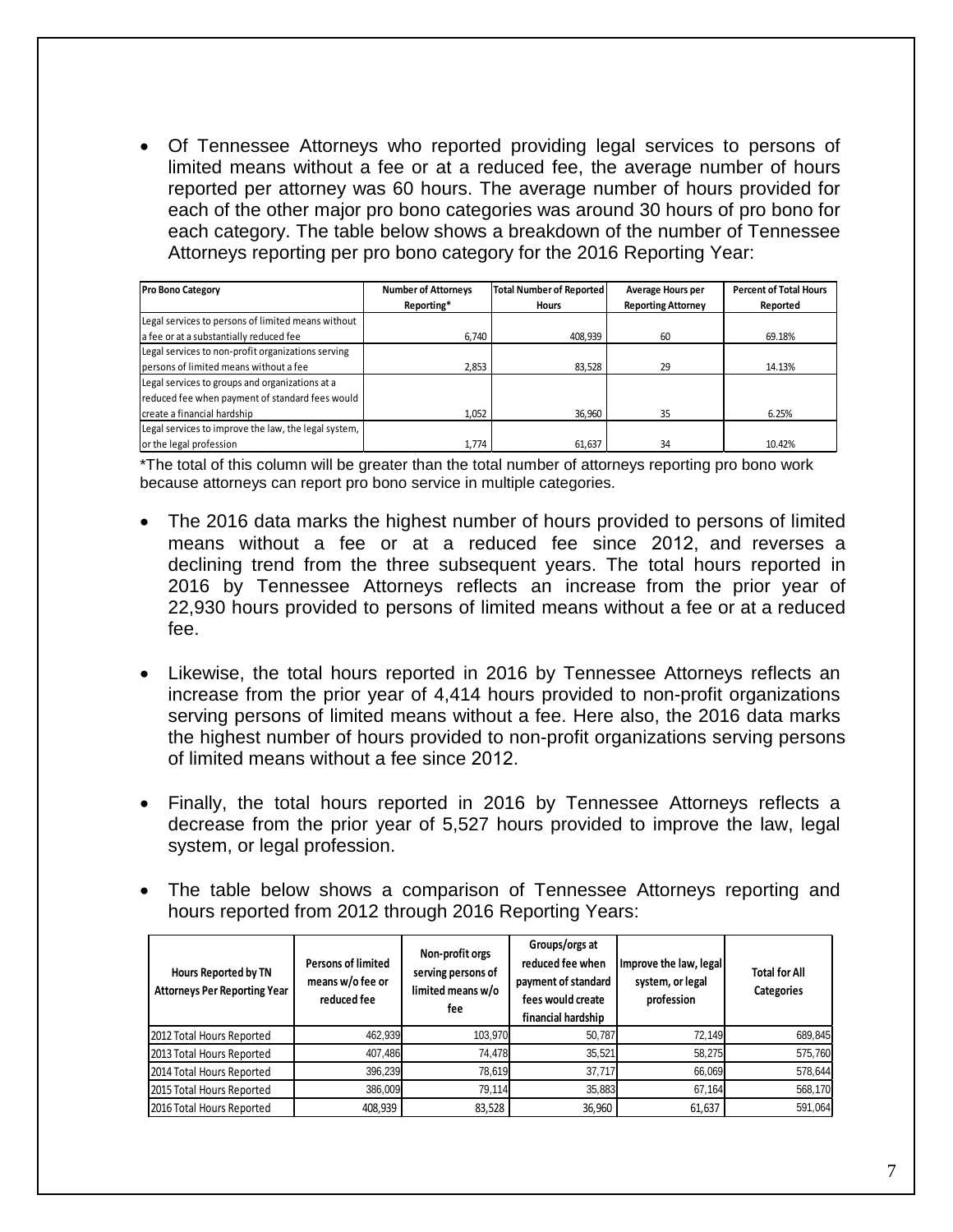

• The chart below shows a comparison of hours reported by Tennessee Attorneys for each pro bono category for 2012-2016 Reporting Years.

• Of the total pro bono hours reported by Tennessee Attorneys in 2016, attorneys reported an increase in percentage of hours attributed to providing legal services to persons of limited means without a fee or at a reduced fee or to non-profit organizations serving persons of limited means without a fee. Tennessee Attorneys reported a reduction in percentage of hours attributed to groups or organizations at a reduced fee when payment of standard fees would create a financial hardship or to improving the law, legal system, or legal profession. The table below shows a comparison of the percentage of hours reported by Tennessee Attorneys for each pro bono category for 2012 through 2016 Reporting Years.

| Percentage of Hours Reported<br>by TN Attorneys<br><b>Per Reporting Year</b> | <b>Persons of limited</b><br>means w/o fee or<br>reduced fee | Non-profit orgs<br>serving persons of<br>limited means w/o<br>fee | Groups/orgs at<br>reduced fee when<br>payment of standard<br>fees would create<br>financial hardship | Improve the law, legal<br>system, or legal<br>profession |
|------------------------------------------------------------------------------|--------------------------------------------------------------|-------------------------------------------------------------------|------------------------------------------------------------------------------------------------------|----------------------------------------------------------|
| 2012 Total Hours Reported                                                    | 67.11%                                                       | 15.07%                                                            | 7.36%                                                                                                | 10.46%                                                   |
| 2013 Total Hours Reported                                                    | 70.77%                                                       | 12.94%                                                            | 6.17%                                                                                                | 10.12%                                                   |
| 2014 Total Hours Reported                                                    | 68.48%                                                       | 13.59%                                                            | 6.52%                                                                                                | 11.42%                                                   |
| 2015 Total Hours Reported                                                    | 67.94%                                                       | 13.92%                                                            | 6.32%                                                                                                | 11.82%                                                   |
| 2016 Total Hours Reported                                                    | 69.18%                                                       | 14.13%                                                            | 6.25%                                                                                                | 10.42%                                                   |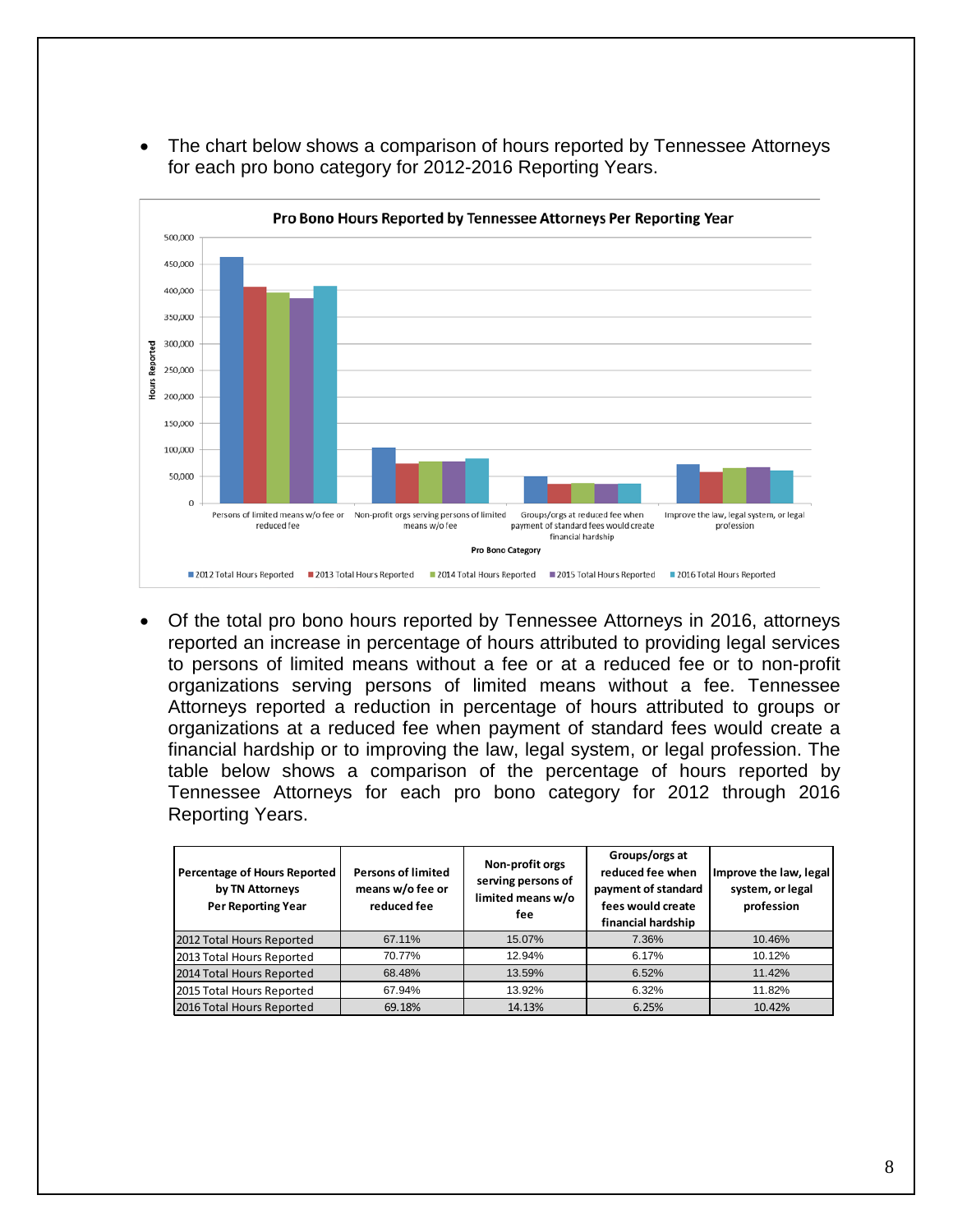#### **Pro Bono Hours Reported by Tennessee Government Attorneys**

Beginning with the 2012 Reporting Year, the ATJ Commission began to break down the data reported by Government Attorneys. Notably, 2016 reflects a reduction in both the number of Tennessee Government Attorneys reporting pro bono hours as well as a reduction in the average number of hours per Tennessee Government Attorney.

Highlights from Tennessee Government Attorneys include:

• A comparison of the number of hours reported by Tennessee Government Attorneys from 2012 to 2016 Reporting Years is shown below:

| <b>Reporting Year</b> | <b>Total number of Tennessee</b><br><b>Government Attorneys</b><br><b>Reporting Pro Bono Hours</b> | <b>Total Number of Hours</b><br><b>Reported by Tennessee</b><br><b>Government Attorneys</b> | <b>Average Number of Hours</b><br>per Tennessee<br><b>Government Attorney</b> |
|-----------------------|----------------------------------------------------------------------------------------------------|---------------------------------------------------------------------------------------------|-------------------------------------------------------------------------------|
| 2012                  | 269                                                                                                | 12.446                                                                                      | 46.27                                                                         |
| 2013                  | 241                                                                                                | 9.557                                                                                       | 39.66                                                                         |
| 2014                  | 236                                                                                                | 11.896                                                                                      | 50.41                                                                         |
| 2015                  | 237                                                                                                | 12.284                                                                                      | 51.83                                                                         |
| 2016                  | 210                                                                                                | 9.571                                                                                       | 45.57                                                                         |

The vast majority of the reduction in pro bono hours by Tennessee Government Attorneys was realized in hours provided to persons of limited means without a fee or at a reduced fee. However, unlike the statewide trends, Tennessee Government Attorneys significantly increased hours provided to improve the law, legal system, or legal profession. A comparison chart reveals the following:

| <b>Reporting Year</b> | <b>Persons of limited</b><br>means w/o fee or<br>reduced fee | Non-profit orgs serving<br>persons of limited means<br>w/o fee | Groups/orgs at reduced<br>fee when payment of<br>standard fees would<br>create financial hardship | Improve the law, legal<br>system, or legal<br>profession |
|-----------------------|--------------------------------------------------------------|----------------------------------------------------------------|---------------------------------------------------------------------------------------------------|----------------------------------------------------------|
| 2013                  | 3045                                                         | 2254                                                           | 175                                                                                               | 3723                                                     |
| 2014                  | 5038                                                         | 1447                                                           | 805                                                                                               | 4606                                                     |
| 2015                  | 6406                                                         | 1816                                                           | 156                                                                                               | 3906                                                     |
| 2016                  | 3452                                                         | 1347                                                           | 181                                                                                               | 4591                                                     |

#### **Pro Bono Hours Reported by All Attorneys and Out-of-State Attorneys**

In 2016, 47.11% of All Attorneys who completed their Annual Registration Statement for the year reported that they provided 687,872 hours of pro bono service in 2015. This calculation is determined by compiling the data for both Tennessee Attorneys and Out-of-State Attorneys who completed their Annual Registration Statement for the year.<sup>[3](#page-13-0)</sup>

<span id="page-13-0"></span> $3$  As the data for Tennessee Attorneys is the major focus of this report, this segment will address only notable trends by Out-of-State Attorneys and All Attorneys, as additional analysis is beyond the scope of this report.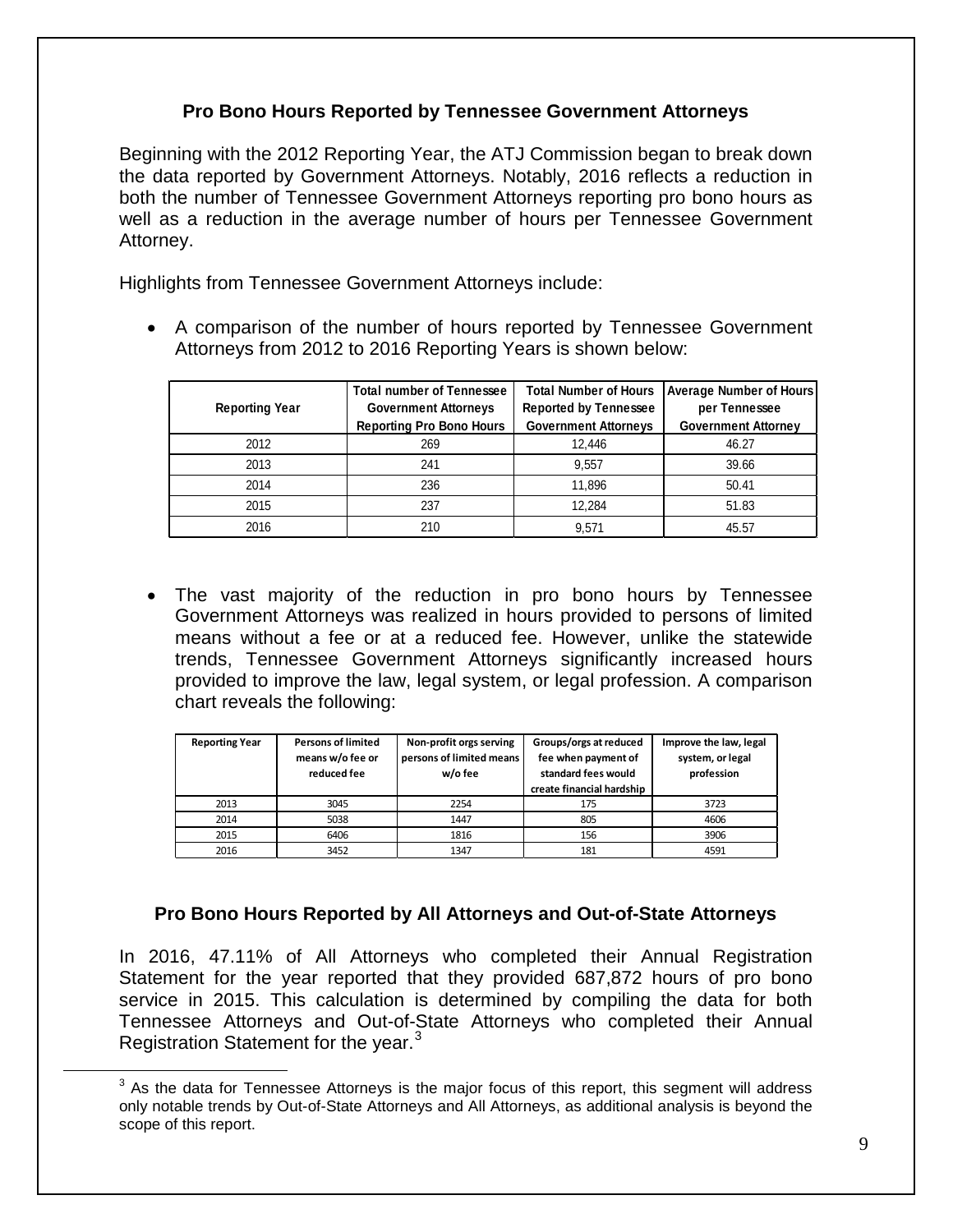The vast majority of pro bono hours reported were provided to persons of limited means without a fee or at a reduced fee. Specifically, in 2016, 7,845 of All Attorneys provided 460,641 hours of pro bono services to persons of limited means which, assuming an average billing rate of \$200 per hour, would amount to approximately \$92,128,200.00 of free or reduced fee legal services provided to disadvantaged Tennesseans by All Attorneys. The table below shows a breakdown of the number of All Attorneys reporting per pro bono category for the 2016 Reporting Year:

| <b>Pro Bono Category</b>                                | <b>Number of Attorneys</b> | <b>Total Number of</b> | Average Hours per         | <b>Percent of Total Hours</b> |
|---------------------------------------------------------|----------------------------|------------------------|---------------------------|-------------------------------|
|                                                         | Reporting*                 | <b>Reported Hours</b>  | <b>Reporting Attorney</b> | Reported                      |
| Legal services to persons of limited means without a    |                            |                        |                           |                               |
| fee or at a substantially reduced fee                   | 7.845                      | 460.641                | 58                        | 66.96%                        |
| Legal services to non-profit organizations serving      |                            |                        |                           |                               |
| persons of limited means without a fee                  | 3,429                      | 108,276                | 31                        | 15.74%                        |
| Legal services to groups and organizations at a reduced |                            |                        |                           |                               |
| fee when payment of standard fees would create a        |                            |                        |                           |                               |
| financial hardship                                      | 1,231                      | 45,035                 | 36                        | 6.54%                         |
| Legal services to improve the law, the legal system, or |                            |                        |                           |                               |
| the legal profession                                    | 2,114                      | 73,911                 | 34                        | 10.74%                        |

\*The total of this column will be greater than the total number of attorneys reporting pro bono work because attorneys can report pro bono service in multiple categories.

- Of All Attorneys who reported providing legal services to persons of limited means without a fee or at a reduced fee, the average number of hours reported per attorney was 58 hours. The average number of hours provided for each of the other major pro bono categories was around 30 hours of pro bono for each category.
- 37.08% of Out-of-State Attorneys for the year reported that they provided 96,748 hours of Pro Bono. This means 1,476 Out-of-State Attorneys averaged 65.98 per reporting attorney. The table below shows a breakdown of the number of Out-of-State Attorneys reporting per pro bono category for the 2016 Reporting Year:

| <b>Pro Bono Category</b>                                    | <b>Number of Attorneys</b> | Total Number of       | Average Hours per         | <b>Percent of Total Hours</b> |
|-------------------------------------------------------------|----------------------------|-----------------------|---------------------------|-------------------------------|
|                                                             | Reporting*                 | <b>Reported Hours</b> | <b>Reporting Attorney</b> | Reported                      |
| Legal services to persons of limited means without a fee    |                            |                       |                           |                               |
| or at a substantially reduced fee                           | 1.105                      | 51702                 | 46                        | 53.41%                        |
| Legal services to non-profit organizations serving persons  |                            |                       |                           |                               |
| of limited means without a fee                              | 576                        | 24748                 | 42                        | 25.56%                        |
| Legal services to groups and organizations at a reduced     |                            |                       |                           |                               |
| fee when payment of standard fees would create a            |                            |                       |                           |                               |
| financial hardship                                          | 179                        | 8075                  | 45                        | 8.34%                         |
| Legal services to improve the law, the legal system, or the |                            |                       |                           |                               |
| legal profession                                            | 340                        | 12274                 | 36                        | 12.67%                        |

\*The total of this column will be greater than the total number of attorneys reporting pro bono work because attorneys can report pro bono service in multiple categories.

• In addition to providing pro bono services, 735 (18.57%) of Out-of-State Attorneys reported voluntary contributions of financial support to organizations providing legal services to persons of limited means.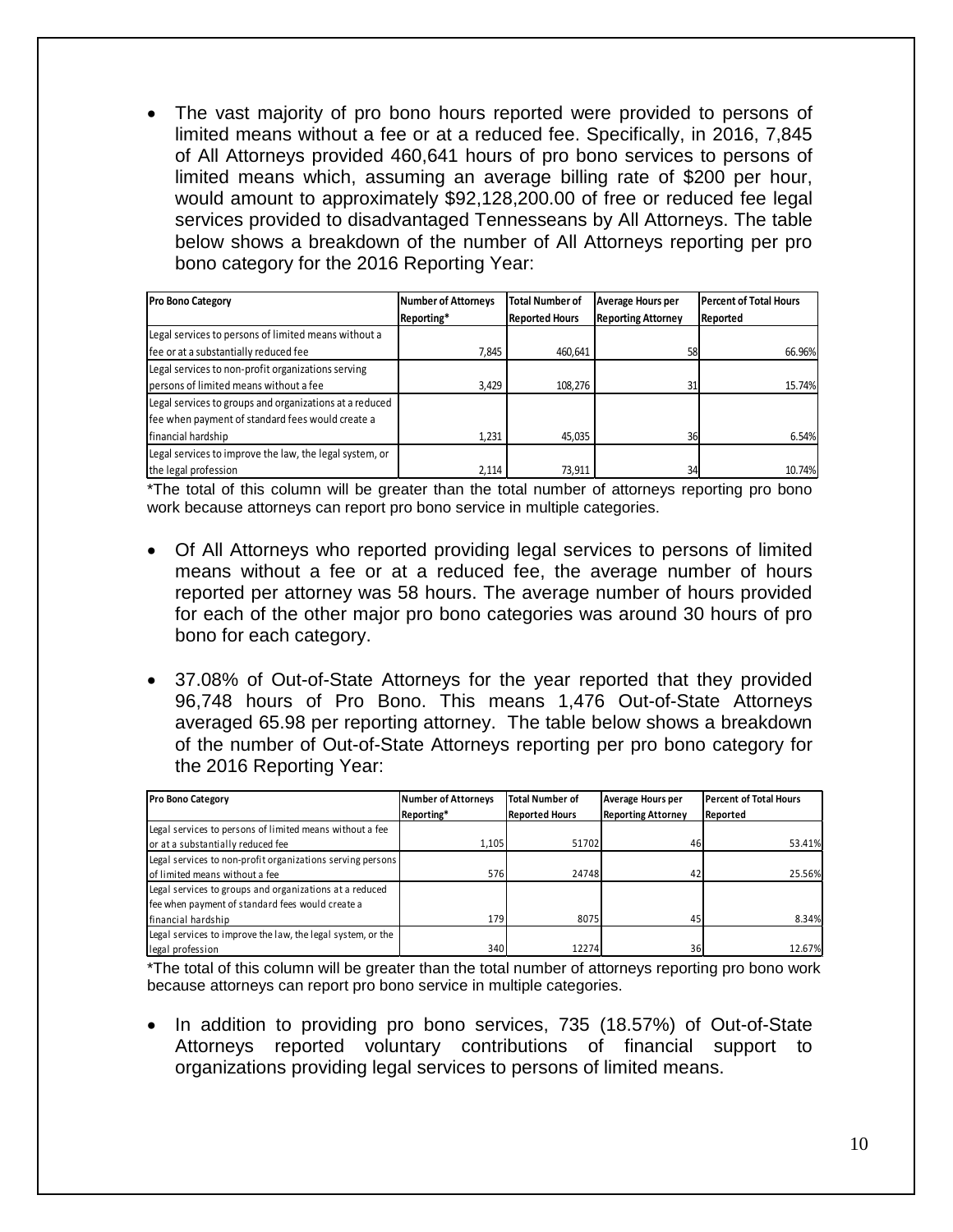#### **Continuing Legal Education ("CLE") Credit Received by Attorneys for Pro Bono Work in 2016**

Supreme Court Rule 21, Section 4.07(c) permits the Commission on Continuing Legal Education ("CLE Commission") to give Ethics & Professionalism credit at the rate of one hour of CLE credit for every five billable hours of pro bono legal representation provided through court appointment or an organized bar association program or legal services organization, or of pro bono mediation services as required by Supreme Court Rule 31 or the Federal Court Mediation Programs.

The CLE Commission awarded1,928.57 hours of CLE credit to 1,928 attorneys for pro bono work in the 2016 Reporting Year. It is important to note that as opposed to the BPR reporting data, the CLE data is for pro bono work both performed and reported in 2016.

Highlights of CLE Hours awarded include:

- The 2016 data reflects that an equal number of attorneys received CLE Credit for pro bono work as the number of hours of CLE credit actually awarded for pro bono work. This would suggest that, regardless of the amount of pro bono work actually performed, the majority of attorneys did not receive more than one hour of CLE for the pro bono work they performed in 2016.
- The 2016 data continues a trend for a declining number of CLE hours awarded for pro bono work. Specifically, in 2016, nearly 900 fewer CLE hours were awarded for pro bono work than in the prior year. The table below shows the breakdown of CLE hours awarded for pro bono work in the prior years:

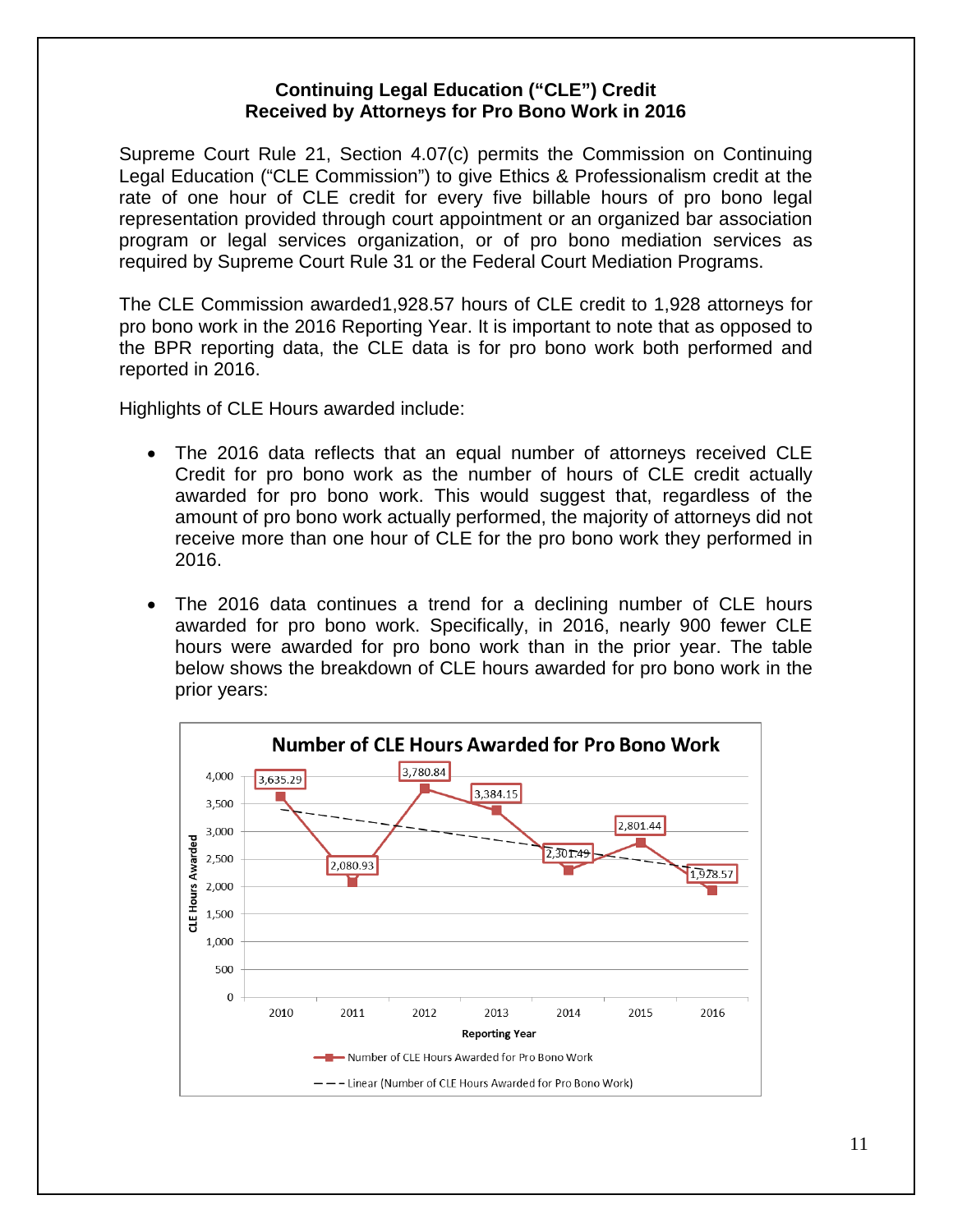#### **Attorney Voluntary Pro Bono Reporting – American Bar Association**

In 2017, the American Bar Association Standing Committee on Pro Bono and Public Service conducted a web-based survey of national pro bono participation in 2016. 24 states participated in this survey, including Tennessee. The sample of surveys from Tennessee amounted to 240 attorneys, with 238 of the responses being from attorneys with active licenses. $4$ 

Highlights from the American Bar Association Survey report include:

• 70.2% of responding attorneys indicated they provided pro bono service in 2016. The table below shows the breakdown of percentage of respondents reporting pro bono hours completed in excess of one hour for four different ranges. The sum total of these percentages yields 66% of the total, meaning that 4.2% percent of attorneys reported having completed some pro bono work that equaled less than one hour.

| Number of Pro Bono Hours in 2016 | <b>Percentage of Respondents</b> |
|----------------------------------|----------------------------------|
| 1 to 19                          | 16%                              |
| 20 to 49                         | 23.80%                           |
| 50 to 79                         | 7%                               |
| 80 or more                       | 19.50%                           |

- Overall, the responding attorneys provided an average of 53.1 hours of pro bono service in 2016. Among those who had provided pro bono in 2016 (excluding those attorneys who reported having completed no pro bono in 2016), the average was 75.5 hours.
- Among the attorneys who provided pro bono in 2016, 91.6% reported providing services to individuals, and 39.3% reported providing services to organizations.
- 39% reported providing only limited scope representation, 21.4% reported providing only full scope representation, and 39% provided both full and limited scope representation.
- The most frequently reported pro bono legal tasks consisted of providing advice (73.3%), interviewing/meeting with the client (67.3%), and reviewing and drafting legal documents (56.1%).

<span id="page-16-0"></span> $4$  As Tennessee does not have a mandatory pro bono reporting requirement, the most reliable data regarding the pro bono completed by individual attorneys in Tennessee any given year comes from the BPR Annual Reporting data collected through the annual licensing renewal process, a process required of all active attorneys. The American Bar Association Survey data presents a smaller sample of pro bono work completed in 2016. This sample size of 240 is notably smaller than the BPR sample size of more than more than 16,000; however, the data collected remains valuable for considering potential and projected trends for the following reporting year, for the purposes of national comparison, and for analyzing self-reported data trends on a smaller scale.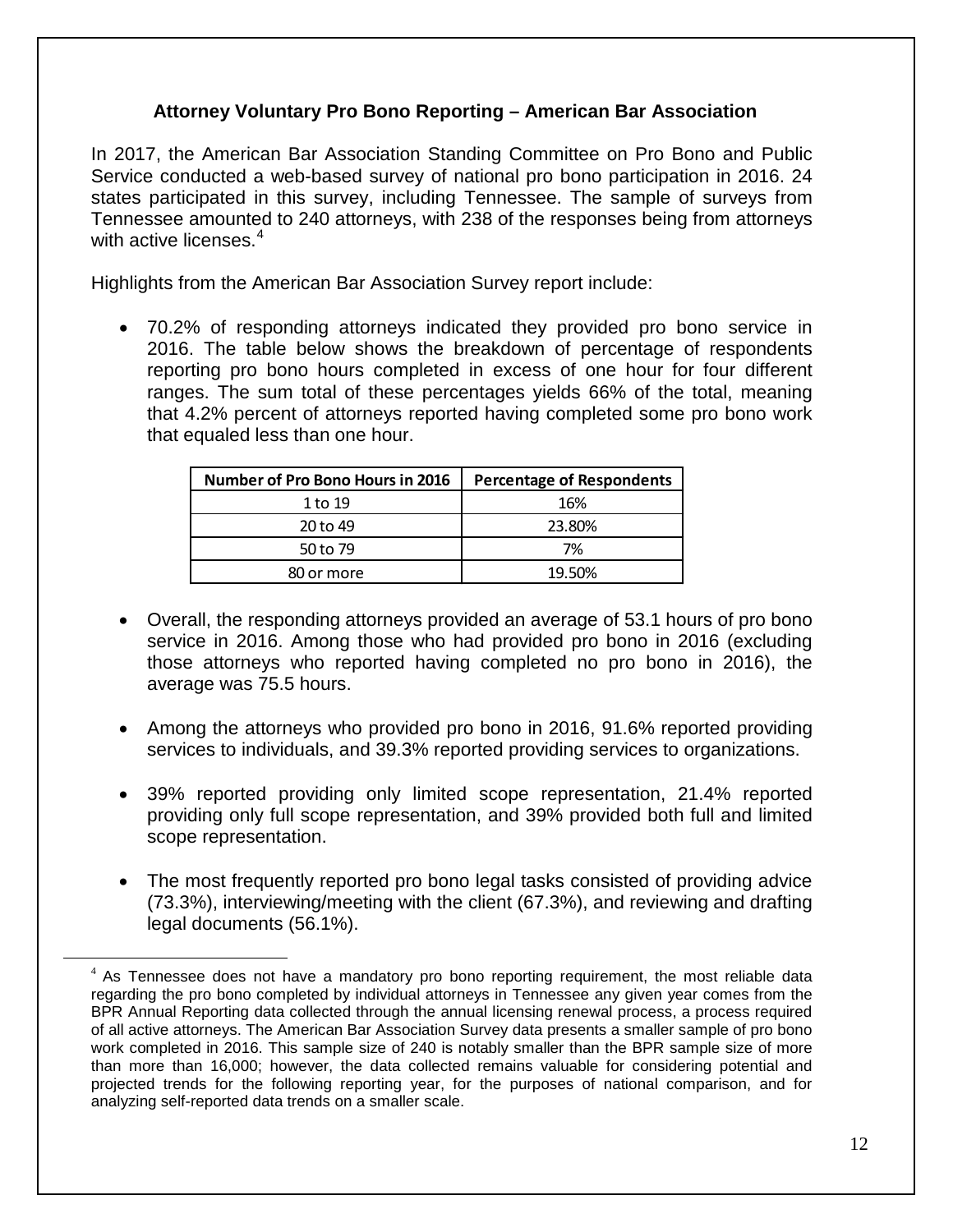- When asked about the types of clients represented, responding attorneys were most likely to report that they provided pro bono services to a single parent, an ethnic minority, or an elderly person.
- 30.7% indicated that their most recent client came directly to them. Among the respondents whose clients came directly to them, 46.2% reported having no personal relationship with the person, while 30.3% said the client was an acquaintance and 9.1% said the client was an organization with whom the attorney was involved.
- 69.3% were referred from some specific source such as a legal services organization.
- Most (73.6%) of the attorneys indicated that their most recent pro bono experience was consistent with their expectations. Approximately 21.8%, however, indicated that the case took more time than they had expected.
- According to respondents, in order to engage more attorneys, pro bono programs should: 1. Engage judges in soliciting participation; 2. Provide limited scope representation opportunities; and 3. Provide CLE credit for doing pro bono. As indicated above, the Tennessee Supreme Court has provided attorneys the opportunity to receive CLE credit for pro bono work.
- According to respondents, the top three discouraging factors were: 1. Lack of time; 2. Commitment to family or other personal obligations; and 3. Lack of skills or experience in the practice areas needed by pro bono clients. Notably, there are opportunities in Tennessee for attorneys to provide pro bono service remotely on their own time. The ATJ Commission and its stakeholders provide multiple no or low-cost trainings to equip attorneys with skills to provide effective pro bono service.
- Of the 58.6% of respondents that indicated they had provided pro bono legal services as a law student, over half (50.9%) said that doing so made them "more" or "far more" likely to provide pro bono after law school. Around 44.9% said it had no impact on their likelihood of providing pro bono after law school. Only 4.2% said it made them less likely to provide pro bono after law school.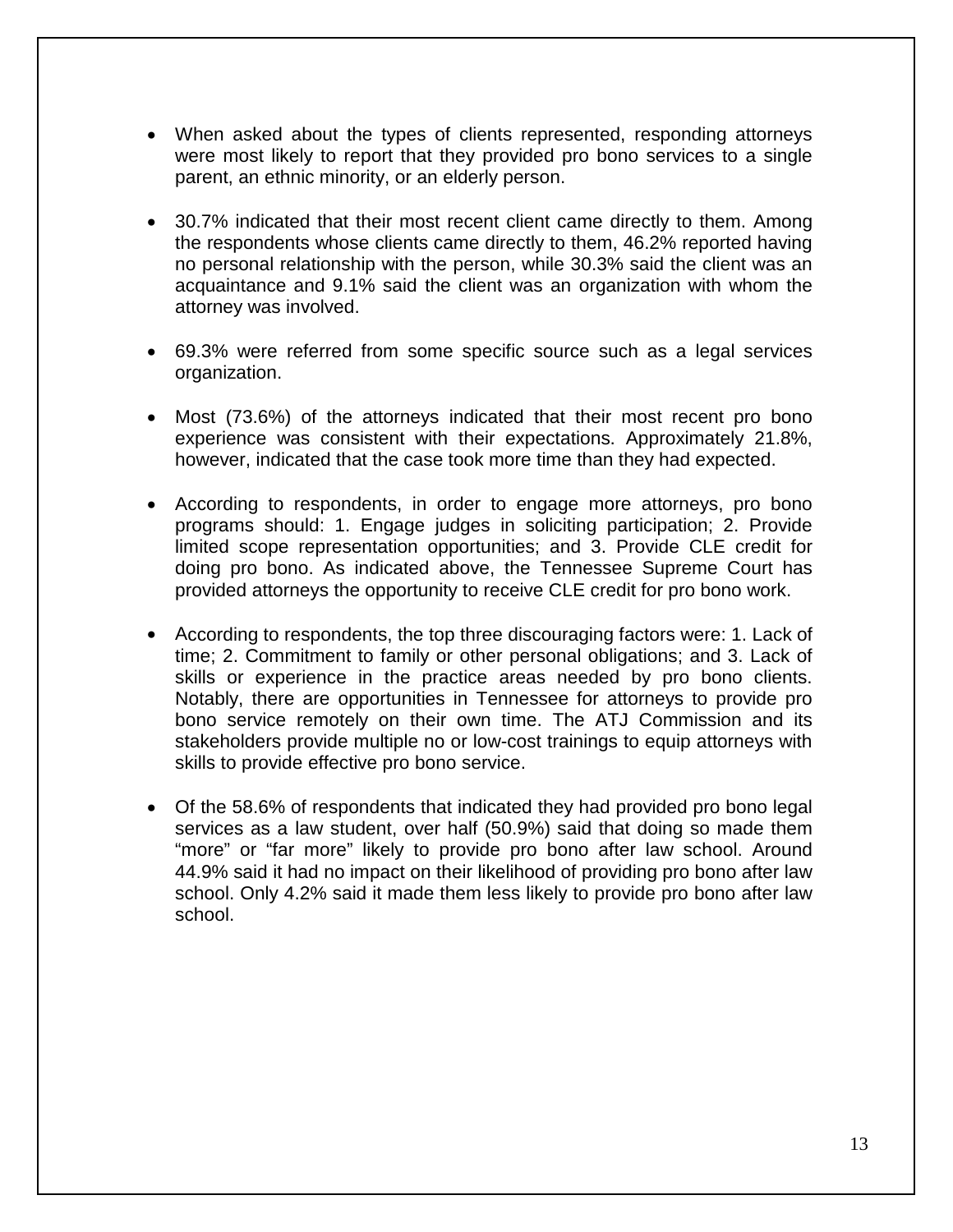#### **Survey Responses**

Using [www.surveymonkey.com,](http://www.surveymonkey.com/) the Access to Justice and Pro Bono Coordinators surveyed the following about their pro bono initiatives and efforts done in the 2016 calendar year: Bar Associations, LSC-Funded Legal Service Providers, Non-LSC Funded Legal Service Providers, Pro Bono Legal Clinics, Law Schools, Law Firms, Tennessee Faith and Justice Alliance members, and Mediation Providers.

#### **Bar Associations**

Most counties, metro areas, and many communities across Tennessee have bar organizations who serve as a resource for their attorneys, courts, and the general public. Many bar associations offer volunteer opportunities for attorneys to provide pro bono and/or reduced fee services. Bar associations are particularly valuable resources to pro bono initiatives statewide as each bar association has a unique perspective on the needs of the community and the ability to mobilize the local bar for initiatives such as legal advice clinics, attorney of the day projects, and larger statewide initiatives.

To date, twenty-seven bar associations across the state have responded.

Of those responses, eight were from bar associations in counties with populations greater than 75,000, and nineteen were from bar associations from counties with populations less than  $75,000$  $75,000$  $75,000$ .<sup>5</sup> Four bar associations reported having 100 or more members, five bar associations reported having 50-99 members, ten bar associations reported having 20-49 members, five bar associations reported having less than 20 members, and three bar associations declined to report membership numbers.

Highlights from Bar Associations include:

- Ten bar associations reported that their membership participated in or supported at least one pro bono legal clinic in 2016, and fourteen bar associations reported that their membership participated in organized pro bono projects in 2016, including but not limited to pro bono legal clinics.
- Six bar associations indicated either current participation or intended future participation in a Wills for Heroes or other Wills Pro Bono Project. Four bar associations indicated either current participation or intended future participation in an Expungement Clinic or other Reentry Pro Bono Project. Three bar associations indicated either current participation or intended future participation in a Veterans Clinic or other Veterans Pro Bono Project.

<span id="page-18-0"></span> $5$  Counties with populations greater than 75,000 are determined by the counties identified as subject to the Tennessee Uniform Residential Landlord Tenant Act by the 2010 census, as set forth here: <https://www.tn.gov/assets/entities/commerce/attachments/Consumer-LANDLORDANDTENANTFAQs.pdf>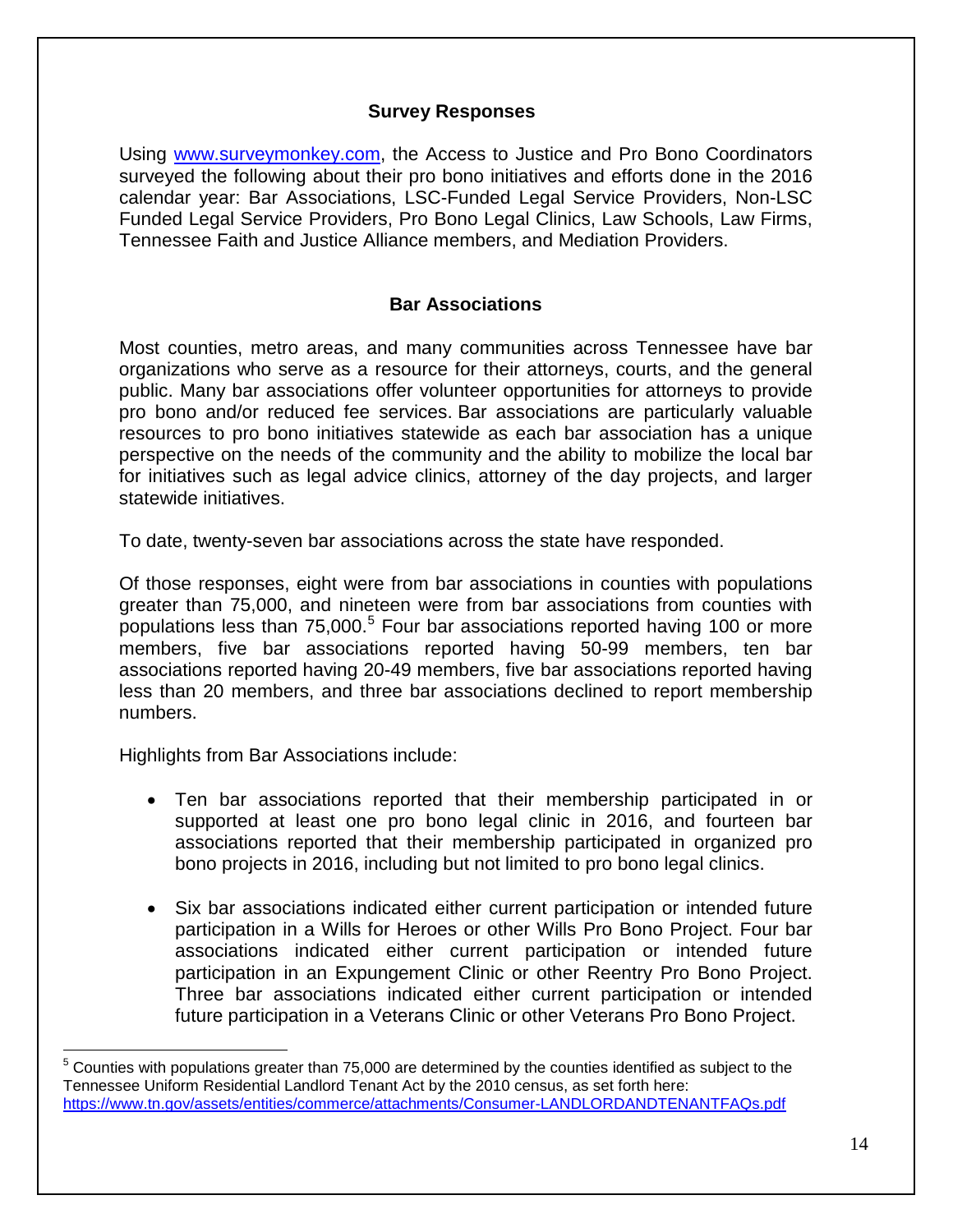• Eighteen bar associations reported that at least 25% of their membership participated in pro bono activities. The table below shows the breakdown of bar associations reporting that their membership participates in pro bono activities in four major categories. The data displayed on this chart is divided into two counts, a reporting data count and an inclusive calculation count. [6](#page-19-0)

| <b>Number of Bar Associations</b><br>(Reporting Data) | <b>Total Number of Bar Associations</b><br>(Inclusive) | <b>Percentage of Members</b><br><b>Participating in Pro Bono</b><br><b>Activities</b> |
|-------------------------------------------------------|--------------------------------------------------------|---------------------------------------------------------------------------------------|
|                                                       | 18                                                     | 25% or more                                                                           |
|                                                       | 14                                                     | 50% or more                                                                           |
|                                                       |                                                        | 75% or more                                                                           |
|                                                       |                                                        | 99-100%                                                                               |

- When asked about specific pro bono legal needs, ten bar associations noted pro bono legal needs for domestic relations for indigent families in their county.
- Seven bar associations indicated that they learned about pro bono needs in their community through community involvement. Five bar associations indicated that they learned about pro bono needs in their community through the courts. Five bar associations indicated that they learned about pro bono needs in their community through an LSC-Funded organization or other nonprofit agency that works with low income individuals.

Several Bar Associations reported specific initiatives:

- Anderson County Bar Association reported that its local legal aid office has a pro bono night each month where local attorneys provide general civil legal advice. The bar association is planning a CLE on reentry issues as a future project which it notes could develop into a clinic or pro bono project.
- Carter County Bar Association reported participating in Recovery Appalachia, a free legal advice clinic, and drug court in response to an identified legal need for pro bono support for community members struggling with opioid abuse and mental health issues, and partnering with attorneys in Johnson and Unicoi County for free legal clinics.

<span id="page-19-0"></span> $6$  Because a bar association who reports that a greater number of its membership participates in pro bono activities naturally encompasses the metric for a smaller percentage as well, data for this chart is divided into two groups: (1) the actual number of bar associations who reported in a certain category, and (2) the inclusive number of bar associations who reported in a certain category. For example, if a bar association reported that 75% of its membership participated in pro bono activities, the bar association would be counted in the category for 75%, 50%, and 25% of membership under the inclusive metric for the purposes of this chart.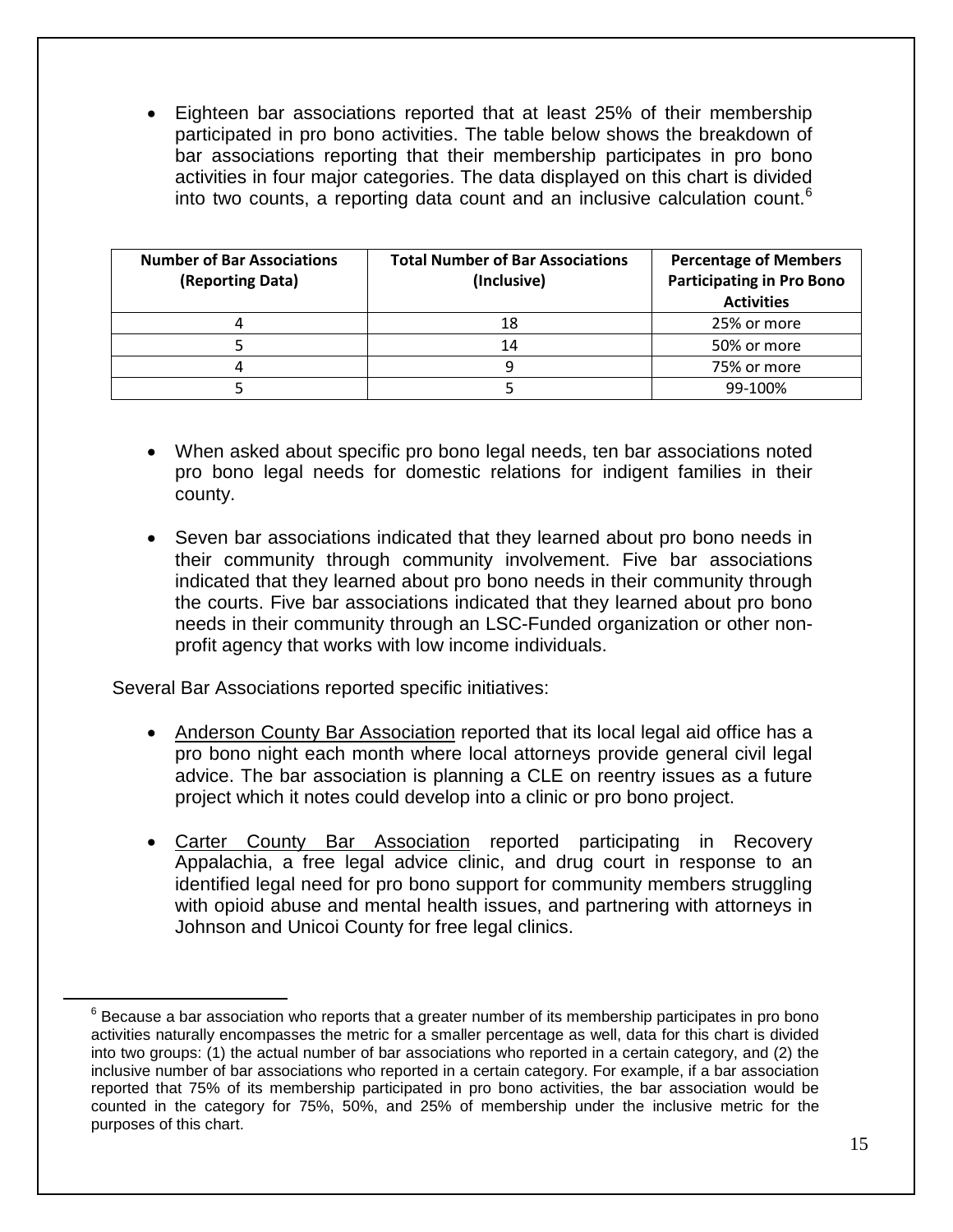- Coffee County Bar Association reported holding monthly pro bono general civil legal advice clinics in 2016, noting that participation by attorneys became difficult during the course of the clinics, although participation by the community increased during the course of the clinics. The bar association is planning Wills Clinics as future projects.
- Greene County Bar Association reported hosting free legal advice clinics quarterly, and expungement clinics with approximately 20 to 30 clients at each. The bar association also indicated it is planning a Wills Clinic as a future project.
- Hamblen County Bar Association reported that it hosts legal clinics that serve approximately 30-50 clients annually and is planning additional clinics for the future. The bar association noted a need in their community for pro bono resources for family law matters and specific needs within the Hispanic community in their county.
- Knoxville Bar Association reported that, in partnership with Legal Aid of East TN, it has been holding monthly Veterans Legal Clinics, and held two faithbased legal advice clinics. The bar association noted future projects including additional faith-based legal advice clinics, expungement, and immigration clinics. The bar association also reported additional clinics sponsored by the law schools in their county.
- Marshall County Bar Association reported supplying a "Help Button" kiosk to allow for access to forms for indigent individuals needing legal assistance, noting that the Help Button won awards from the Tennessee Bar Association and American Bar Association, and received strong support from the bar association members. The bar association also reported hosting Wills for Heroes clinics, and has additional clinics planned for the future.
- Nashville Bar Association reported that it hosted a Truancy Training CLE and a Leadership Forum online clinic. The bar association intends to continue the Truancy Training CLE and develop a CLE program involving assistance to veterans as future projects. The bar association reports that it provides grant funds to the Legal Aid Society of Middle Tennessee and the Cumberlands and its Pro Bono Program.
- Putnam County Bar Association reported hosting free legal advice clinics with Legal Aid Society of Middle TN and the Cumberlands quarterly, serving approximately 15-30 people at each clinic. The bar association intends to continue these clinics.
- Rutherford/Cannon County Bar Association reported hosting a weekly free legal clinic for the public which has become so successful that judges, clerks, and other offices regularly send people to the clinic for help. The bar association estimates that approximately 600-900 people are served each year by these clinics which are planned to continue in the future.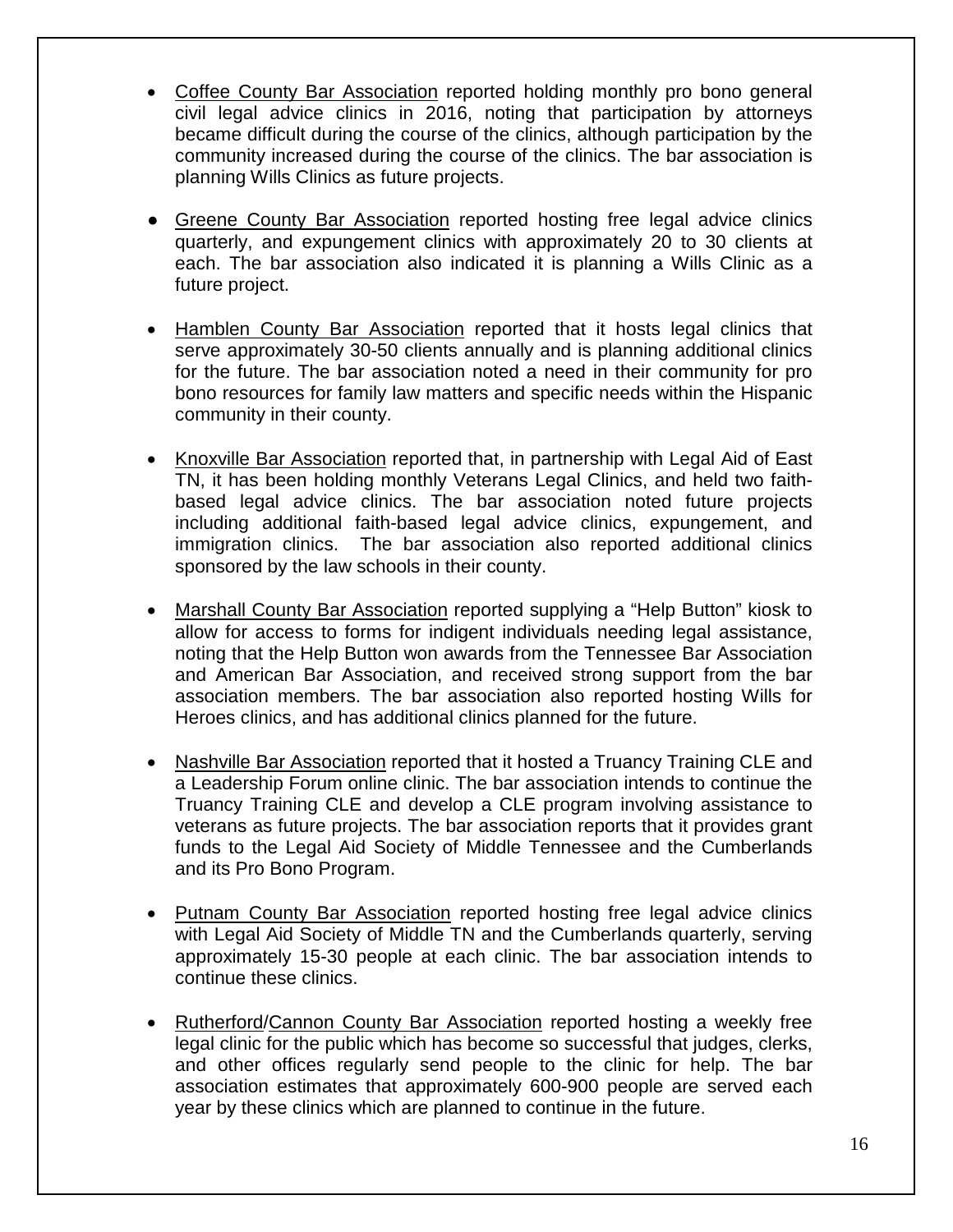- Tipton County Bar Association reported sponsoring a free legal clinic every other month in partnership with Memphis Area Legal Services, as well as a Wills for Heroes project. The bar association reported using social media, flyers, and word of mouth to advertise the clinic, and estimates that 200 people are served annually by these clinics which are planned to continue in the future. Additional planned future projects include an expungement clinic and an event at the local Boys and Girls Club.
- Williamson County Bar Association reported hosting local pro bono clinics and Wills for Heroes projects, and notes intended Legal Aid Society of Middle TN and the Cumberlands participation as future projects.

#### **Legal Service Providers – Legal Services Corporation ("LSC")-Funded**

In Tennessee, there are four legal aid providers that receive federal funding from the Legal Services Corporation ("LSC"): Legal Aid of East Tennessee, Legal Aid Society of Middle Tennessee and the Cumberlands, Memphis Area Legal Services, and West Tennessee Legal Services. There is one additional LSC-Funded Provider, Southern Migrant Legal Services, which serves Tennessee as well as other states in the South. Legal Service Providers play an integral role in providing access to justice in the state and in matching pro bono clients with attorneys through their staff and pro bono networks.

All LSC-Funded Providers in Tennessee have responded to the survey.

Highlights from Tennessee LSC-Funded Providers include:

- Legal Aid of East Tennessee (LAET): LAET employs 60 staff members and reported 594 pro bono volunteer attorneys for 2016. Together, LAET employees and pro bono volunteer attorneys served 5221 clients in 2016. 875 of those clients were served through pro bono programs. Services were provided with a focus on legal issues that included housing, health and benefits, family and children, consumer protection, civil rights, education, and income.
	- o LAET reports that its pro bono program was extremely successful at recruiting volunteer lawyers to take part in a variety of volunteer and clinic-based opportunities throughout 2016. LAET also focused on expanding its network of attorneys willing to accept cases for traditional full representation.
	- o Certain efforts targeted specific issues in the community such as the 2016 wildfires in Sevier County. Additional opportunities came in the form of monthly, quarterly, or annual clinics including specialized topics such as debt-collection, Veteran's issues, health, child support,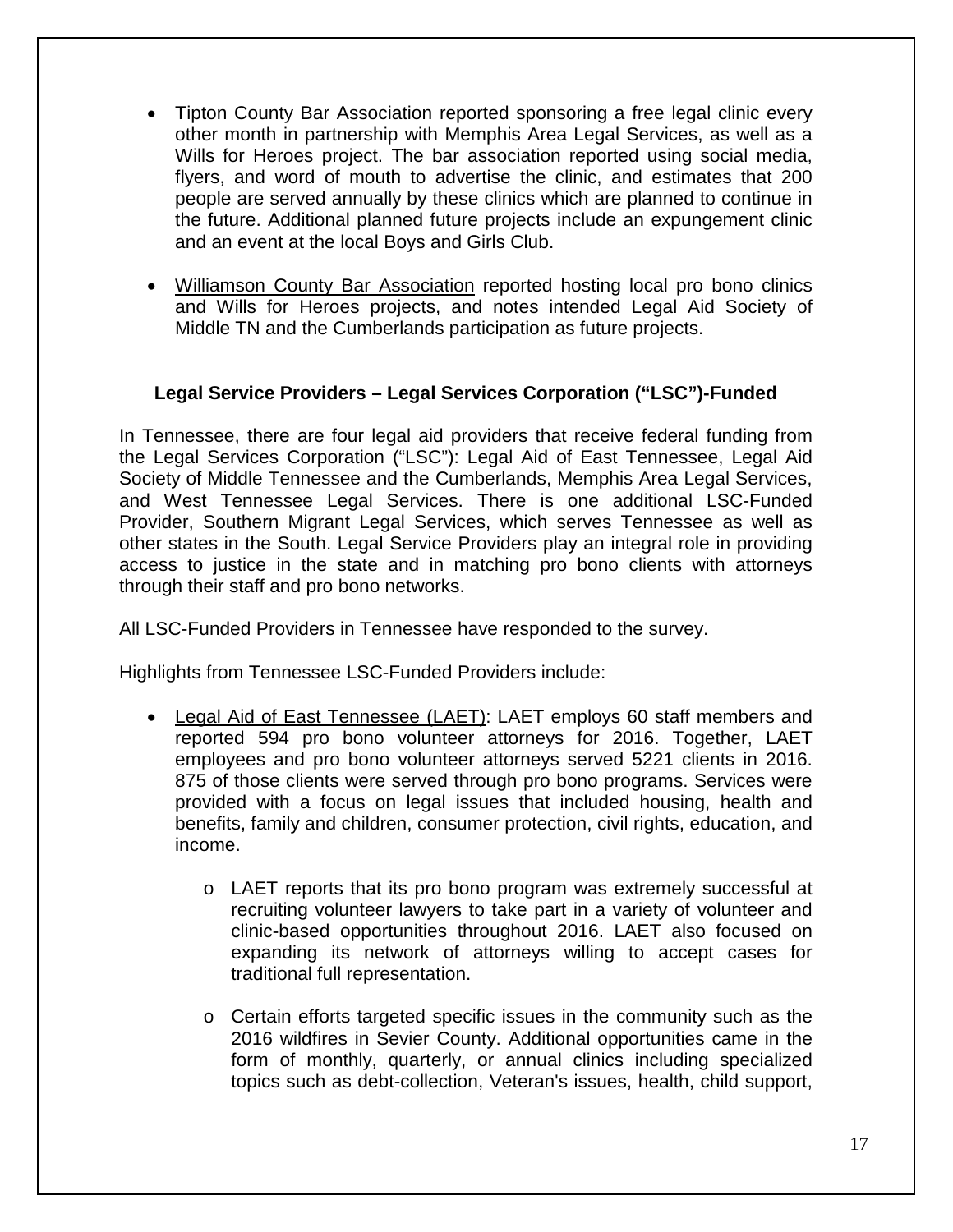estate planning, or other specific areas of law, as well as general civil legal clinics.

- o Future and ongoing projects include increasing the efficiency of pro bono efforts through the use of technology, establishing new regularly occurring clinics as needed, and deepening partnerships with specialty bars and corporate counsel.
- Legal Aid Society of Middle Tennessee and the Cumberlands (LASMTC): LASMTC employs 90 staff members and reported 1500 pro bono volunteer attorneys in 2016. Together, LASMTC employees and pro bono volunteer attorneys served 6625 clients in 2016. 2271 of those clients were served through pro bono programs. Services were provided with a focus on legal issues that included consumer protection, domestic violence, family law, employment, health and benefits, housing, elder care, education, and income.
	- o LASMTC reports that its pro bono program worked with LASMTC staff and partner organizations to identify the most pressing needs of clients across 48 counties throughout 2016. LASMTC provided individual referrals for extended representation, worked with Pillar Law Firms, linked Nashville resources to rural areas, and provided free legal help clinics.
	- o In 2016, LASMTC held 86 clinics which were attended by 1535 individuals, and provided representation in 2271 cases. Among other projects, LASMTC kicked off an urban-rural partnership with Butler Snow to staff a weekly clinic in Fairview, Williamson County, with lawyers using Vidyo technology to meet with clients remotely from their offices in Nashville.
	- o Future and ongoing projects include identifying more resources in rural counties to provide help in areas of bankruptcy, Power of Attorney and Wills, and termination of SSI/SSDI.
- Memphis Area Legal Services (MALS): MALS employs 42 staff members and reported 171 pro bono volunteer attorneys in 2016. Together, MALS employees and pro bono volunteer attorneys served 4014 clients in 2016. 776 of those clients were served through pro bono programs. Services were provided with a focus on legal issues that included family and children, consumer protection, housing, health and benefits, consumer, civil rights, and income.
	- o MALS reports that its pro bono program included legal clinics, case referrals, Pillar Law Firms, law student and law school clinics focusing on juvenile and elder law, and a partnership with Methodist Le Bonheur Hospital in 2016. MALS enjoyed high attendance at monthly legal clinics.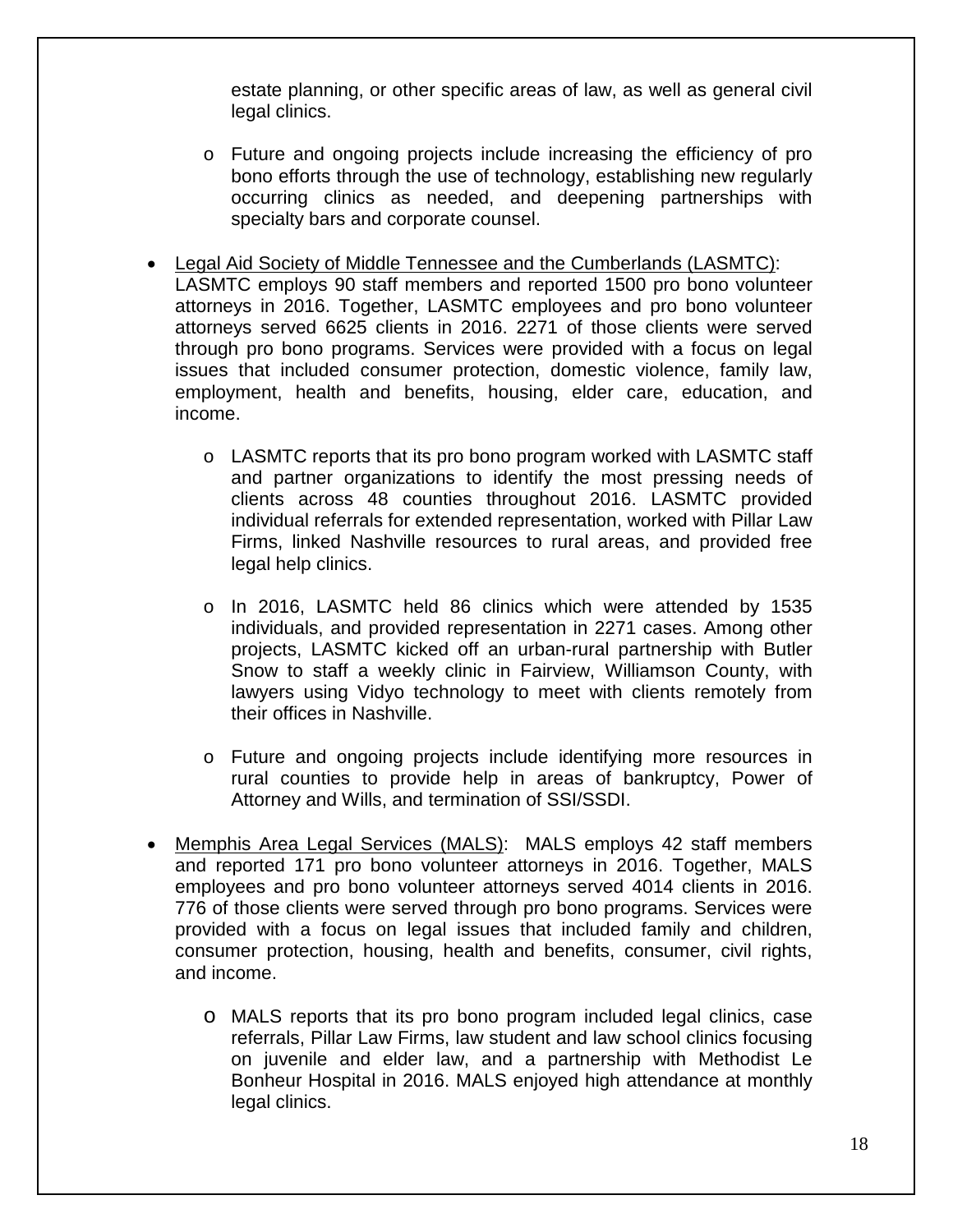- o In addition to its recurring legal clinics, MALS participated in a new project in partnership with Idlewild Presbyterian Church providing an additional Midtown Legal Clinic held twice per year.
- o Future and ongoing projects include continuing to expand Pillar Law Firm partnerships and developing its partnership with Methodist Le Bonheur.
- West Tennessee Legal Services (WTLS): WTLS employs 36 staff members and reported 149 pro bono volunteer attorneys in 2016. Together, WTLS employees and pro bono volunteer attorneys served 2093 clients in 2016. 61 of those clients were served through pro bono programs. Services were provided with a focus on legal issues that included housing, benefits, and family law.
	- o WTLS reports that its pro bono program relied on the private bar to assist clients through specific referrals and at legal advice clinics in 2016.
	- o WTLS is involved in a recurring free legal clinic that primarily serves the homeless population. However, WTLS notes that their clients most need volunteer attorneys to provide legal representation from start-to-finish, as most clients are not able to navigate the legal system on their own.
	- o Future and ongoing projects include expanding legal partnerships and clinics and continuing to recruit pro bono attorneys who will take cases.
- Southern Migrant Legal Services (SMLS): SMLS employs 6 attorneys, and reported one additional volunteer in 2016. SMLS' staff attorneys served 294 clients in 2016. SMLS is a project of Texas RioGrande Legal Aid, and the Nashville office serves the following states: Alabama, Arkansas, Kentucky, Louisiana, Mississippi, and Tennessee. SMLS provides free legal services to migrant and seasonal farm workers on employment-related matters.
	- o SMLS notes that its practice model which focuses on lengthy federal litigation does not lend itself readily to pro bono efforts. It does not charge any clients for services. SMLS reports that no pro bono projects were completed in 2016 and no pro bono projects are planned for the future.

When asked what additional resources are needed by LSC-Funded Legal Service Providers, the most common answers are increased financial support, additional attorney volunteers who will provide extended representation, and the support of the judiciary at the local level.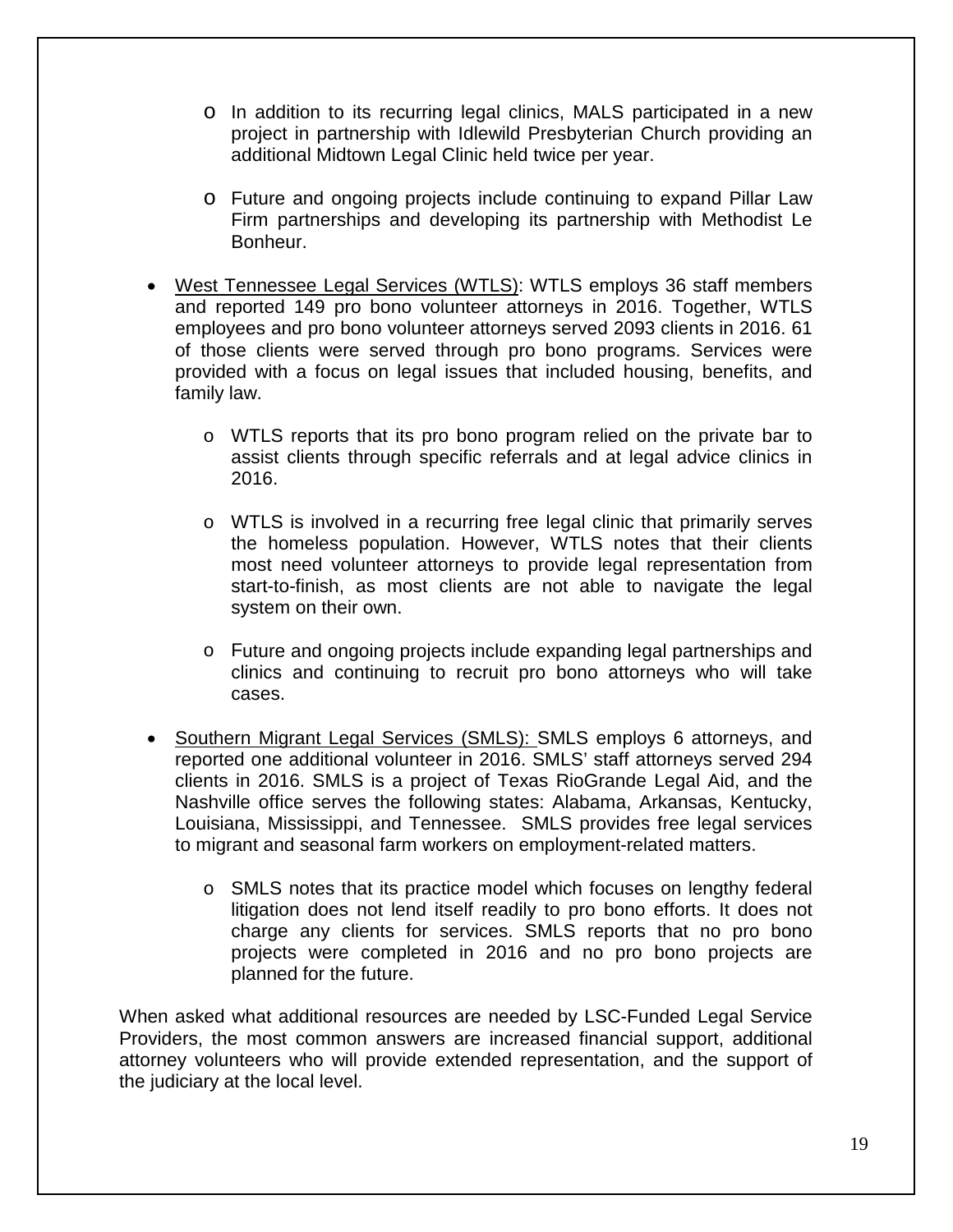#### **Legal Service Providers – Non-LSC-Funded**

In Tennessee, there are many legal service providers that do not receive funding from the Legal Services Corporation. These Non-LSC-Funded Providers serve a valuable role in Tennessee access to justice efforts, especially because they can often serve segments of the population and handle legal matters that LSC-Funded Providers cannot. Non-LSC-Funded Providers do not have to follow federal income guidelines to determine if a person is eligible to receive legal services, and are not subject to the same restrictions that an LSC-Funded Provider must observe in case selection. Like LSC-Funded Providers, Non-LSC-Funded Providers play an integral role in providing access to justice in the state and in matching pro bono clients with attorneys through their staff and pro bono networks.

To date, five responses have been received from Non-LSC-Funded Providers across the state.

Highlights from Non-LSC-Funded Providers include:

- Community Legal Center (CLC): CLC employs 11 staff members and reported 107 pro bono volunteers in 2016. Together, CLC employees and pro bono volunteers served 2313 clients in 2016. Approximately 485 of those clients were served through pro bono programs. Services were provided with a focus on legal issues that included family, housing, probate, immigration, elder care, and consumer law in Shelby County.
	- o During 2016, CLC placed both general civil and immigration cases with pro bono attorneys. CLC held frequent Deferred Action for Childhood Arrivals  $(DACA)^7$  $(DACA)^7$  clinics at which volunteer lawyers assisted, working with immigrant youth and their parents. CLC created an Immigration Pro Bono Coordinator position, working with Latino Memphis and Mid-South Immigration Advocates as grant partners. The CLC Immigration Pro Bono Coordinator serves all 3 organizations, placing pro bono lawyers to do immigration work.
	- o CLC provided University of Memphis Cecil C. Humphreys School of Law students with pro bono experiences including the Alternative Spring Break program, leading the immigration section and supporting the elder law and family law sections.
	- o Future and ongoing projects include a daily Pro Se Divorce Clinic at the courthouse working with self-represented litigants with children.

<span id="page-24-0"></span> $<sup>7</sup>$  On June 15, 2012, the Secretary of Homeland Security announced that certain people who came to</sup> the United States as children and meet several guidelines may request consideration of deferred action for a period of two years, subject to renewal. They are also eligible for work authorization. Deferred action is a use of prosecutorial discretion to defer removal action against an individual for a certain period of time. Deferred action does not provide lawful status. certain period of time. Deferred action does not provide lawful status. [https://www.uscis.gov/archive/consideration-deferred-action-childhood-arrivals-daca.](https://www.uscis.gov/archive/consideration-deferred-action-childhood-arrivals-daca)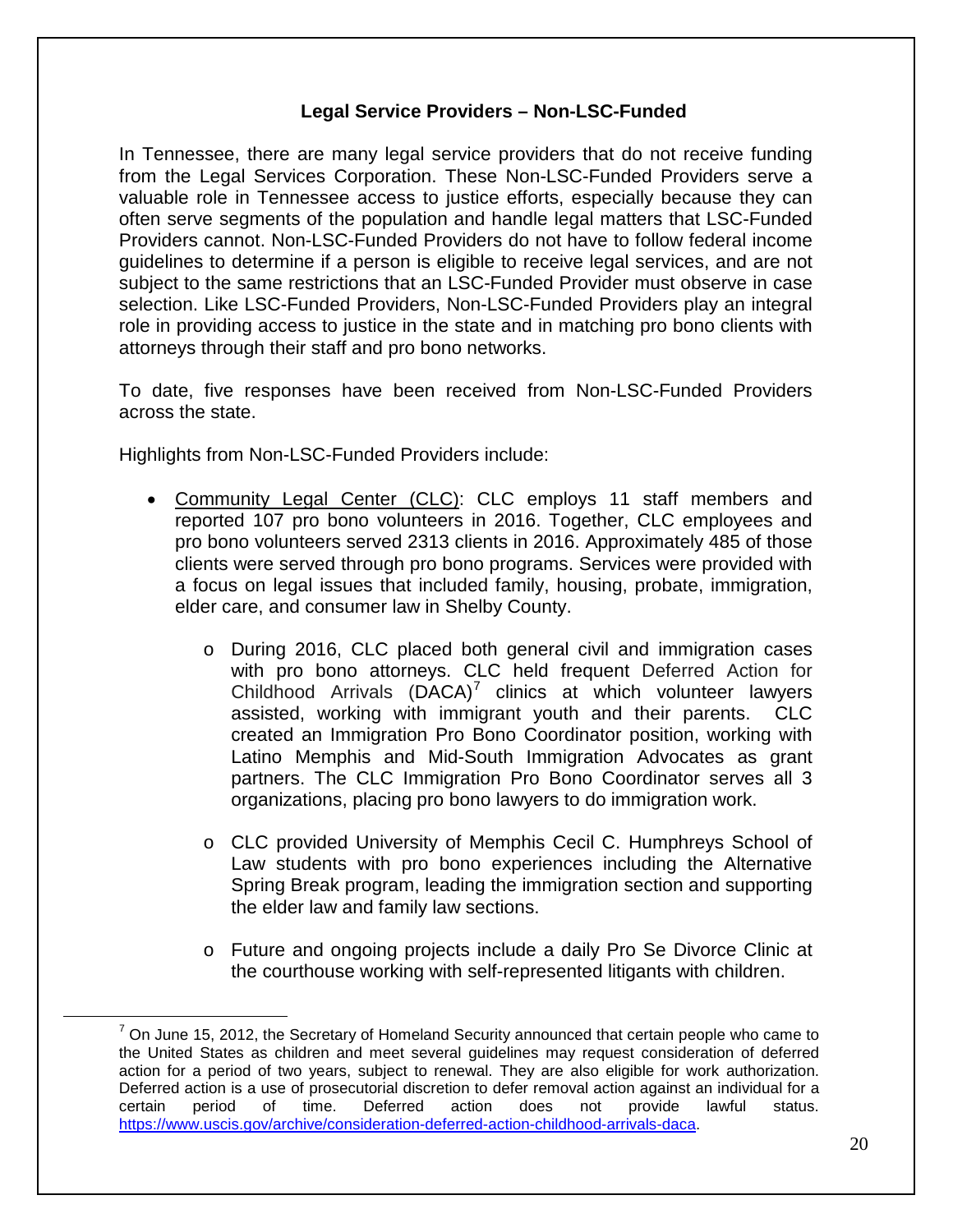- Tennessee Coalition to End Domestic and Sexual Violence (the "Coalition): The Coalition employs 20 staff members and reported 20 pro bono volunteers in 2016. Together, the Coalition employees and volunteers served 100 clients in 2016. Services were provided with a focus on legal issues for immigrant victims of domestic violence, sexual assault, stalking, and trafficking and non-immigrant victims of sexual assault in all 95 counties. The Coalition does not charge its clients for services.
- Tennessee Justice Center (TJC): TJC employs 22 staff members and reported 4-10 pro bono volunteers in 2016. Together, TJC employees and pro bono volunteers served 903 clients in 2016. Services were provided with a focus on assisting low-income Tennesseans gain access to health coverage, medical services, and food assistance in all 95 counties. TJC does not charge its clients for services.
- Tennessee Justice for Our Neighbors (TJFON): TJFON employs 4 staff members and reported 116 pro bono volunteers in 2016. Together, TJFON employees and pro bono volunteers served 451 clients in 2016. 271 of those clients were served through pro bono programs. Services were provided with a focus on providing immigration legal services including DACA, U-Visas and related needs, and Special Immigrant Juvenile Status to low-income and vulnerable immigrants in all 95 counties.
	- o TJFON held DACA workshops with pro bono attorneys and law student volunteers and worked with individual pro bono attorneys on Special Immigrant Juvenile and U-Visa cases.
	- o In 2016, TJFON offered training on Special Immigrant Juvenile Status, with the goal of recruiting more pro bono attorneys to assist on those cases.
	- o Future and ongoing projects include a naturalization workshop with pro bono attorneys and continuing to work with previously-trained pro bono attorneys on individual U-Visa cases.
- Tennessee Alliance for Legal Services (TALS): TALS manages three legal civil legal services resources, [https://TNFreeLegalAnswers.org,](https://tnfreelegalanswers.org/) 1-844-Help4TN, and [www.Help4TN.org.](http://www.help4tn.org/) TALS employs 6 staff members and reported 583 pro bono volunteers in 2016. Together, TALS employees and pro bono volunteers served 6700 clients in 2016 through all three programs.
	- o TN Free Legal Answers is a virtual legal advice clinic that provides free civil legal advice for qualifying clients. The majority of TALS pro bono volunteers perform their pro bono work on TN Free Legal Answers. Pro Bono attorneys served 1,572 people online. The 12,000<sup>th</sup> question was answered in the Spring of 2016.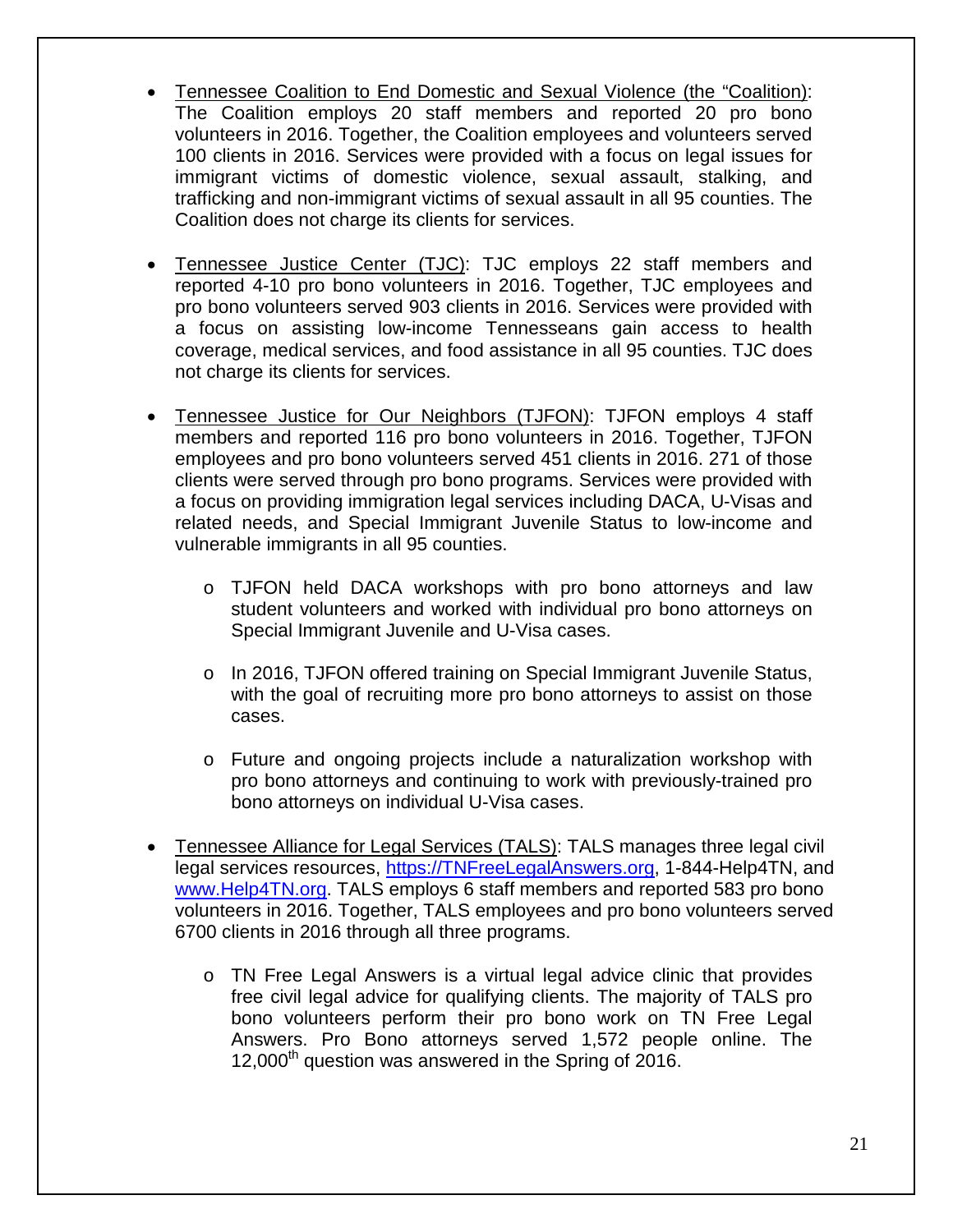- o 1-844-Help4TN is a toll free civil legal advice hotline, open Monday through Friday. TALS staff and one volunteer assist callers with the helpline. The Help4TN helpline handled 4,139 calls in 2016, representing a 7% increase from 2015. The helpline reached callers in 91 of Tennessee's 95 counties. Help4TN.org is the corresponding website which directs users to the appropriate legal resource.
- o The most common questions received on the Help4TN helpline were<br>landlord/tenant. divorce. and child custody questions. which divorce, and child custody questions, which collectively accounted for 33% of the total questions asked. Child support, debt collection, criminal, employment, probate, fee generating, and contract dispute questions collectively accounted for 24% of the total questions asked. Other questions accounted for 43% of the total questions asked. The top ten counties (by percentage of helpline questions asked) are identified below for a total of 56%. All other counties made up 34% of questions.



- o The county breakdown for TN Free Legal Answers closely tracks the breakdown above. The only exception is that Madison County replaced Wilson County in the top ten counties using the service. The top ten counties accounted for 58% of the usage of TN Free Legal Answers in 2016.
- o Future and ongoing projects include an Online Legal Wellness Checkup to identify users' top legal risk areas and connect them with local resources to help address their particular issues, developing online, automated divorce forms for uncontested divorces with no children and few assets, and adding bot technology to [www.HELP4TN.org](http://www.help4tn.org/) to make search/navigation process and forms completion conversational and much more user friendly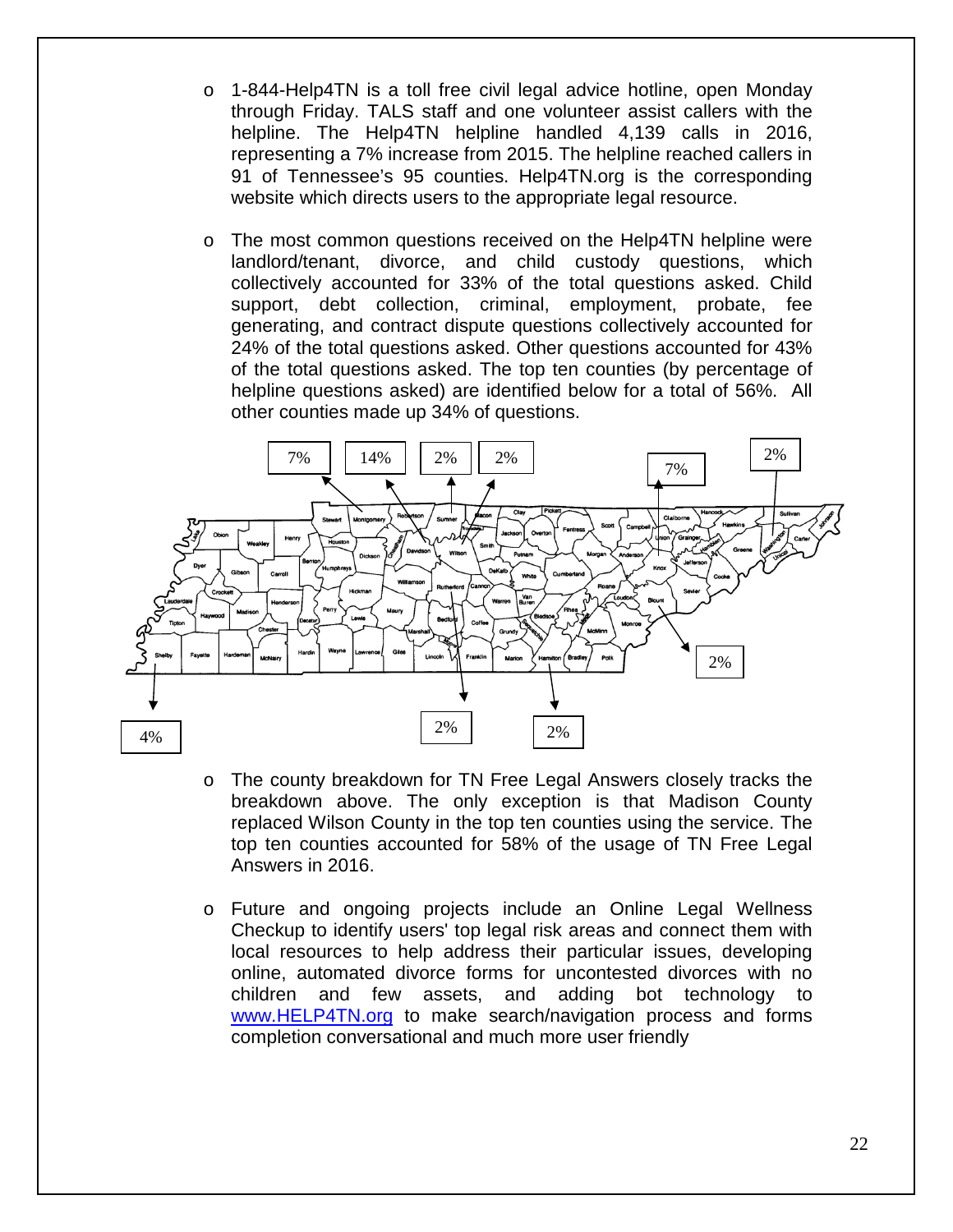#### **Pro Bono Legal Advice Clinics**

Pro Bono Legal Advice Clinics provide clients an opportunity to sit with an attorney to receive legal advice and information and to discuss their legal needs, remedies, and next steps. A Pro Bono Legal Advice Clinic is also an excellent opportunity for attorneys with limited time or experience to provide pro bono services and to network with other attorneys.

The ATJ Commission maintains a list of clinics across the state which is available online on the access to justice website, [www.justiceforalltn.com.](http://www.justiceforalltn.com/) Some of the Clinic Providers also fall into other report categories such as Bar Associations, Law Schools, and LSC-Funded Providers.

To date, twenty-three responses have been received from Clinic Providers across the state.

Of those Clinic Provider responses, seven responses were clinics affiliated with a university or law school; six responses were clinics affiliated with an LSC-Funded Provider; three responses were clinics affiliated with a Bar Association; and four responses were clinics affiliated with a non-profit not previously identified.

Further, the clinic responses were from both general civil legal clinics and specialized clinics. Specialized clinic responses included two immigration clinics, two family law clinics, two business /tax clinics, one arts clinic, two mediation clinics, and one elder care clinic.

Highlights from Clinic Providers include:

- 23 Clinic Providers report mobilizing over 600 volunteer attorneys and over 150 non-attorney volunteers to collectively serve over 3,500 clients.
- Legal Aid of East TN: reports it is currently working on an elder abuse shelter network in conjunction with the local Family Justice Center and a private law firm that has agreed to collaborate on a large scale pro bono project whereby they will accept 1-2 litigation cases a month and other cases where legal advice or limited assistance is needed.
- Volunteer Lawyers and Professionals for the Arts and the Nashville Entertainment Law Center: report they assist with arts-related matters for low income artists and nonprofits related to the arts, primarily in the areas of entertainment law and intellectual property, and in 2016 partnered on a faithbased project with the Church of the Redeemer in Green Hills.
- The University of Tennessee College of Law Legal Clinical Program: reports it hired a new faculty member in 2016 to focus on Community and Economic Development, with a focus on creating a future clinic that will serve non-profit organizations.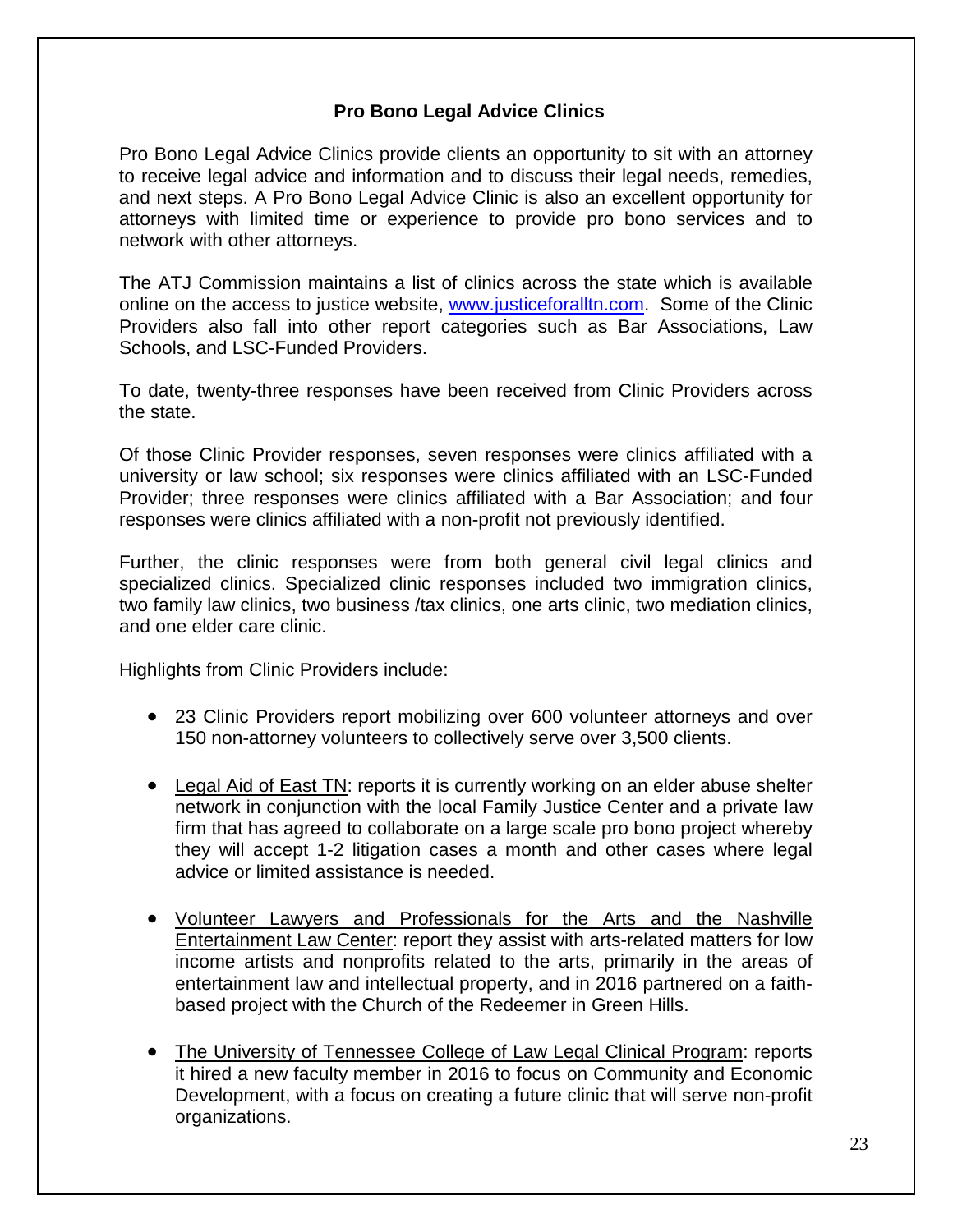- Coparenting Solutions: reports it offers a family legal clinic which focuses on parenting plans, custody matters, divorce, relocation, domestic abuse, teenage parents, and cases involving veterans. They report several partnerships including operating out of a church-owned property and working with several other charities and the VA. CLE credit and continuing mediation education ("CME") credit are programs planned for the future.
- The Legal Aid Society of Middle TN and the Cumberlands: reports it hosts a third Saturday general civil advice clinic at Higher Ground Worship Center in Rutherford County. The clinic is looking to expand its service to include answering questions for TN Free Legal Answers as a future project.
- TN Justice for Our Neighbors: reports it provides immigration legal services to low-income immigrants at a Methodist Church and holds a monthly clinic, with a second monthly clinic and naturalization workshop under development.
- University of Memphis Cecil C. Humphreys School of Law Clinical Program: reports it directs an elder law clinic that provides full representation to lowincome clients aged 55 and over in a wide range of civil cases including but not limited to wills, powers of attorney, conservatorships, real property, title issues, consumer issues, financial exploitation, adoption, insurance problems, Social Security/SSI, and TennCare CHOICES. The clinic program partners with Memphis Area Legal Services and occasionally with the Community Legal Center.
- Kingsport Bar Association: reports it holds a monthly general civil legal advice clinic in the downtown area with malpractice insurance provided through the bar association and in partnership with Legal Aid of East Tennessee and the TBA Young Lawyers Division.
- Catholic Charities of TN, Inc.: reports it hosts a monthly Immigration Legal Services clinic providing free immigration legal consultation.

#### **Law School Pro Bono**

In its 2012 Strategic Plan, the ATJ Commission acknowledged the importance of introducing pro bono services to future attorneys while they are still in law school. As noted previously, the majority of attorneys who performed pro bono work in law school reported that it made them more likely or far more likely to participate in pro bono once they were licensed. Further, attorneys from our clinic programs report that law student participation in their clinics brings valuable energy and enthusiasm to their programs.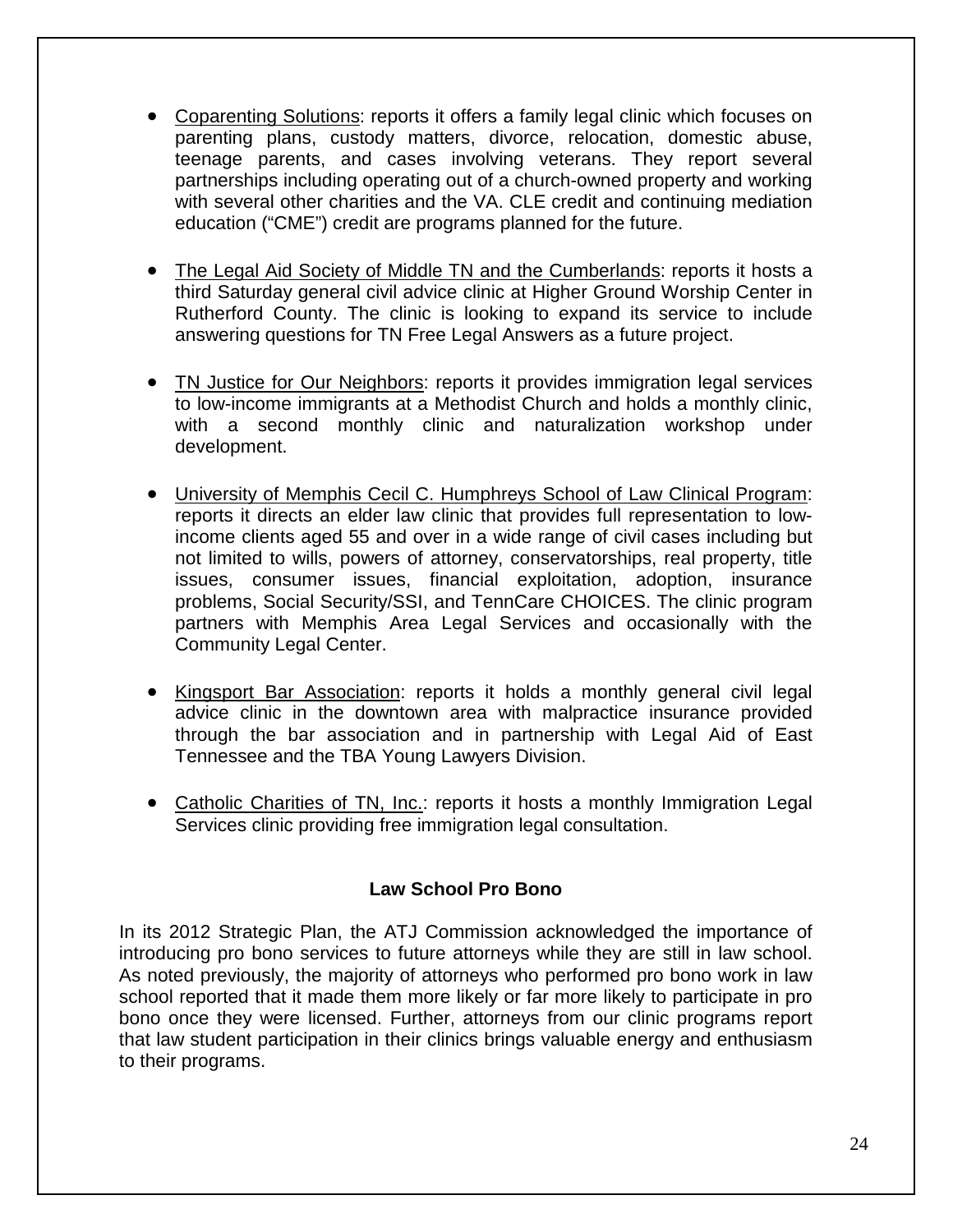There are six Law Schools in Tennessee, and each Law School reported some level of pro bono participation from their students. They also reported participating in pro bono projects with multiple partner agencies across the state. All Law Schools report that their Dean participates in pro bono activities.

All six Law Schools provided information for this report.

Highlights from Law Schools include:

- Belmont University College of Law (Belmont): reports 50% of students and 75% of faculty participated in pro bono in 2016. Belmont reports that it informally encourages pro bono to its students through promotional materials.
	- o Current partners for pro bono engagement include: Advocates for Women's And Kids' Equality; Compassionate Counsel; TN Justice For Our Neighbors; Legal Aid Society of Middle TN and the Cumberlands; TN Immigrant and Refugee Rights Coalition; and TN Justice Center.
	- o Future Program Plans: Continuing current projects and expanding on opportunities for students to be involved with TennCare appeals in connection with the TN Justice Center.
- Lincoln Memorial University Duncan School of Law (LMU): reports 92% of students and 100% of faculty participated in pro bono in 2016. LMU reports that it requires students complete at least thirty hours of pro bono work prior to graduation.
	- o Current partners for pro bono engagement include: Pro Bono partnerships with Legal Aid of East TN, Juvenile Court of Knox County, Department of Veterans Affairs, Sevier County Public Defender's office.
- Nashville School of Law (NSL): reports that it does not track the percentage of students or faculty who participate in pro bono. NSL reports that it informally encourages pro bono to its students through promotional materials.
	- o Current partners for pro bono engagement include: Wills Clinic (Habitat for Humanity); Wills for Heroes; Juvenile Court Custody Clinic; Mock Trial Competitions; TN Free Legal Answers; Music City Community Court Expungement Clinic; and Public Defenders Office internship.
	- o Future Program Plans: A more structured program of opportunities for students and a pro bono recognition program for students. Clinics will be offered for credit.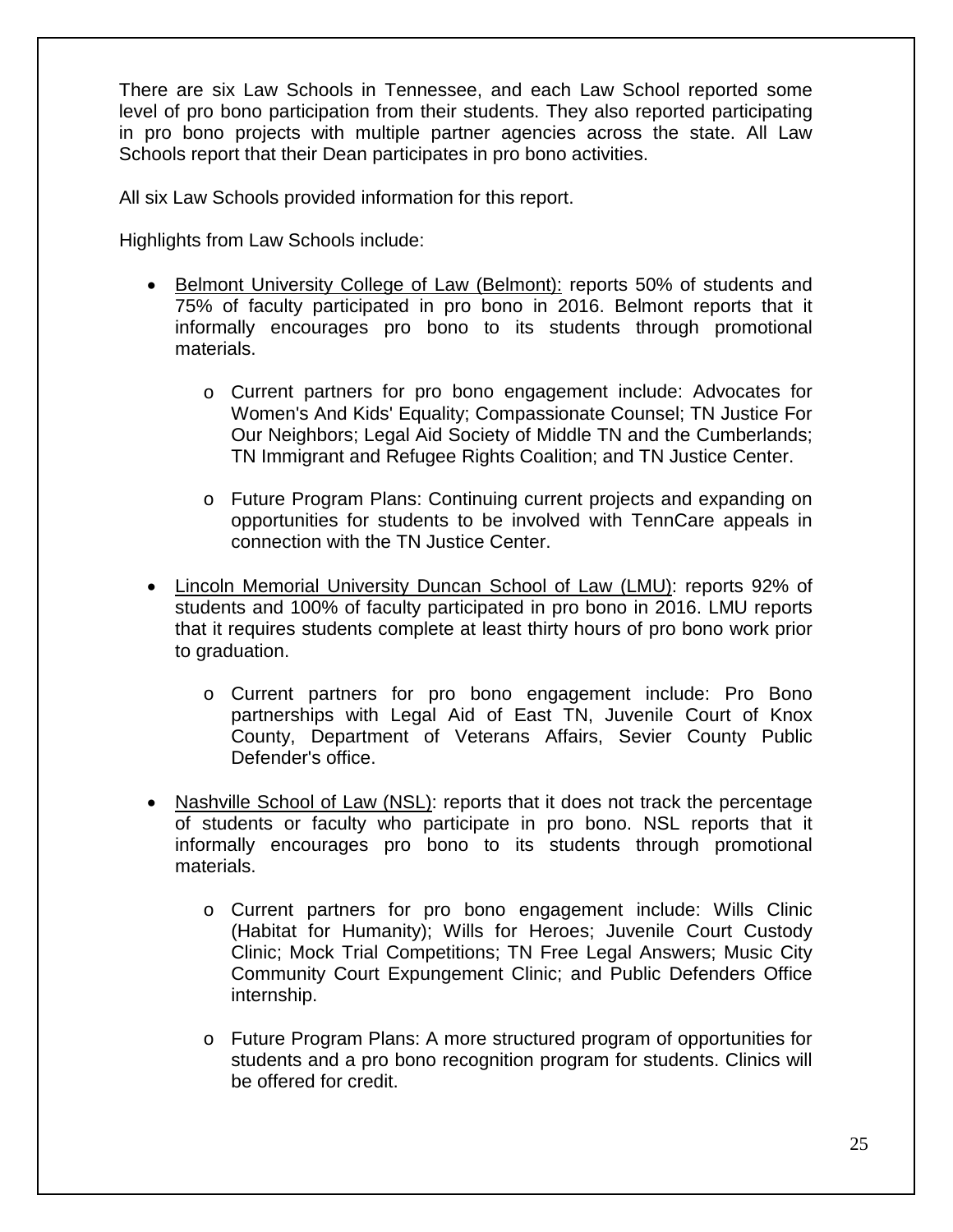- The University of Memphis Cecil C. Humphreys School of Law (Memphis): reports that 90-95% of students and 100% of faculty participated in pro bono in 2016. Memphis reports that it requires students complete at least forty hours of pro bono work prior to graduation.
	- o Current partners for pro bono engagement include: clinics with Memphis Area Legal Services (veterans' clinics, Wills for Heroes, and others); clinics with the Community Legal Center; Street Law clinics; VITA tax clinics; MEMimmigration clinics; unpaid internships with the Shelby County Public Defender and Shelby County District Attorney's Offices; Access to Justice clinics; clinics with Latino Memphis; clinics sponsored by Mid-South Immigration Advocates; clinics sponsored by the Memphis Bar Association; virtual clinics sponsored by Tennessee Area Legal Services; and DACA clinics; Le Bonheur, St. Jude, and Baptist Memorial Hospital.
	- o Future Program Plans: Memphis hopes to expand its community outreach with regard to adverse childhood experiences, having our students teach classes to community members. Memphis is working towards strengthening partnerships with local healthcare facilities. Memphis wants to continue to grow its alternative spring break program, which includes the goal of inviting more students from around the country to attend. Every year Memphis invites government and nonprofit organizations to attend its public interest fair. Memphis hopes to grow this event in the coming year, so that it can connect its students to more potential employers who work in the area of public interest.
- University of Tennessee College of Law (UT): reports 43% of students and 90% of faculty participated in pro bono during 2016. UT reports that it encourages but does not require students to complete at least fifty hours of pro bono work prior to graduation and recognizes students who log a minimum number of pro bono hours.
	- o Current partners for pro bono engagement include: Partnerships between UT Pro Bono and outside organizations such as Legal Aid of East TN, the Knoxville Bar Association, and others. Examples of specific pro bono projects are: Veterans Legal Advice Clinic, Faith and Justice Legal Advice Clinic, Saturday Bar (Knox County, Blount County, and Oak Ridge), Virtual Legal Advice Clinic, Homeless Project, Operation Stand-Down, and Alternative Spring Break.
	- o Future Program Plans: Planning to partner with its Student Expungement Clinic to provide pro bono opportunities to help clients with expungements and voter rights restoration.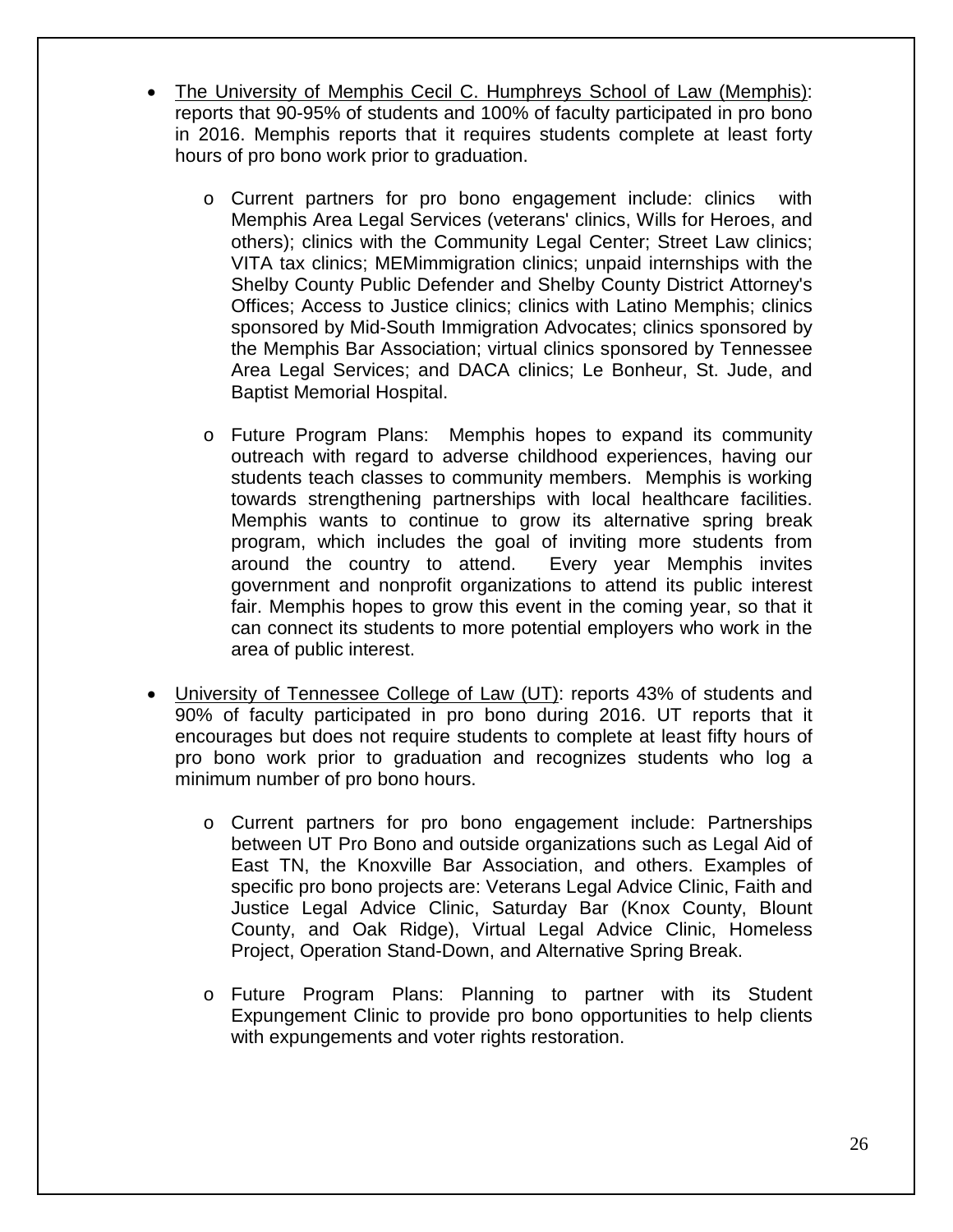- Vanderbilt Law School (Vanderbilt): reports that 10% of students participated in pro bono in 2016 and reports that Vanderbilt does not track the percentage of faculty who participate in pro bono. Vanderbilt reports that it encourages but does not require students to take a pro bono pledge prior to graduation and recognizes students who log a minimum number of pro bono hours.
	- o Current partners for pro bono engagement include: Street Law; Shade Tree Medical Legal Partnership; Re-entry Entrepreneurship Project; veterans' legal claims pro bono work with Seth Ogden; pro bono work for the Disability Law Society; and pro bono family readiness workshops with TN Immigrant and Refugee Rights Coalition.
	- o Future Program Plans: Vanderbilt is in the process of developing plans for next year's projects, though many of the ones that have been offered this past year will be offered again.

#### **Law Firms with Pro Bono Policies, Pillar Law Firms, and** *Attorney for Justice* **Law Offices**

From enacting pro bono policies to allow and encourage firm members to participate in pro bono to accepting a role in Tennessee's Pillar Law Firm program, law firms play a special role in supporting pro bono programs in Tennessee. For example, Tennessee's Pillar Law Firm program formalizes a more efficient way for law firms to accept referrals for pro bono services by training specific law firms to accept pro bono assignments within particular high-demand areas of law. The ATJ Commission is interested in understanding the particular needs and resources of law firms in order to continue to maximize the impact that firms provide in equal access to justice efforts in the state.

The Access to Justice and Pro Bono Coordinators surveyed law offices including those with pro bono policies, Pillar Law Firms, and offices with attorneys who were recognized as 2016 *Attorneys for Justice* on their pro bono efforts.

To date, over a hundred responses have been received from Law Firms across the state.

Highlights from Law Firms include:

• 101 law firms responded to the survey with offices in the following locations in Tennessee: Brentwood, Chattanooga, Clarksville, Collierville, Cordova, Dresden, Fayetteville, Franklin, Gallatin, Goodlettsville, Greeneville, Hendersonville, Huntington, Jackson, Johnson City, Kingsport, Knoxville, Lebanon, Madison, Memphis, Mountain City, Murfreesboro, Nashville, Oak Ridge, Ooltewah, Pleasant View, Pulaski, Sevierville, Sparta, and St. Lewis.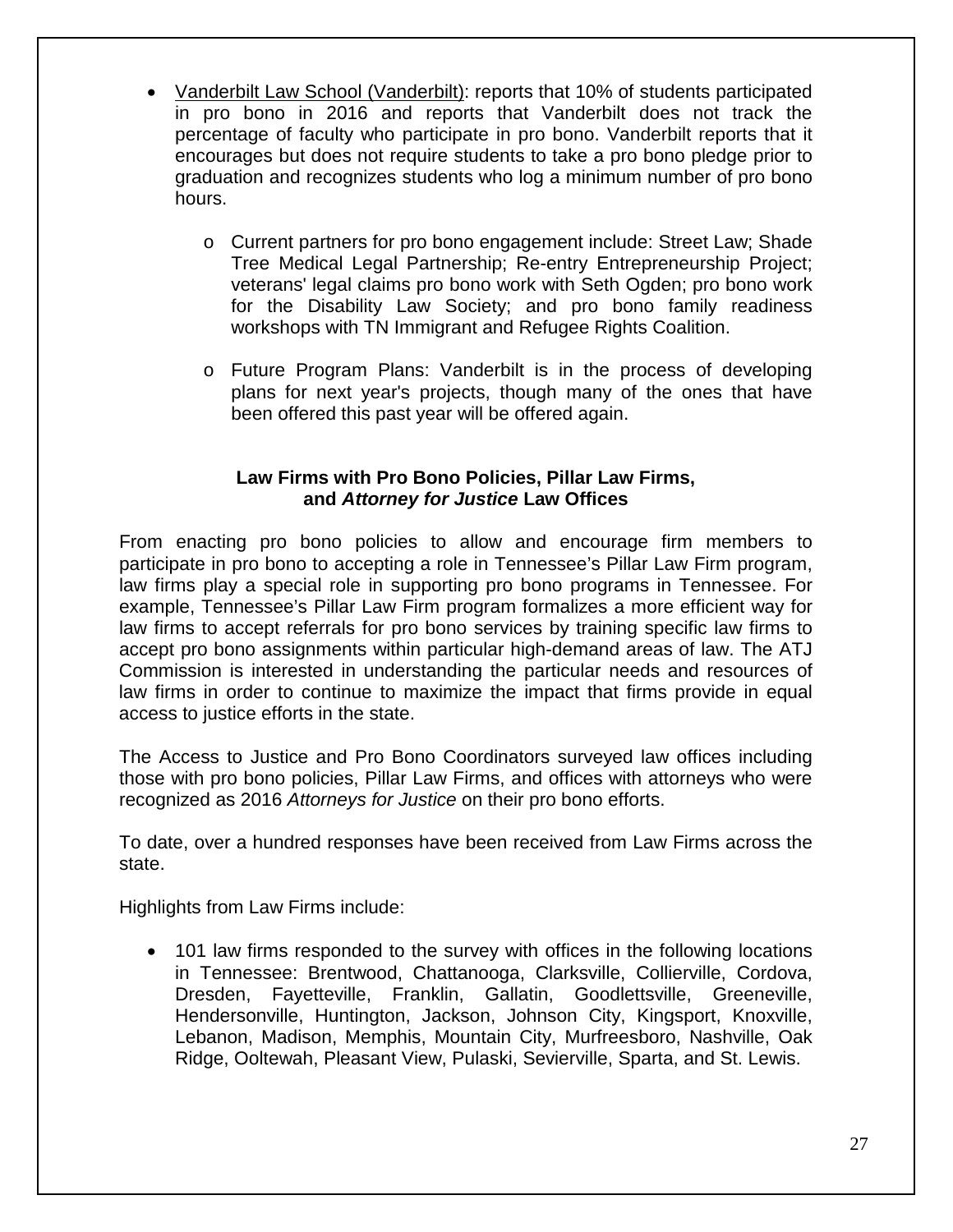• The 101 responding law firms reported employing more than 1,000 attorneys in the state, and reported that 71.01% of their attorneys participated in pro bono activities, serving more than three thousand clients and nearly forty-five thousand hours of pro bono. The table below shows the breakdown of attorneys participating in pro bono by responding law firms and pro bono provided.<sup>[8](#page-32-0)</sup>

| Number of Attorneys Employed by Responding Law           | 1283   |
|----------------------------------------------------------|--------|
| Firms                                                    |        |
| Number of Attorneys Participating in Pro Bono Activities | 911    |
| Approximate Number of Pro Bono Clients Served            | >3,016 |
| Approximate Number of Hours Given to Pro Bono            | 44.464 |
| Efforts                                                  |        |

• Of the 101 law firms who responded, 15 firms indicated that their firm is a Pillar Law Firm, 40 firms indicated that their firm has a pro bono policy in place, 59 firms indicated that their firm has been recognized for its pro bono work by the Tennessee Supreme Court, and 53 firms reported partnering with a legal services organization during their pro bono efforts.

The Access to Justice Commission has particular interest in collecting data from law firms with pro bono policies, as it is believed that there is a correlation between a firm having a pro bono policy in place and attorneys participating in pro bono. Accordingly, the 2016 Pro Bono Report specifically inquired about law firms that have pro bono policies, and analyzed that data separately for trend analysis.

Highlights from Law Firms with pro bono policies include:

- Firm size: 19 firms reported having five or fewer attorneys, 10 firms reported having six to twenty attorneys, 7 firms reported having 20 to 100 attorneys, and 4 firms reported having 100 or more attorneys.
- 24 law firms reported that their firm has a pro bono policy *and* has been recognized for pro bono work by the TN Supreme Court, 10 law firms reported that their firm has a pro bono policy *and* is a Pillar Law Firm, and 7 firms reported that their firm has a pro bono policy, has been recognized for pro bono by the TN Supreme Court, *and* is a Pillar Law Firm.
- 6 firms provided a copy of their written pro bono policy and 8 firms reported requiring or providing credit for a certain number of pro bono hours annually.

<span id="page-32-0"></span><sup>&</sup>lt;sup>8</sup> Responding firms who did not provide an estimated number or reported that the estimated number was "unknown" are recorded as 0 for the purposes of this calculation. Responding firms who responded with "hundreds" or "over 100" are recorded as 100 for the purposes of this calculation. For responding firms who provided an estimated range, the highest number of the range is recorded. For responding firms who provided a response with a number "+" or "greater than, more than, etc." the number provided is recorded without consideration of the "greater than."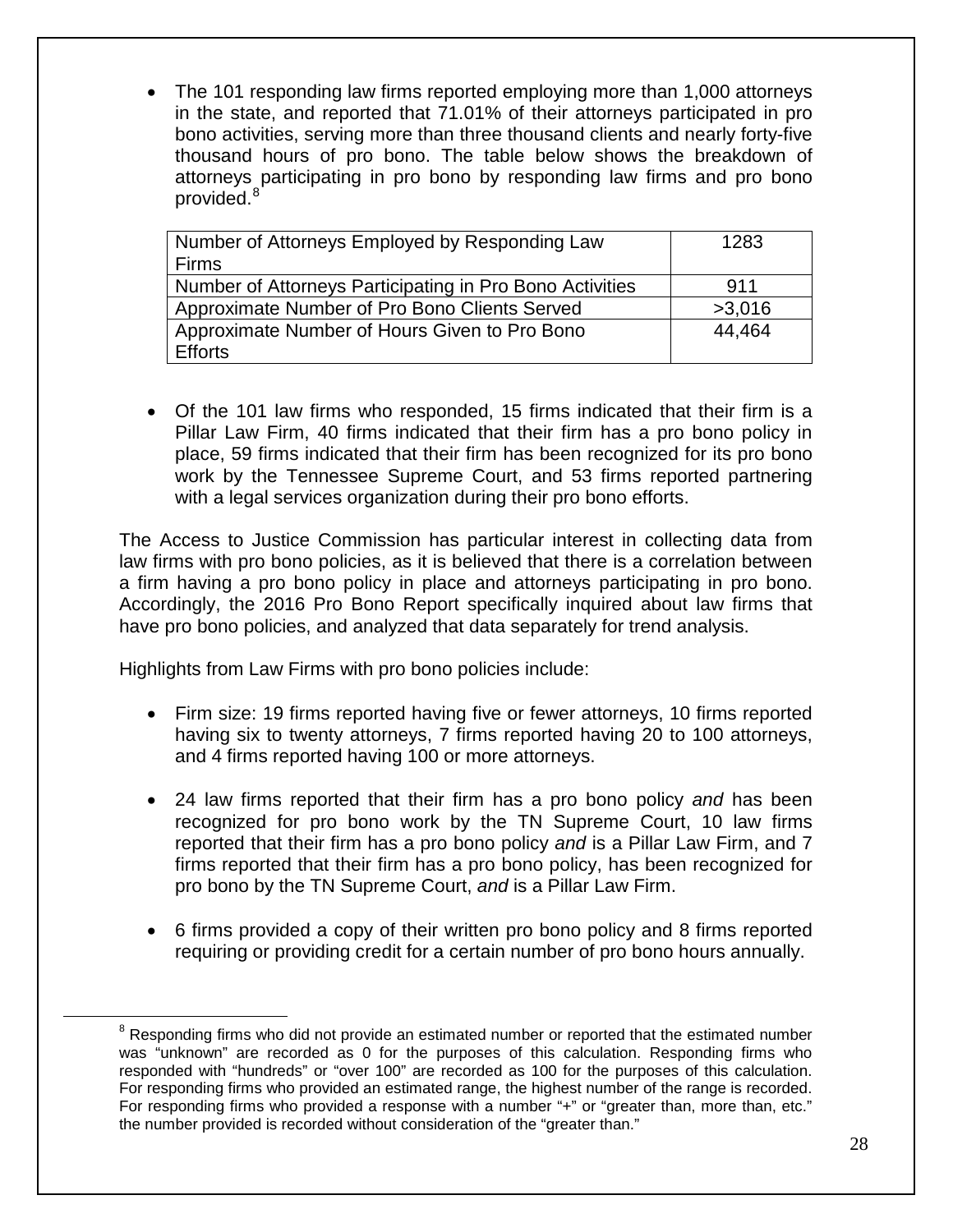• Other policy provisions described included limited pro bono cases to three cases per attorney at one time, providing full billable hours for all approved pro bono casework, accepting all pro bono referrals from the local legal aid office for specialized types of cases, encouraging regular clinic attendance and allowing paid time off for legal clinics or comp time for weekend clinics, sponsoring or staffing a specific clinic as a firm, dedicating 10% of each attorney's time to pro bono matters, and treating pro bono cases like any other case.

#### **Tennessee Faith and Justice Alliance Providers**

The Tennessee Faith and Justice Alliance ("TFJA") is an alliance of faith-based groups in Tennessee who commit to providing legal resources to their congregations and communities. The ATJ Commission created the TFJA on the premise that many individuals with legal issues will first seek assistance at their local houses of worship. The TFJA connects religious communities with legal communities in various forms across the state on a case by case basis; developing and planting clinic projects, assisting with pro bono referral projects, connecting resources, conducting trainings for pastoral leadership and CLE opportunities, conducting interpreter and mediator trainings, and more. The TFJA not only expands and complements the existing network of pro bono services provided in the state, in some cases, the TFJA can be effective in providing pro bono resources to communities in new ways that might not be effective otherwise.

To date, seven responses have been received from TFJA Providers over the state.

Highlights from TFJA Providers include:

- Colonial Heights United Methodist Church, LAET, & Knoxville Bar Association Partnership: the KBA and LAET have partnered with the TFJA to host partnership clinics in the Knoxville, TN, area. 38 clients were served and 13 attorneys participated in one such clinic. The clinic addressed legal issues including child custody, domestic relations, wills and estates, landlord tenant, debtor/creditor, and drivers' license.
- Cross Point Legal Clinic: The Cross Point Dream Center hosts a free walk-in legal clinic on the first Tuesday of every month in Nashville, TN. Five attorneys partner to provide legal advice, and, in 2016, 113 clients were served. The clinic addressed legal issues including drivers' license reinstatement, unemployment benefits questions, expungement, divorce and child support, and housing. The Dream Center offers a comprehensive set of services to the community beyond the legal clinic. Dream Center staff is responsible for this outreach and these programs. Dream Center services include a dental clinic, food pantry, AA meetings, church services, community programs, and mothers' programs.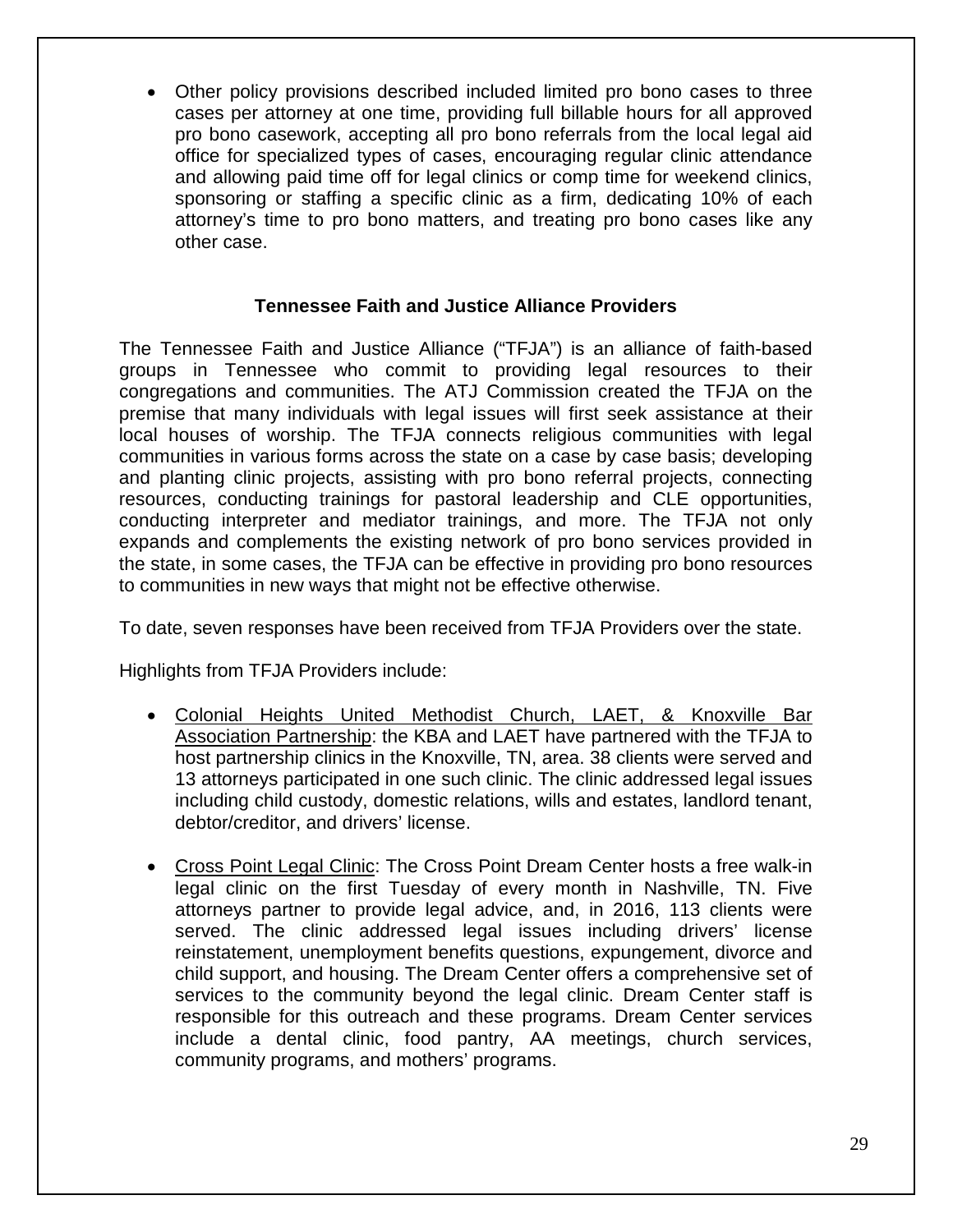- **Loaves and Fishes & LASMTC (Clarksville Office): The Loaves and Fishes** clinic provides free legal services for victims of domestic abuse, divorce, consumer law, housing, and benefits. The clinics meet once per month and served approximately 800 people in 2016. Other partnerships have included the Presbyterian Church, the Ministers' Organization, and Methodist Women's Organizations.
- Lipscomb's Fred D. Gray Institute for Law, Justice, and Society: Lipscomb's Fred D. Gray Institute for Law, Justice, and Society hosts a monthly legal clinic in partnership with the TFJA at St. James Missionary Baptist Church and Schrader Lane Church of Christ in Nashville, TN. The clinic typically sees between ten and twenty volunteers, and served 64 clients in 2016. The most commonly occurring legal issues are in the areas of wills and estates, domestic cases, and personal injury. Outreach is conducted by the partner churches.
- Rutherford/Cannon County Bar Association Legal Clinic: The Rutherford/Cannon County Bar Association hosts a weekly free legal clinic at Greenhouse Ministries, where it serves approximately 10-20 clients per week. The most commonly occurring legal issues are in the areas of divorce and child support/custody.
- El Shaddai Christian Church: El Shaddai Christian Church hosts a quarterly legal clinic at El Shaddai Church in Brentwood, TN, with clinics serving approximately 18 individuals. The most commonly occurring legal issues are immigration, divorce, bankruptcy, collection, and property issues. Additional partnership development has been conducted with Carpenter's Square.
- Karnes Legal Services: Karnes Legal Services hosts a legal clinic serving all of Tennessee. In 2016, approximately 3 attorneys served approximately 400 individuals. Karnes Legal Services reports that it represents indigent clients, abused children, and works to build happy, healthy families.

#### **Pro Bono and Reduced Fee Mediation**

Mediation can serve as an appealing way to resolve legal disputes for those who may be unable to afford extended representation. There are many options for free and reduced fee mediations in Tennessee, an important pro bono resource.

In Tennessee, there are non-profit community mediation centers that provide pro bono mediation services to low-income residents across the state, Mediation Providers, as well as individuals who serve as Supreme Court Rule 31 Mediators who provide individual pro bono services.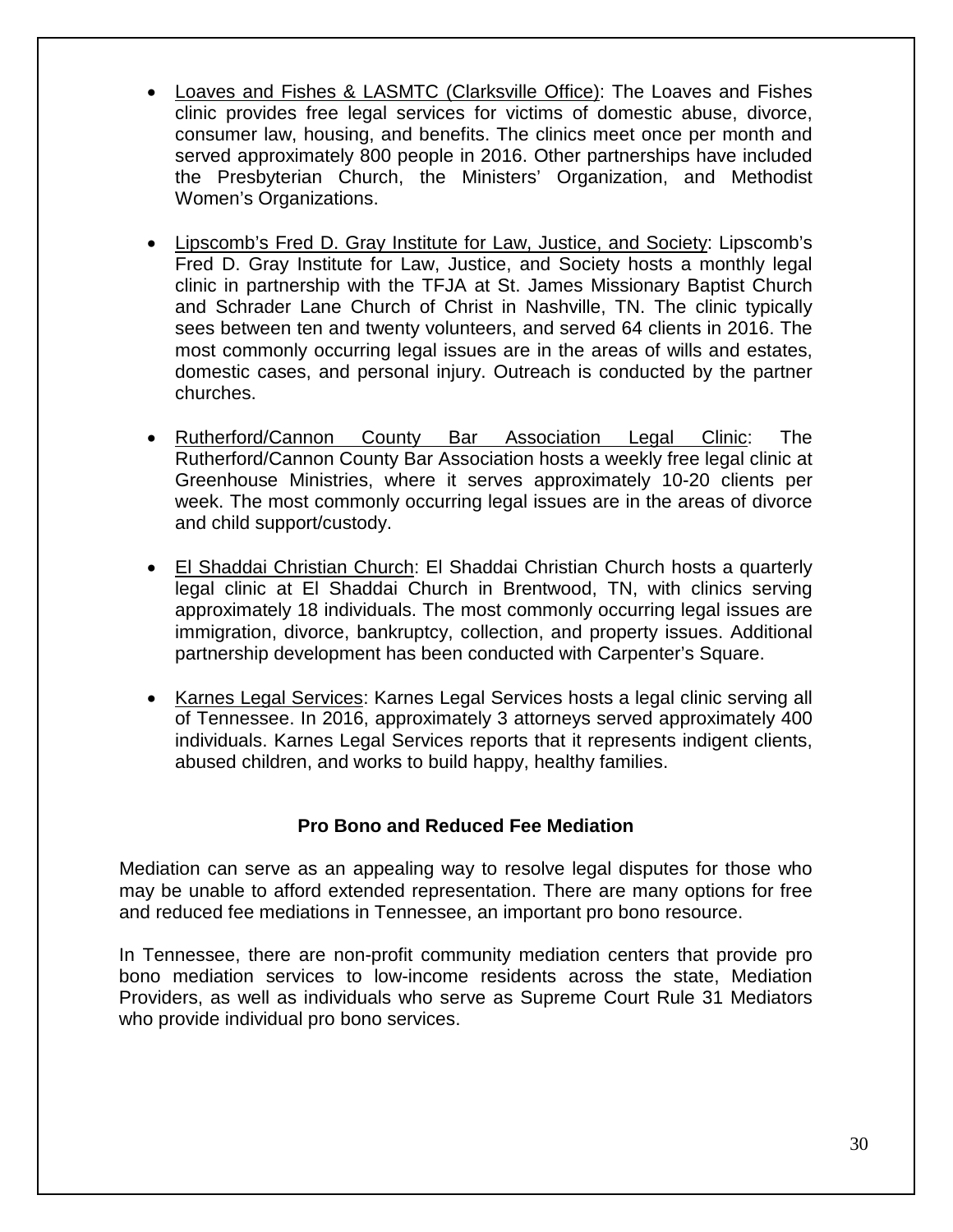#### **Mediation Providers**

Mediation Providers partner with local courts to provide a range of free or reduced fee (sliding scale) mediations to those who are most vulnerable in the court system - namely, self-represented litigants. The AOC supports these centers through limited grant funding designed to increase disadvantaged Tennesseans' access to mediation services.<sup>[9](#page-35-0)</sup>

To date, nine responses have been received from Mediation Providers across the state.

Highlights from Mediation Providers include:

- VORP and PEMF supported Mediation Providers reported serving approximately 6,400 clients through mediation in 2016.
- Seven Mediation Providers note specific focus on mediations for juvenile offenders and juvenile needs, with specific mention of disputes or referrals from the local school system and referrals from the Juvenile Court.
- Future projects include: public housing mediation (pre-eviction), expansion of truancy mediation, implementation of a peer mediation program with local schools, development of a pro-se docket day that will partner with the mediator of the day program, and elder mediation.
- Community Mediation Center (CMC): CMC employs 3 staff members and reported more than 50 volunteers. Together, CMC employees and volunteers served approximately 1400 clients in 2016. Approximately 1400 of those clients were served through pro bono mediation programs.
- Community Mediation Services (CMS): CMS employs 3 staff members and reported 25 volunteers. Together, CMS employees and volunteers served 147 clients in 2016. Approximately 103 of those clients were served through pro bono programs.
- Community Reconciliation, Inc. (CR): CR employs 2 staff members and reported 31 volunteers. Together, CR employees and volunteers served 147 clients in 2016. Approximately 60 of those clients were served through pro bono programs.

<span id="page-35-0"></span> $9$  Specifically, the AOC administers two state-funded grants related to mediation. The first is the Victim Offender Mediation Program (VORP). The Tennessee General Assembly established VORP in 1993 to provide funding support for the state's earliest non-profit mediation centers. The second is the Parent Education and Mediation Fund (PEMF) established pursuant to Supreme Court Rule 38 and T.C.A. §6-6-413. The AOC distributes these funds to grantees to provide education and mediation for indigent parents involved in absolute divorce, legal separation, annulment, or separate maintenance proceedings, and any other custody matters.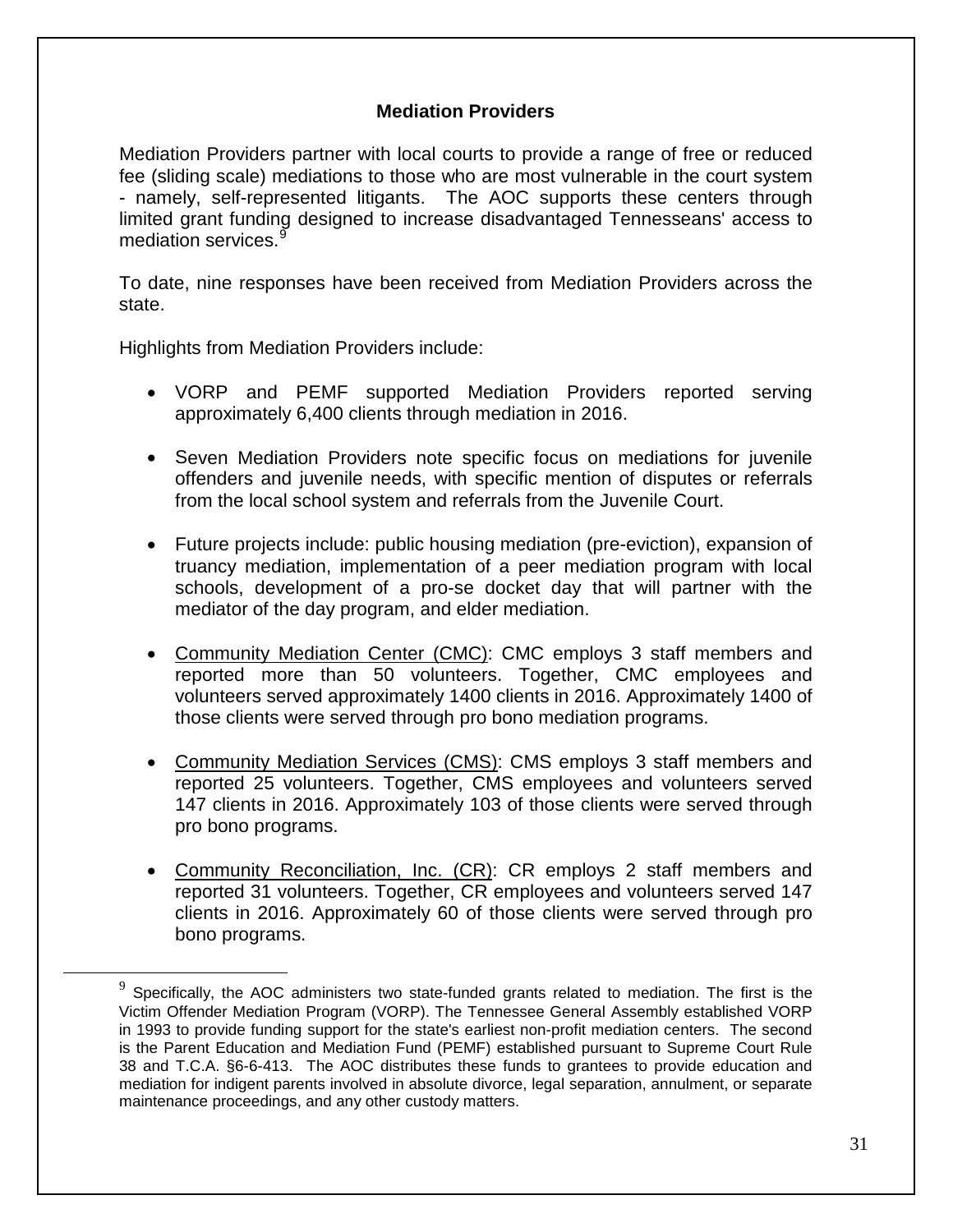- First Judicial District Court Clinic (Court Clinic): Court Clinic employs 3 staff members and reported 5 volunteers. Together, the Court Clinic employees and volunteers served 60 clients in 2016. Approximately 60 of those clients were served through pro bono programs.
- Mid-South Mediation Services (Mid-South): Mid-South employs 10 staff members and reported 14 volunteers. Together, Mid-South employees and volunteers served 378 clients in 2016. Approximately 378 of those clients were served through pro bono programs.
- Nashville Conflict Resolution Center (NCRC): NCRC employs 4 staff members and reported 40 volunteers. Together, NCRC employees and volunteers served 1600 clients in 2016. Approximately 1200 of those clients were served through pro bono programs.
- The Mediation Center (MC): MC employs 2 staff members and reported 40 volunteers. Together, MC employees and volunteers served 1600 clients in 2016. Approximately 60 of those clients were served through pro bono programs.
- VORP/Community Mediation Center, Inc.: (V/CMC): employs 2 staff members and reported 8 volunteers. Together, V/CMC employees and volunteers served 2500 clients in 2016. Approximately 2500 of those clients were served through pro bono programs.

#### **Tennessee Supreme Court Rule 31 Mediator Pro Bono and Reduced Fee Mediation**

In addition to Mediation Providers, the Tennessee Supreme Court sponsors a courtsanctioned mediation program through Supreme Court Rule 31 where litigants, courts, and attorneys can locate qualified mediators and other neutrals and enlist their assistance in resolving matters pending before courts of record. Many of these Rule 31 Mediators provide a substantial amount of free or reduced fee mediations. Rule 31 provides required credentials and training for mediators who wish to be listed as a Supreme Court Rule 31 Mediator. Rule 31 Mediators are required to file a report after each mediation. The information below comes from the reports filed by Rule 31 Mediators.

For purposes of this portion of the report, Court-Ordered Pro Bono, Pro Bono, Reduced Fee, and Supreme Court Rule 38 Fee Types will be considered "Pro Bono". [10](#page-36-0)

<span id="page-36-0"></span> $10$  Supreme Court Rule 38 sets forth the qualifications and processes for the appointment, compensation, and payment of the reasonable expenses of alternative dispute resolution neutrals and education providers serving indigent parents involved in absolute divorce, legal separation, annulment, or separate maintenance proceedings, and any other custody matters. It provides for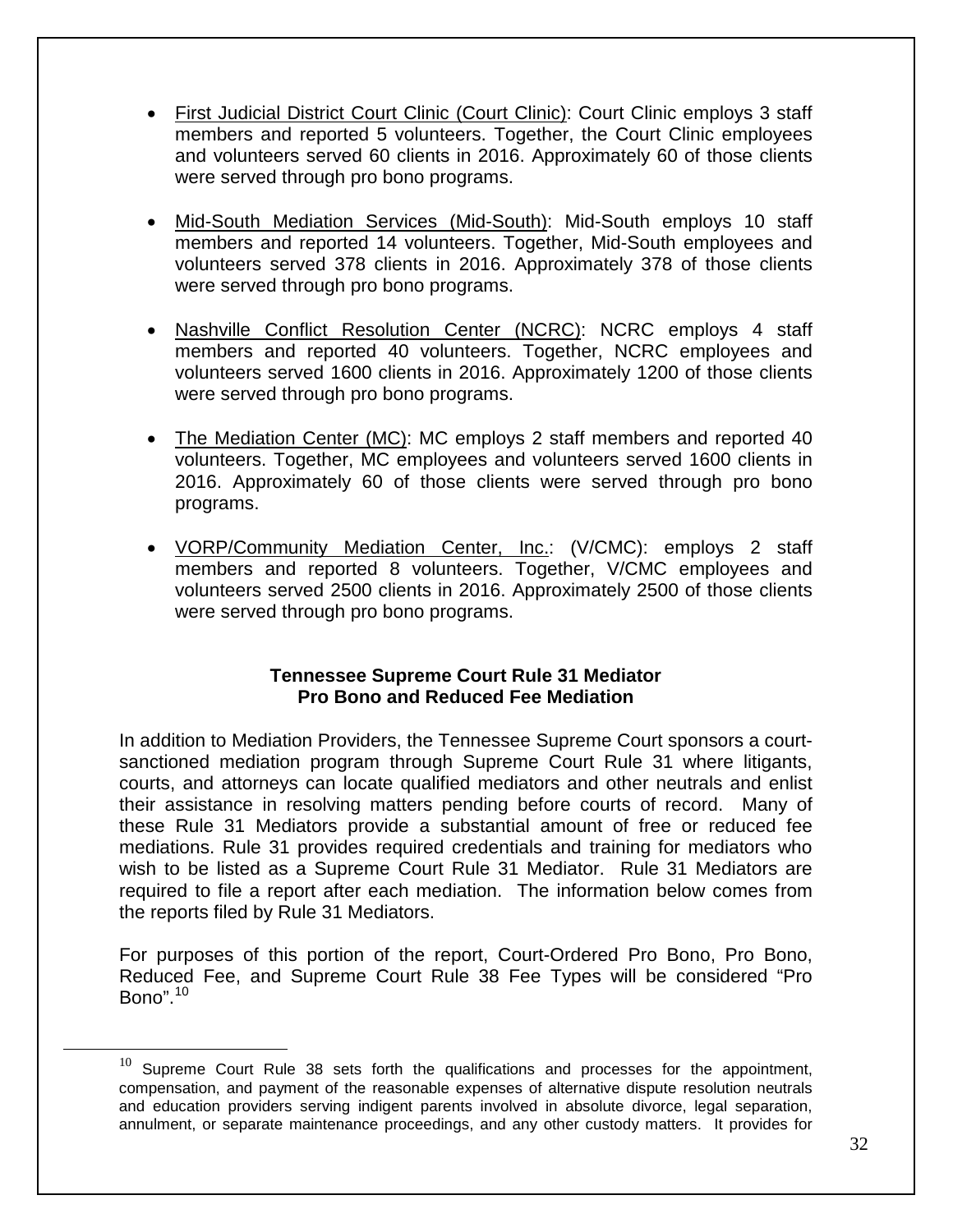Highlights from Supreme Court Rule 31 Mediator reporting include:

• The number and percentage of mediations by Fee Type for the 2016 reporting year are as follows:

| <b>Fee Type</b>               | %     | No. of |
|-------------------------------|-------|--------|
| <b>Court Costs</b>            | 0.4%  | 26     |
| <b>Court-Ordered Pro Bono</b> | 0.4%  | 23     |
| <b>Pro Bono</b>               | 6.1%  | 361    |
| Reduced                       | 4.1%  | 244    |
| <b>SCR</b>                    | 1.2%  | 69     |
| Standard                      | 87.8% | 5,196  |
| <b>Total</b>                  |       | 5.919  |

- Some type of Pro Bono Mediation is reported from 46 counties in Tennessee, with Davidson County and Shelby County reporting the largest numbers of pro bono mediations.
- Mediators reported conducting Pro Bono Mediations in six categories of courts in 2016. The most commonly occurring court for Pro Bono Mediations to be conducted was Juvenile Court, followed by General Sessions Court, Circuit Court, and Chancery Court. The table below shows the breakdown of number of Pro Bono Mediations and the respective court where the case would have been docketed:

| <b>Number of Pro Bono Mediations</b> | <b>Court Where Case Docketed</b> |
|--------------------------------------|----------------------------------|
| 75                                   | <b>Chancery Court</b>            |
| 92                                   | <b>Circuit Court</b>             |
|                                      | <b>Federal Court</b>             |
| 173                                  | <b>General Sessions Court</b>    |
| 352                                  | Juvenile Court                   |
|                                      | <b>Probate Court</b>             |

• Of the types of pro bono mediations, the vast majority were domestic relations matters involving children including child custody and visitation, child support, and divorces with children, followed closely by landlord tenant matters and domestic relations matters without children including divorces without children and post-divorce issues. Other common subject matters were contracts/debts/specific performance and damages/torts other than personal injury.

the distribution of moneys in the Divorcing Parent Education and Mediation Fund established and funded under Title 36, Chapter 6, Part 4 of the Tennessee Code Annotated.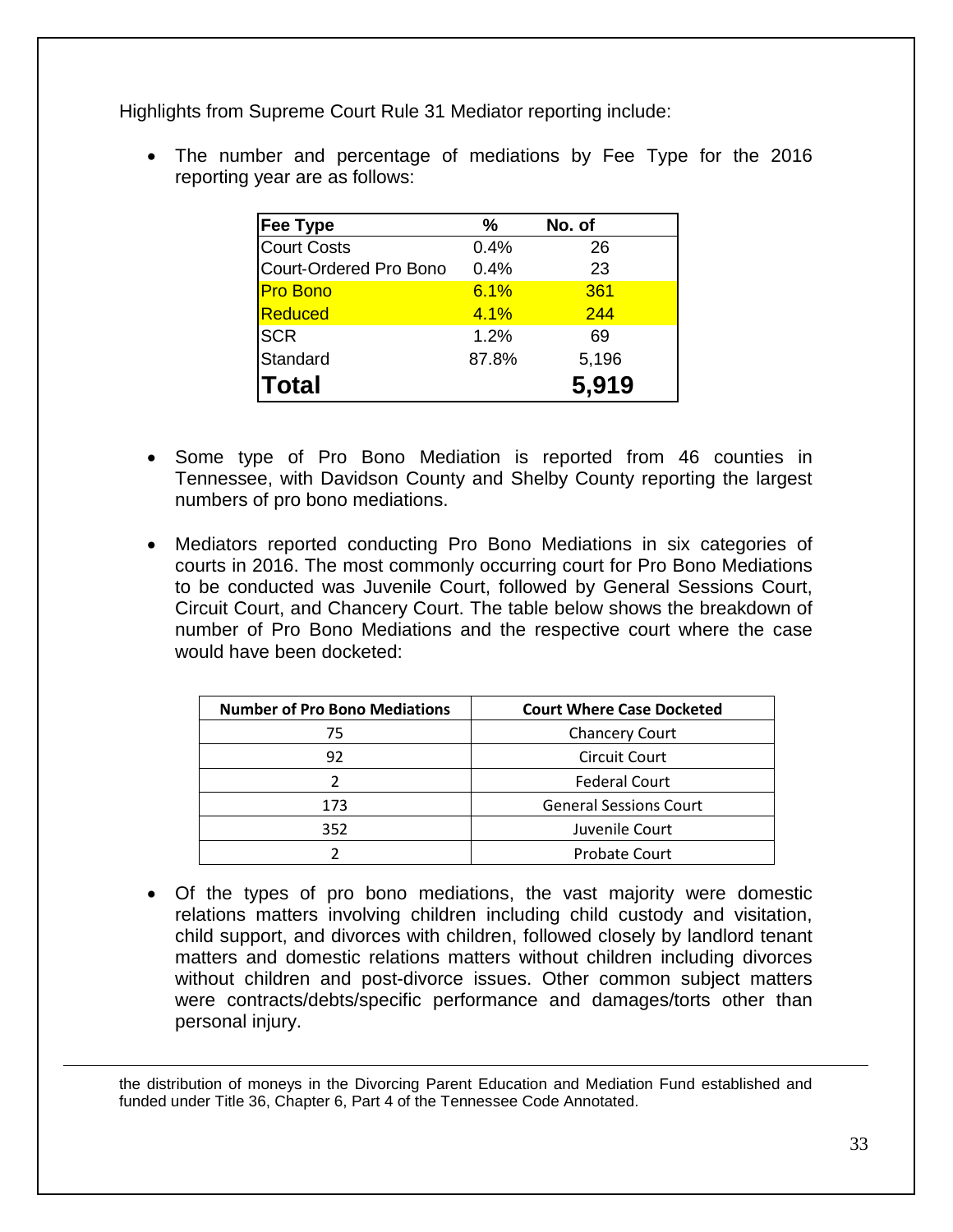#### **Tennessee Supreme Court Pro Bono Recognition**

In an effort to increase the number of attorneys and law offices providing pro bono services to those who cannot afford legal costs, the Tennessee Supreme Court has an extensive pro bono recognition program. The Supreme Court honors all attorneys meeting the aspirational goal of 50 pro bono hours annually as *Attorneys for Justice*, with a goal of increasing statewide pro bono work to 50 percent participation. The program is entirely voluntary and based on self-reporting. The Supreme Court further recognizes law offices that perform an average of at least 50 hours of pro bono service per attorney.

The Supreme Court also recognizes Law Students for Justice upon graduation for those students who perform at least 50 hours of pro bono service during their law school career. The Supreme Court honors both *Law Students for Justice* and *Attorneys for Justice* at regional recognition events. Honorees are given certificates signed by all five Tennessee Supreme Court Justices and are able to affix the recognition seal on their professional websites, stationary, and other materials.

Thanks to the generosity of so many, Access to Justice has become a reality for many disadvantaged Tennesseans and the following have received recognition.

- In 2016, the Supreme Court recognized 495 attorneys as *Attorneys for Justice.* Each attorney provided 50 or more hours of pro bono service in the 2015 calendar year.
	- o The attorneys who were recognized reported a total of over 88,820 hours of pro bono service provided during 2015.
	- o Sixty-four attorneys each reported providing 300 hours or more hours of pro bono service in the 2015 calendar year.
- Four law firms submitted an application for recognition directly to the AOC and were recognized as *Attorneys for Justice* for pro bono work done by their attorneys. These offices provided an average of 50 or more hours *per* attorney during the 2015 calendar year.
- In 2016, 130 *Law Students for Justice* were recognized for performing 50 or more hours of pro bono legal work over the course of their law school careers.